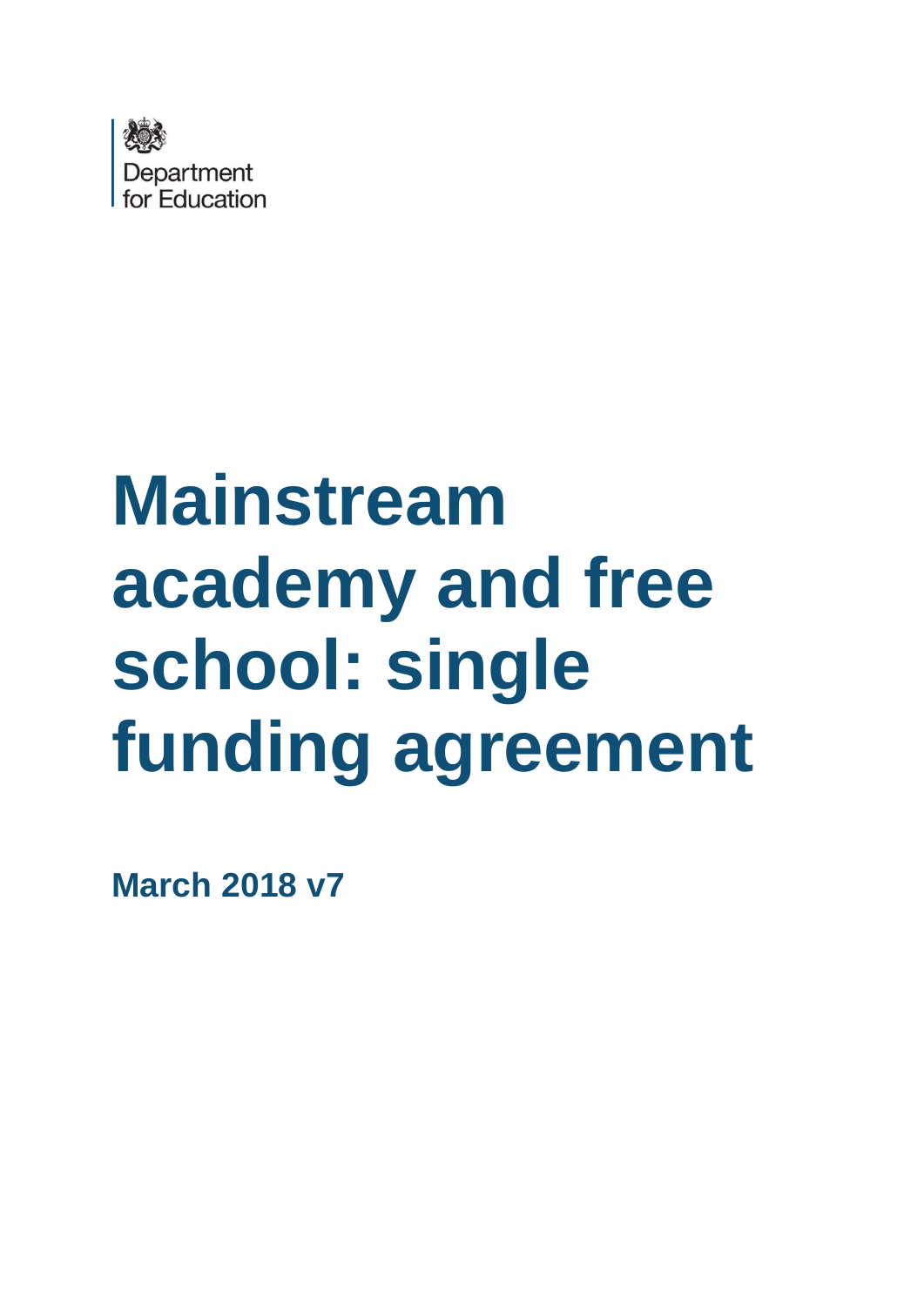# **Contents**

| <b>SUMMARY</b>                           | 5  |
|------------------------------------------|----|
| 1. ESTABLISHING THE ACADEMY              | 9  |
| Introduction to this agreement           | 9  |
| General Obligations of the Academy Trust | 12 |
| Academy opening date                     | 13 |
| Governance                               | 13 |
| 2. RUNNING OF THE ACADEMY                | 14 |
| Length of school day and year            | 14 |
| <b>Teachers and staff</b>                | 14 |
| <b>Pupils</b>                            | 16 |
| School meals                             | 16 |
| <b>Pupil Premium</b>                     | 17 |
| Charging                                 | 17 |
| Admissions                               | 18 |
| Exclusions                               | 20 |
| Curriculum                               | 21 |
| Assessment                               | 23 |
| <b>3. GRANT FUNDING</b>                  | 25 |
| <b>Recurrent Expenditure grants</b>      | 25 |
| <b>Capital Grant</b>                     | 25 |
| General Annual Grant (GAG)               | 27 |
| <b>Calculation of GAG</b>                | 29 |
| Earmarked Annual Grant (EAG)             | 30 |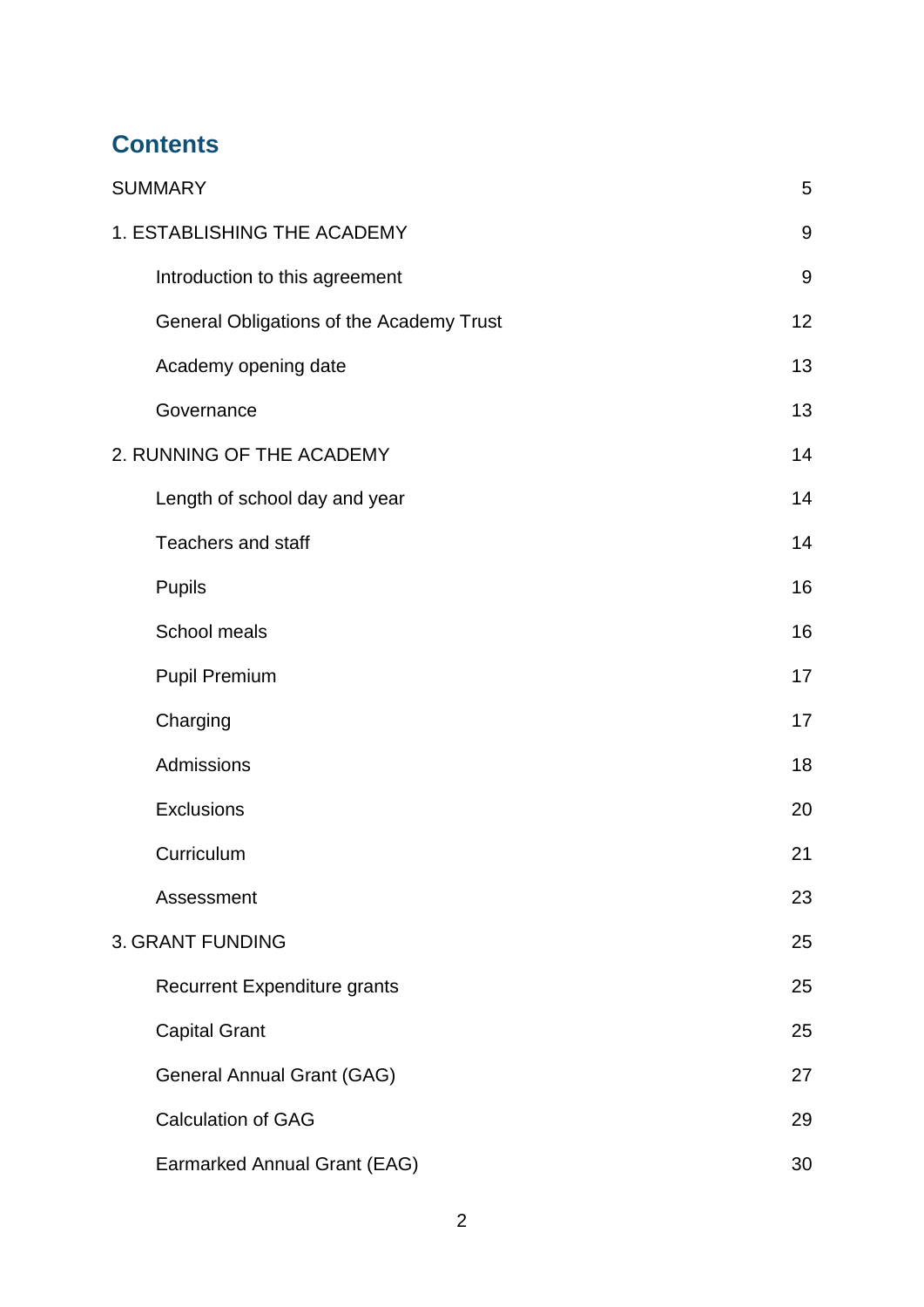| Arrangements for paying GAG and EAG                    | 31 |
|--------------------------------------------------------|----|
| Other relevant funding                                 | 32 |
| 4. FINANCIAL AND ACCOUNTING REQUIREMENTS               | 32 |
| General                                                | 32 |
| Application of the Academies Financial Handbook        | 33 |
| <b>Budgeting for funds</b>                             | 33 |
| Carrying forward of funds                              | 34 |
| Annual accounts and audit                              | 35 |
| Keeping financial records                              | 36 |
| Access to financial records                            | 36 |
| Acquiring and disposing of Publicly Funded Assets      | 36 |
| Retaining proceeds from the disposal of capital assets | 37 |
| Transactions outside the usual planned range           | 37 |
| <b>Borrowing</b>                                       | 38 |
| 5. LAND CLAUSES                                        | 38 |
| [Version 1: existing freehold site]                    | 38 |
| <b>6. COMPLAINTS</b>                                   | 42 |
| 7. TERMINATION                                         | 43 |
| Termination by either party                            | 43 |
| <b>Termination Warning Notice</b>                      | 43 |
| Termination by the Secretary of State after inspection | 44 |
| Termination by the Secretary of State                  | 45 |
| <b>Change of Control</b>                               | 48 |
| Funding and admission during notice period             | 48 |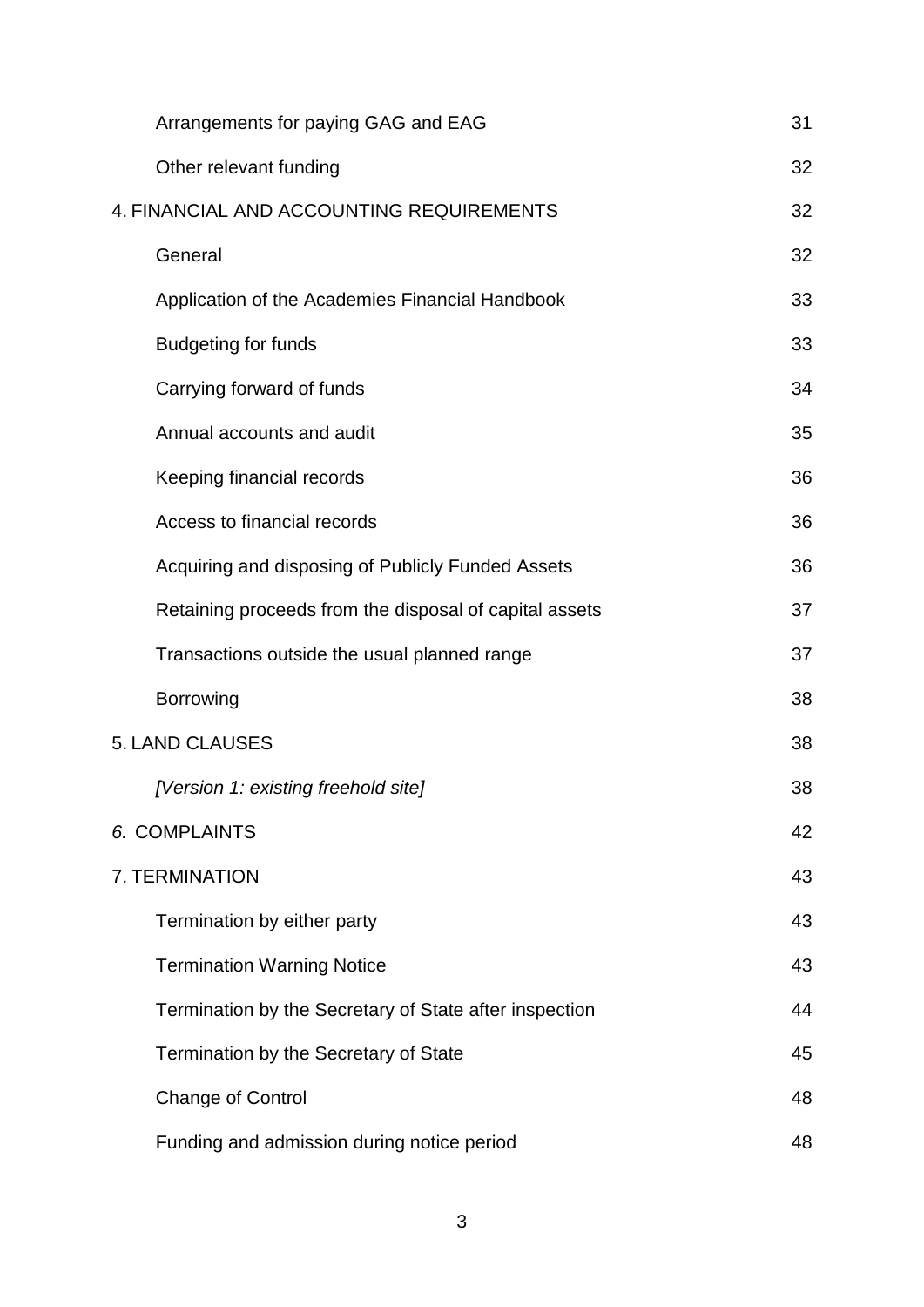| <b>Effect of Termination</b>                                                              | 49 |
|-------------------------------------------------------------------------------------------|----|
| 8. OTHER CONTRACTUAL ARRANGEMENTS                                                         | 50 |
| Information                                                                               | 50 |
| Access by the Secretary of State's Officers                                               | 50 |
| <b>Notices</b>                                                                            | 51 |
| General provisions                                                                        | 52 |
| <b>ANNEXES</b>                                                                            | 54 |
| 9. ADMISSION OF CHILDREN AND YOUNG PEOPLE WITH EDUCATION,<br><b>HEALTH AND CARE PLANS</b> | 54 |
| 10. ADMISSION OF CHILDREN WITH A STATEMENT OF SPECIAL<br><b>EDUCATIONAL NEEDS</b>         | 54 |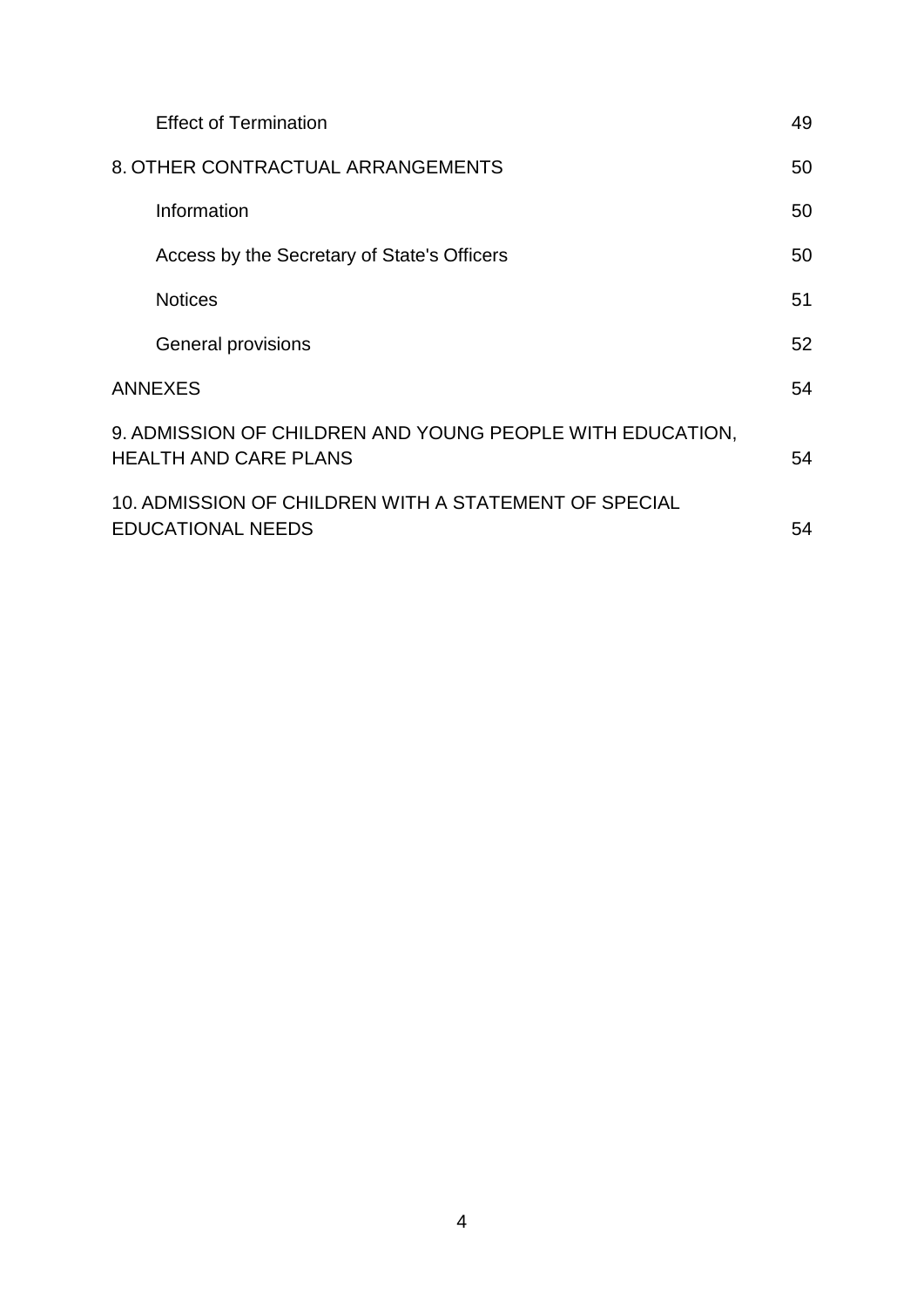# <span id="page-4-0"></span>**SUMMARY**

# **Information about the Academy:**

| <b>Name of Academy Trust</b>                                                   | <b>Wilmington Primary School</b>             |
|--------------------------------------------------------------------------------|----------------------------------------------|
| <b>Company number</b>                                                          | 07800252                                     |
| Name of academy                                                                | <b>Wilmington Primary School Academy</b>     |
| <b>Opening date</b>                                                            | 1 <sup>st</sup> November 2011                |
| Type of academy (indicate<br>whether academy or free<br>school)                | Academy                                      |
| <b>Religious designation</b>                                                   | N/A                                          |
| Wholly or partly selective                                                     | N/A                                          |
| Name of predecessor<br>school (where applicable)                               | N/A                                          |
| <b>Capacity</b>                                                                | 210                                          |
| Age range                                                                      | 4-11 years old                               |
| Number of sixth form<br>places                                                 | N/A                                          |
| <b>Number of boarding</b><br>places                                            | N/A                                          |
| <b>SEN unit / Resource</b><br>provision                                        | N/A                                          |
| <b>Land arrangements</b><br>(Version 1-8 or other)                             | Version 2                                    |
| <b>Address and title number</b><br>of Land                                     | K452654 and K400197                          |
| Contact details for the<br><b>Chair of Board of Charity</b><br><b>Trustees</b> | Dan Debuc - ddebuc@wilmington-cp.kent.sch.uk |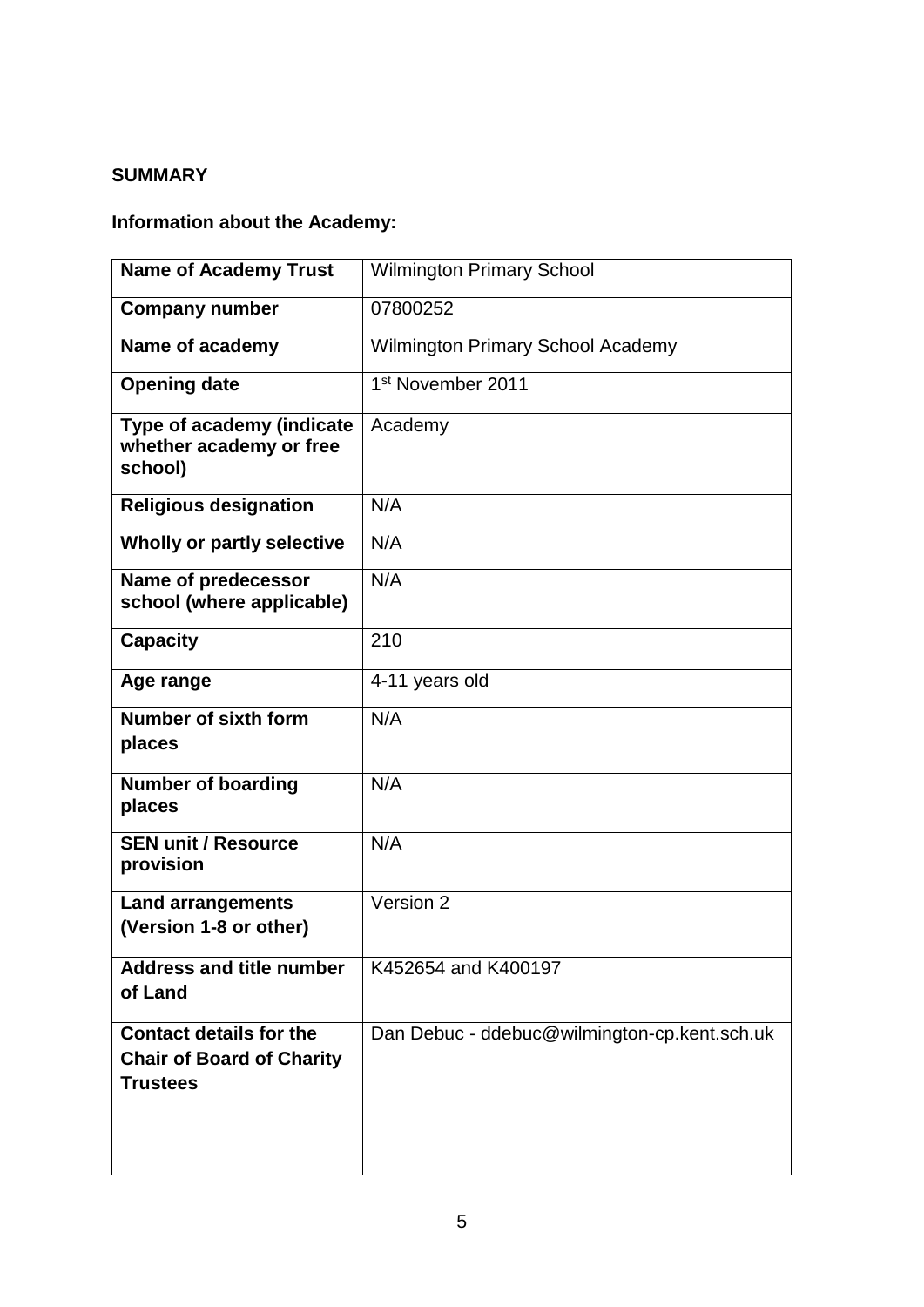# **Please confirm which clause variations have been applied or marked as 'Not used'**

| <b>Clause No</b> | <b>Descriptor</b>                                                                                                                  | <b>Applied</b> | <b>Not used</b> |
|------------------|------------------------------------------------------------------------------------------------------------------------------------|----------------|-----------------|
| 1.19             | Only applies to free schools and new provision<br>academies                                                                        |                | X               |
| 2.9.A            | Clause applies where an academy was previously<br>a VC or foundation school designated with a<br>religious character               |                | X               |
| 2.12, 2.13       | Only applies where the academy has an SEN unit                                                                                     |                | X               |
| 2.23             | Only applies where there was a predecessor<br>independent school                                                                   |                | X               |
| 2.24             | Only applies where the academy provides<br>boarding                                                                                |                | $\sf X$         |
| 2.26             | Clause does not apply to free schools (unless<br>there was a predecessor independent school), or<br>new provision academies        |                | $\chi$          |
| 2.32             | Clause applies only to academies and free<br>schools designated with a religious character                                         |                | X               |
| 2.33             | Clause applies only to academies that were<br>formerly wholly selective grammar schools                                            |                | X               |
| 2.34             | Clause applies only to academies that were<br>formerly partially selective grammar schools                                         |                | $\sf X$         |
| 2.39             | Clause applies to free schools and new provision<br>academies designated with a religious character                                |                | X               |
| 2.50             | Clause only applies where the academy is<br>designated with a religious character                                                  |                | X               |
| 2.51             | Clause only applies where the academy has not<br>been designated with a religious character                                        | X              |                 |
| 2.52             | Clause applies where an academy was previously<br>a VC school or foundation school designated with<br>a religious character        |                | X               |
| 2.52c)           | Sub-clause applies if the academy is designated<br>with a denominational religious character $-CE$<br>etc. rather than 'Christian' |                | $\sf X$         |
| $3.16 - 3.21$    | Option 1 applies to converter and sponsored<br>academies: if used delete option 2                                                  |                | X               |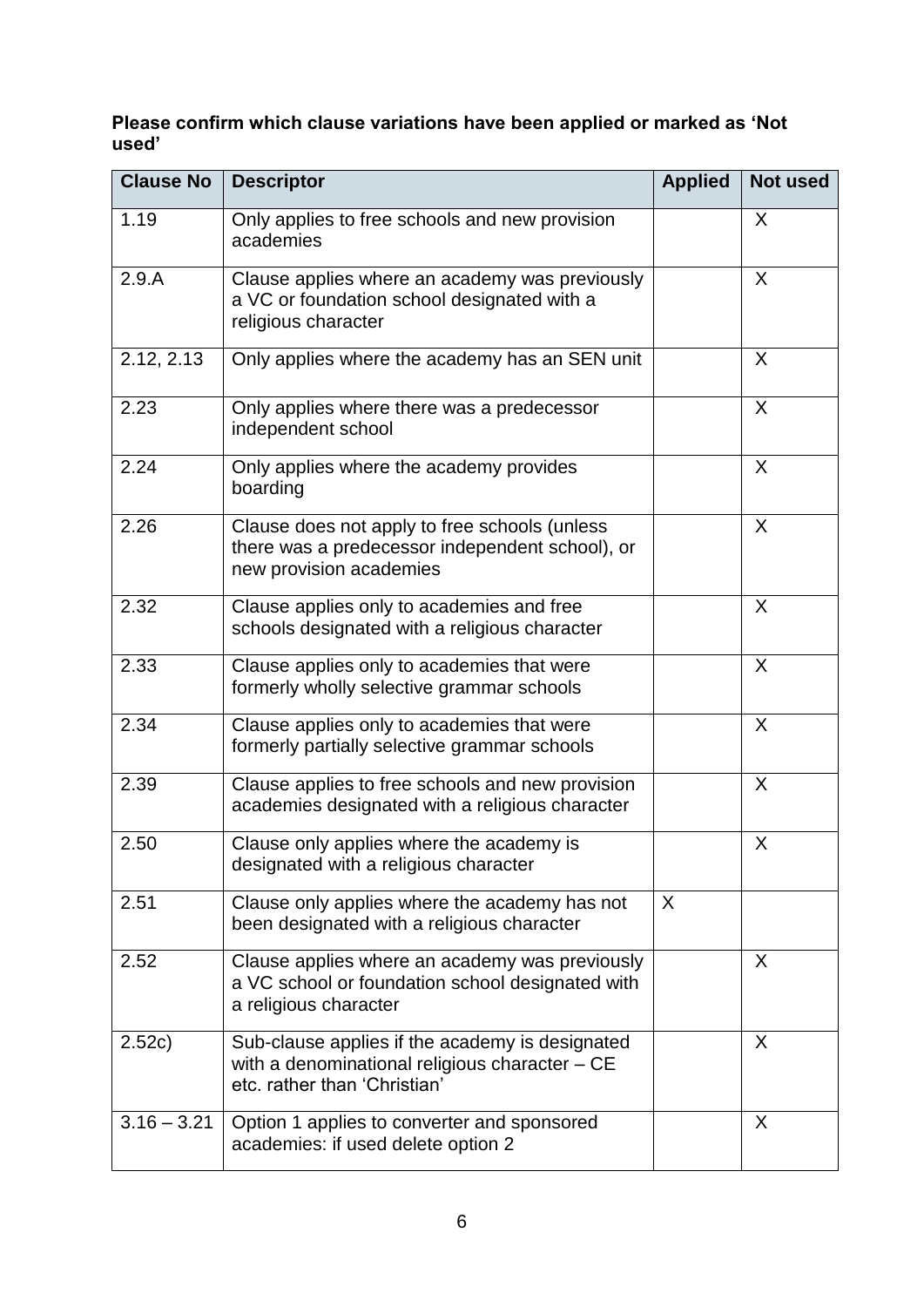| <b>Clause No</b> | <b>Descriptor</b>                                                                                                           | <b>Applied</b> | <b>Not used</b> |
|------------------|-----------------------------------------------------------------------------------------------------------------------------|----------------|-----------------|
| 3.33             | Clause only applies to full sponsored and<br>intermediate sponsored academies with approved<br><b>Academy Action Plans</b>  |                | X               |
| 3.34             | Clause does not apply to free schools (unless<br>there was a predecessor independent school), or<br>new provision academies | X              |                 |
| 4.5              | Clause applies where the academy has 16-19<br>provision                                                                     |                | $\sf X$         |
| 4.5A             | Clause only applies to free schools                                                                                         |                | X               |
| 4.11             | Clause to be included where relevant<br>circumstances apply – and only in relation to<br>academy converters                 |                | X               |
| 4.16             | Clause only applies where a Start-Up period<br>applies to the academy                                                       |                | $\sf X$         |
| $6.1 - 6.4$      | Clauses do not apply to free schools and new<br>provision academies                                                         | X              |                 |
| 7.6A             | Clause applies only to a boarding academy/free<br>school                                                                    |                | X               |
| 7.8              | Clause only applies to sponsored academies                                                                                  |                | X               |
| 7.15             | Clause applies to free schools and may be<br>applied to new provision academies                                             |                | $\sf X$         |
| 7.16             | Clause applies to free schools and may be<br>applied to new provision academies                                             |                | X               |
| 7.17             | Clause applies to free schools and may be<br>applied to new provision academies                                             |                | $\sf X$         |
| 7.18             | Clause applies to free schools and may be<br>applied to new provision academies                                             |                | X               |
| 7.19             | Clause applies to free schools and may be<br>applied to new provision academies                                             |                | X               |
| 8.12             | Clause only applies to schools which are<br>designated with a Church of England or Roman<br>Catholic character              |                | $\sf X$         |

**Please confirm whether additional clauses have been included (e.g. PFI clauses which will be supplied by your project lead if needed)**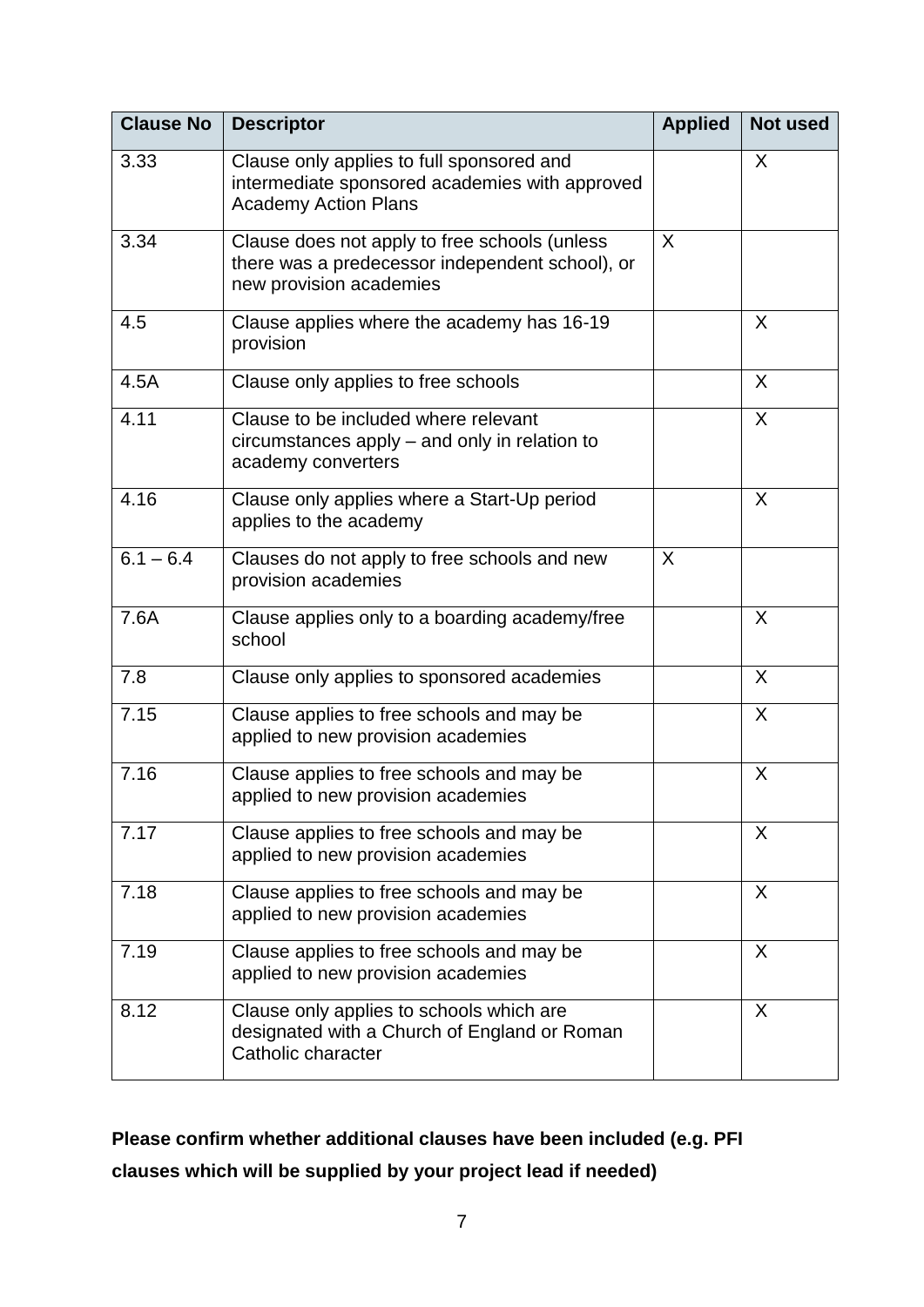| <b>Descriptor</b> | <b>Clause</b><br>No. | <b>Applied</b> | Not used |
|-------------------|----------------------|----------------|----------|
|                   |                      |                |          |
|                   |                      |                |          |
|                   |                      |                |          |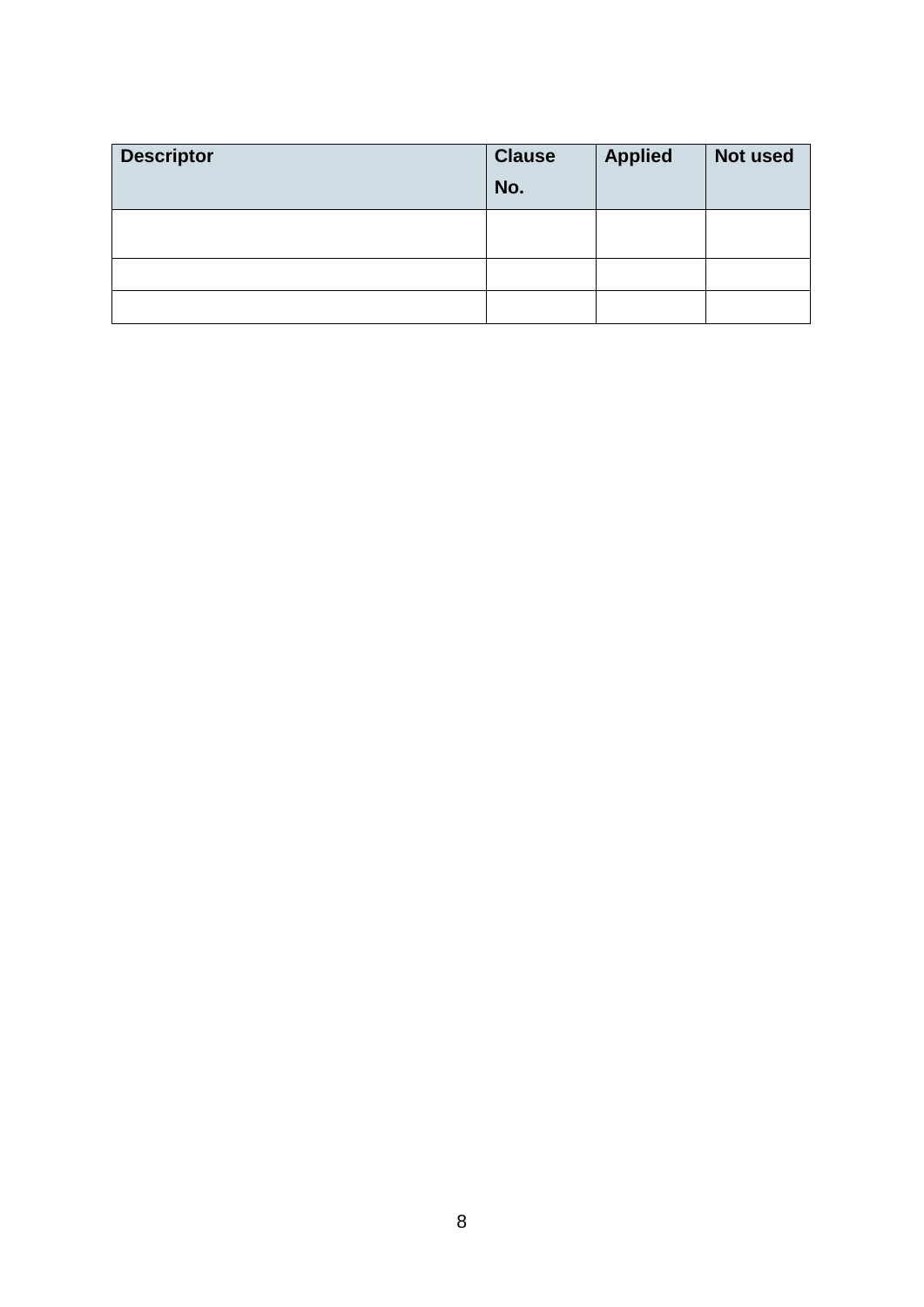#### <span id="page-8-0"></span>1 **ESTABLISHING THE ACADEMY**

#### <span id="page-8-1"></span>**Introduction to this agreement**

- 1.1. This Agreement is between the Secretary of State for Education (the "**Secretary of State**") and Wilmington Primary School (the "**Academy Trust**"), and is an academy agreement as defined by section 1 of the Academies Act 2010.
- 1.2. The Academy Trust is a company limited by guarantee incorporated in England and Wales with company number 07800252. The Academy Trust is a charity and its directors are the Charity Trustees of the Academy Trust.
- 1.3. In order for the Academy Trust to establish and run an independent school in England, according to the provisions of the Academies Act 2010, to be known as Wilmington Primary School (the "**Academy**"), and in order for the Secretary of State to make payments to the Academy Trust, the Academy Trust must meet the requirements in this Agreement.
- 1.4. In this Agreement these capitalised words and expressions will have the following meanings:

"**Academies Financial Handbook**" means the document with that title published by the ESFA and amended from time to time, on behalf of the Secretary of State.

"**Academy Financial Year**" means the year from 1 September to 31 August, or a different period notified in writing by the Secretary of State.

"**Articles**" means the Academy Trust's articles of association.

"**Business Day**" means any day other than a Saturday, Sunday, Christmas Day, Good Friday or any day which is a bank holiday with the meaning given to that expression in the Banking and Financial Dealings Act 1971.

"**Charity Trustees**" means the directors of the Academy Trust, who are responsible for the general control and management of the administration of the Academy Trust.

"**Chief Inspector**" means Her Majesty's Chief Inspector of Education, Children's Services and Skills.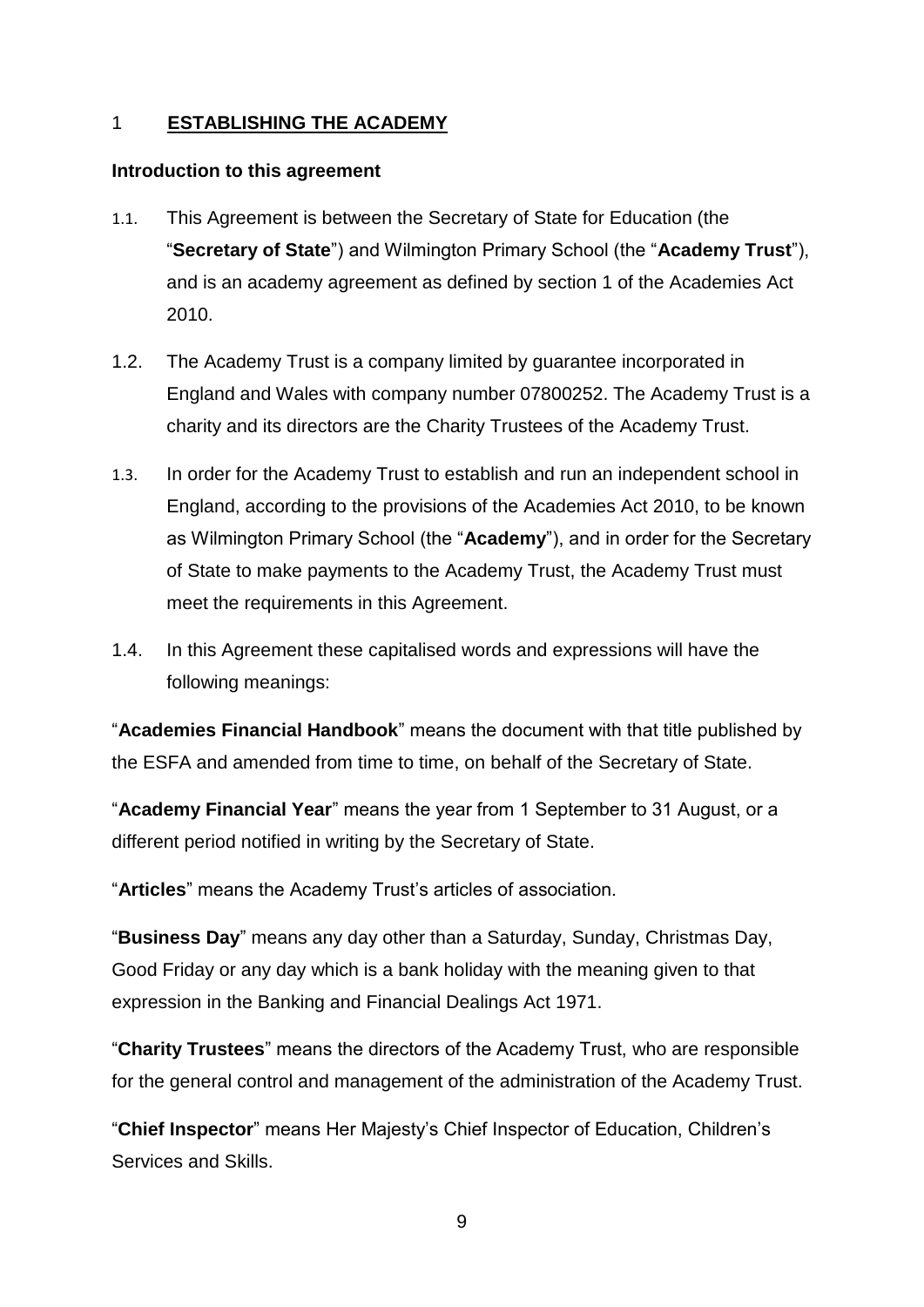**"Coasting"** has the meaning given by regulations under subsection (3) of section 60B of the Education and Inspections Act 2006 in relation to a school to which that section applies.

"**Control**" means the power of an organisation or individual ('A') to ensure that the affairs of another organisation are conducted in accordance with A's wishes, whether through share ownership or voting power, by agreement, because of powers conferred by articles of association or any other document, or otherwise; and "**Controls**" will be construed accordingly.

"**DfE**" and the expression "**Department**" means the Department for Education or any successor Department which has responsibility for schools"

"**ESFA**" means the Education and Skills Funding Agency.

"**Guidance**" means guidance issued by or on behalf of the Secretary of State, as amended from time to time.

"**Independent School Standards**" means the independent school standards prescribed under section 157 of the Education Act 2002.

"**LA**" means a local authority.

**.** 

"**Parents**" means parents<sup>1</sup> or guardians.

"**Predecessor School**" means the school which the Academy has replaced, where applicable.

"**Publicly Funded Assets**" means (a) assets or property funded wholly or partly using payments made by or on behalf of the Secretary of State, and (b) publicly funded land as defined in paragraph 22(3) of Schedule 1 to the Academies Act 2010.

"**Pupil Premium**" means an amount equivalent to the pupil premium as defined in the School and Early Years Finance (England) Regulations 2013.

Any reference to "**Secretary of State**" includes a reference to the ESFA acting on the Secretary of State's behalf.

<sup>1</sup> Parent has the meaning set out in section 576 of the Education Act 1996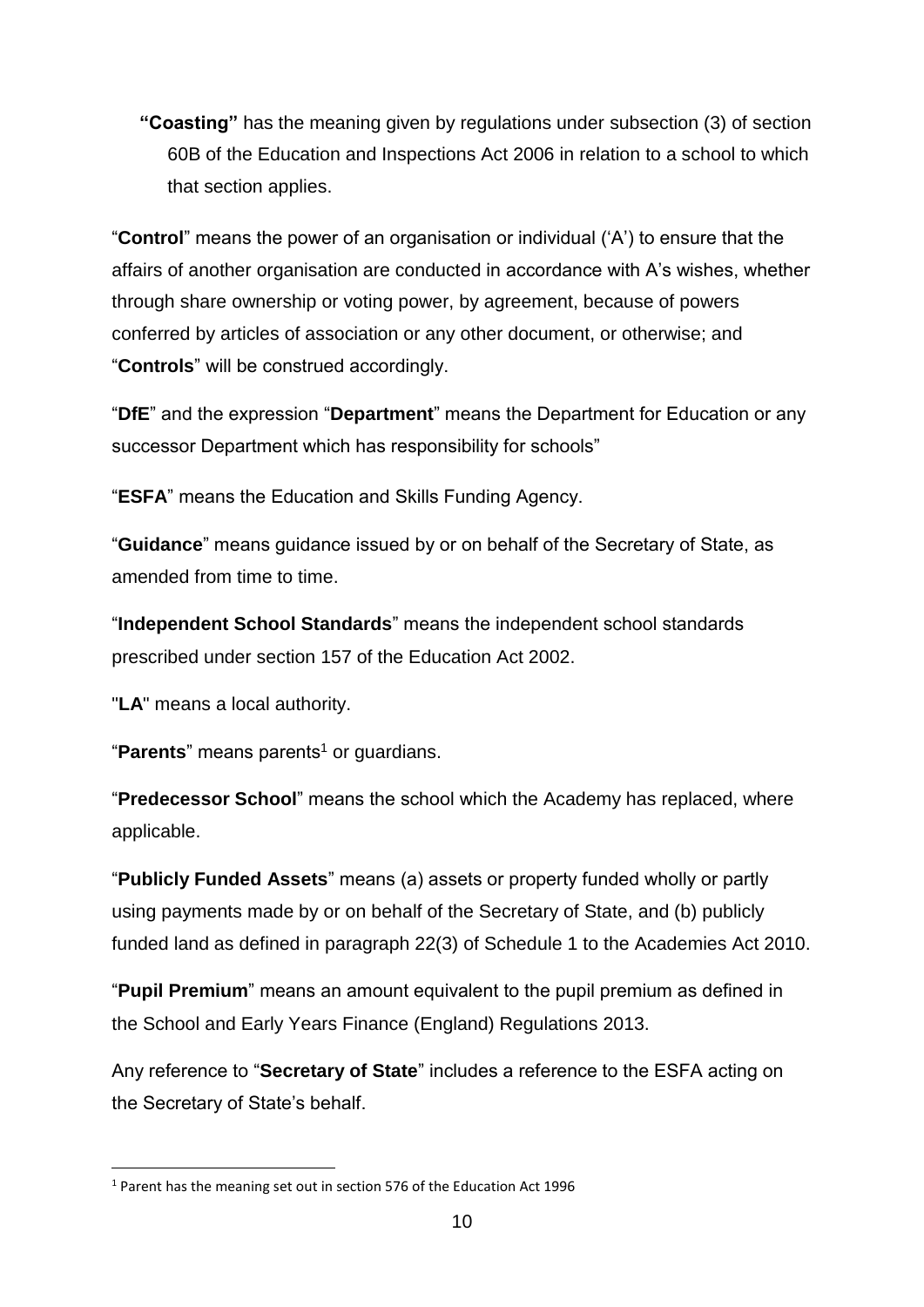"**Secretary of State's consent**" means the Secretary of State's specific, prior written consent, which will not be unreasonably withheld or delayed.

"**SEN**" means Special Educational Needs and the expressions "**special educational needs**" and "**special educational provision**" have the meaning set out in sections 20(1) and 21(2) of the Children and Families Act 2014.

**"Teaching Staff"** means teachers and the principal or head teacher employed at the Academy.

"**Termination Notice**" means a notice sent by the Secretary of State to the Academy Trust, terminating this Agreement on the date specified in the notice.

"**Termination Warning Notice**" means a notice sent by the Secretary of State to the Academy Trust, stating his intention to terminate this Agreement.

- 1.5. The Interpretation Act 1978 applies to this Agreement as it applies to an Act of Parliament.
- 1.6. A reference in this Agreement to any party or body includes its successors.
- 1.7. Any words following the terms 'include', 'including' or 'in particular' are by way of illustration, not limitation.
- 1.8. A reference in this Agreement to land includes any buildings or structures on the land.
- 1.9. References to this Agreement include any and all annexes.
- 1.10. Where any legislation, legal requirement or published guidance is referred to, unless otherwise stated, the following terms should be interpreted as follows:
	- a) the "school" refers to the Academy;
	- b) the "head teacher" may refer to the Academy's head teacher or principal;
	- c) the Academy Trust will be deemed to be the "responsible authorities"; and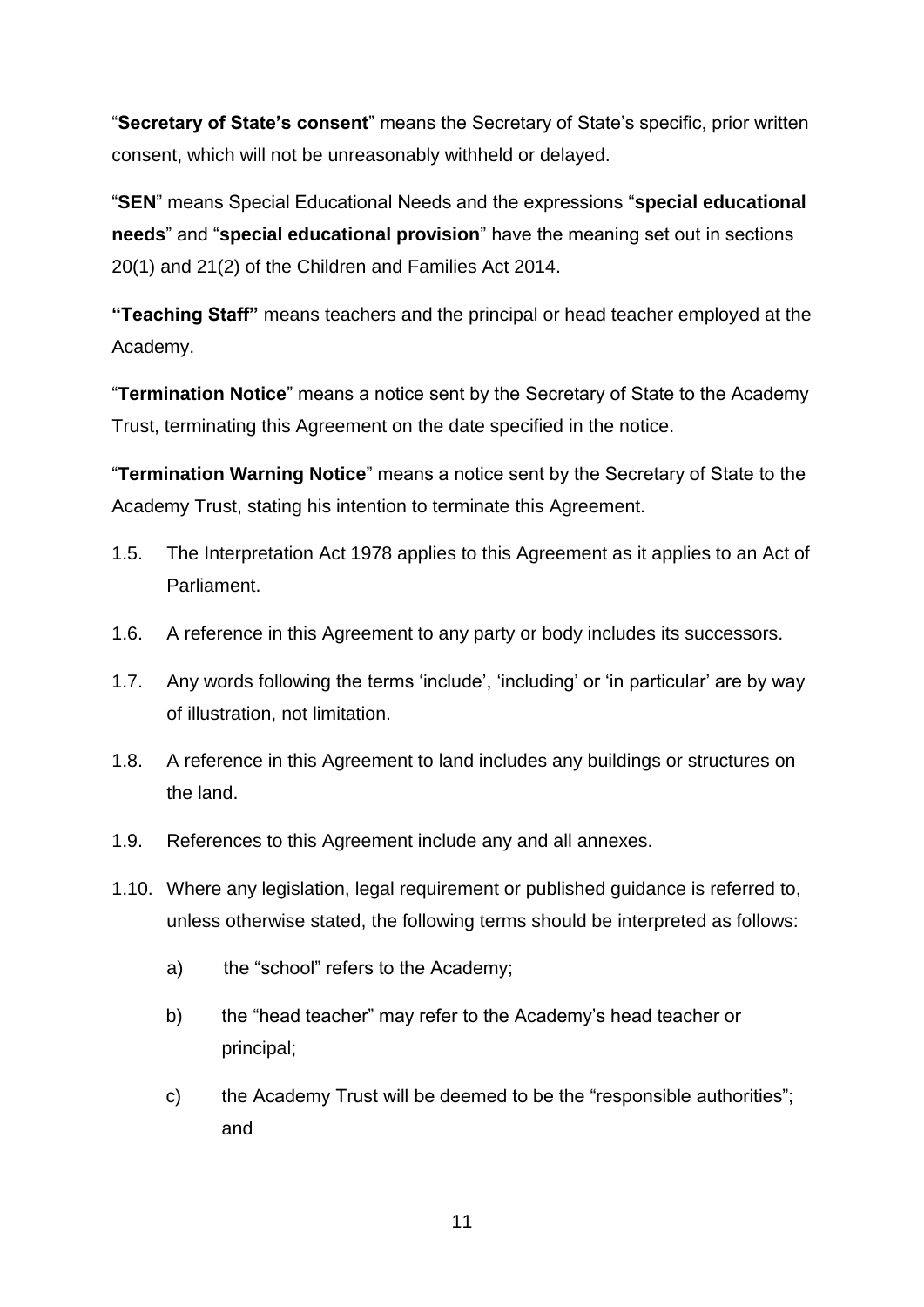- d) references to registered pupils will be treated as references to registered pupils at the Academy.
- 1.11. References in this Agreement to any named legislation, legal requirement or published guidance, should be taken to include any amendment to or replacement of it.
- 1.12. If any questions arise about how this Agreement should be interpreted, the answer will be decided by the Secretary of State, after discussion with the Academy Trust.

#### <span id="page-11-0"></span>**General Obligations of the Academy Trust**

- 1.13. The Academy Trust must ensure that the Academy meets the requirements in section 1A of the Academies Act 2010.
- 1.14. To the extent that it is compatible with the Academy Trust fulfilling its charitable purpose of advancing education in the United Kingdom for the public benefit, the Academy Trust must ensure that the Academy is at the heart of its community, promoting community cohesion and sharing facilities with other schools and the wider community.
- 1.15. The Academy Trust must conduct the Academy within the terms and requirements of:
	- a) the Articles;
	- b) any legislation or legal requirement that applies to academies, including the Independent School Standards and legislation about meeting the needs of pupils with SEN and disabilities;
	- c) the Academies Financial Handbook, as stated in clauses 4.6–4.8; and
	- d) this Agreement.
- 1.16. The Academy Trust must, as soon as is reasonable, establish an appropriate mechanism for receiving and managing donations for the purpose of its aims as specified in the Articles.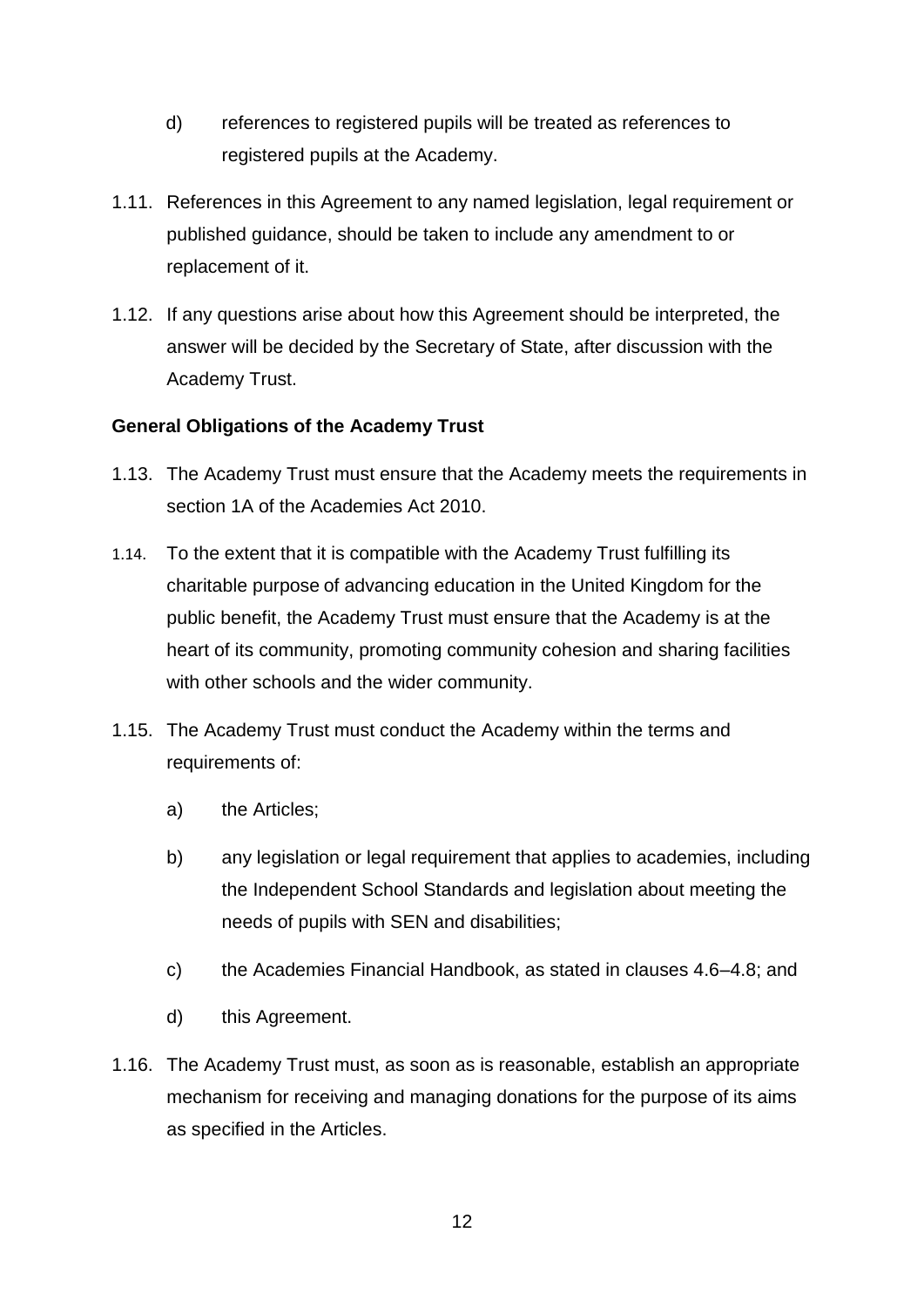- 1.17. The Academy Trust must obtain the Secretary of State's consent before applying for the Academy to be designated as a school with religious character. The Secretary of State may at his discretion refuse or consent to the Academy Trust making such an application.
- 1.18. Unless an Academy operated by the Academy Trust is designated as a school with a religious character under the Religious Character of Schools (Designation Procedure) (Independent Schools) (England) Regulations 2003, it agrees to be bound by the prohibition against discrimination in section 85 of the Equality Act 2010.
- 1.19. Not used
- 1.20. The Academy Trust is not required to publish information under this Agreement if to do so would breach its obligations under the Data Protection Act 1998.

#### <span id="page-12-0"></span>**Academy opening date**

1.21. The Academy Trust will open the Academy on 1<sup>st</sup> November 2011

#### <span id="page-12-1"></span>**Governance**

- 1.22. The Academy will be governed by a board comprising the Charity Trustees of the Academy Trust (the "**Board of Charity Trustees**").
- 1.23. The Board of Charity Trustees must have regard to any Guidance on the governance of Academy Trusts.
- 1.24. The Academy Trust must provide to the Secretary of State the names of all new or replacement [\*Charity Trustees and] members of the Academy Trust, stating [\*whether they have been appointed or elected,] the date of their appointment [\*or election] and, where applicable, the name of the [\*Charity Trustee or] member they replaced as soon as is practicable and in any event within 14 days of their appointment [\*or election].
- 1.25. The Academy Trust must not appoint any new or replacement [\*Charity Trustees or] members until it has first informed them, and they have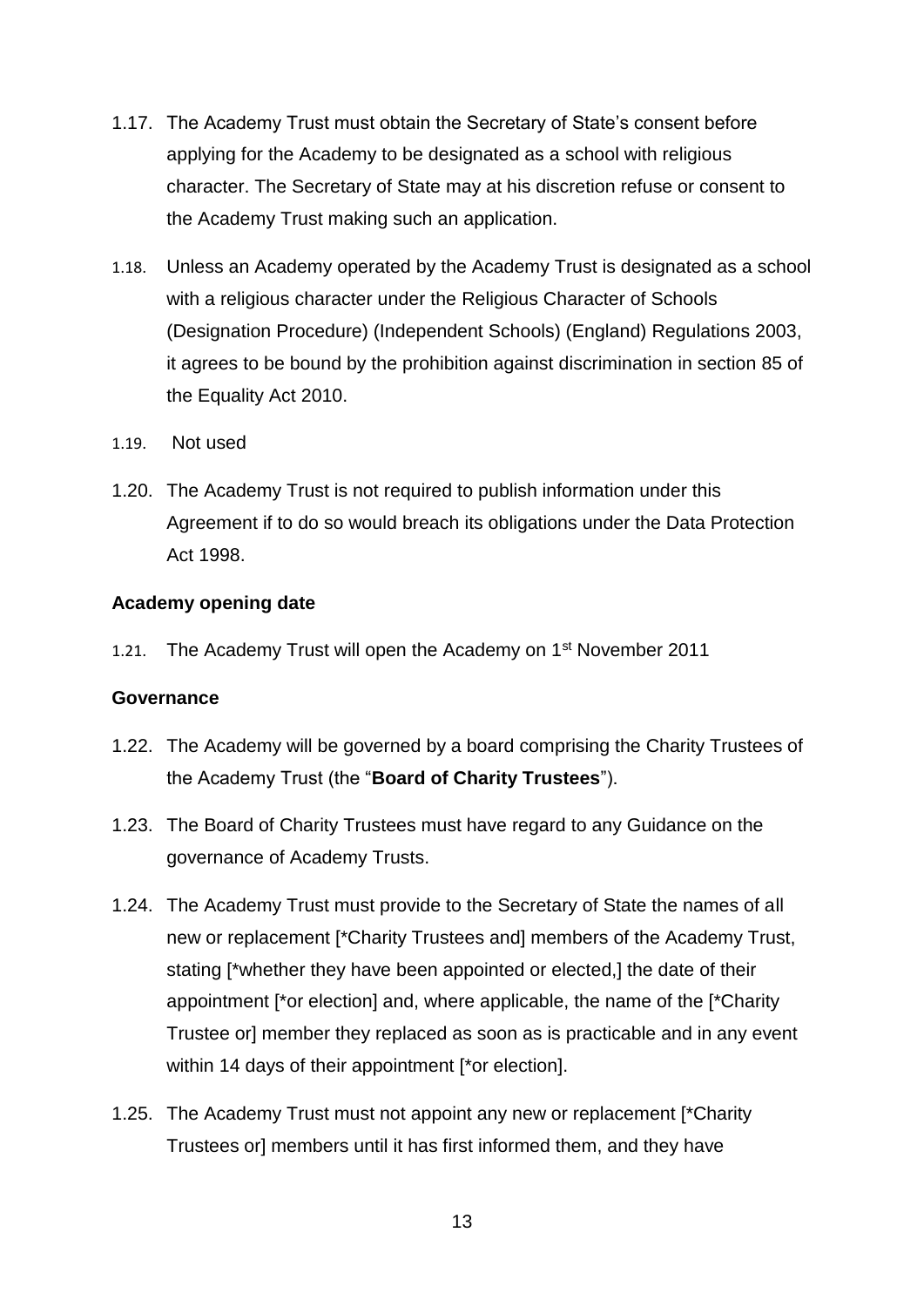agreed, that their names will be shared with the Secretary of State to enable him to assess their suitability.

- 1.26. The Academy Trust must not amend or remove the provisions in its Articles relating to the appointment or election or the resignation or removal of Charity Trustees or members ("the Governance Articles") without the Secretary of State's consent.
- 1.27. Before any change to the Governance Articles is proposed the Academy Trust must give notice to the Secretary of State of:
	- a) the proposed amendment or removal; and
	- b) the reason for it.
- 1.28. If the Secretary of State consents to the proposed changes, the Academy Trust shall approve any changes to the Articles as soon as reasonably practicable and provide the Secretary of State with a copy of the amended Articles and the resolution(s) approving them.

#### <span id="page-13-0"></span>2. **RUNNING OF THE ACADEMY**

#### <span id="page-13-1"></span>**Length of school day and year**

2.1. The length of the school day and year is the responsibility of the Academy Trust.

#### <span id="page-13-2"></span>**Teachers and staff**

- 2.2. In complying with the Independent School Standards, the Academy Trust must require enhanced Disclosure and Barring Service ("**DBS**") certificates as appropriate for members of staff, supply staff, members of the Academy Trust, individual Charity Trustees and the chair of the Board of Charity Trustees.
- 2.3. The Academy Trust must promptly submit to the Secretary of State, on request, the information contained in any enhanced DBS certificate that it receives.
- 2.4. Subject to clause 2.5 and section 67 of the Children and Families Act 2014, the Academy Trust may, in accordance with any relevant Guidance, employ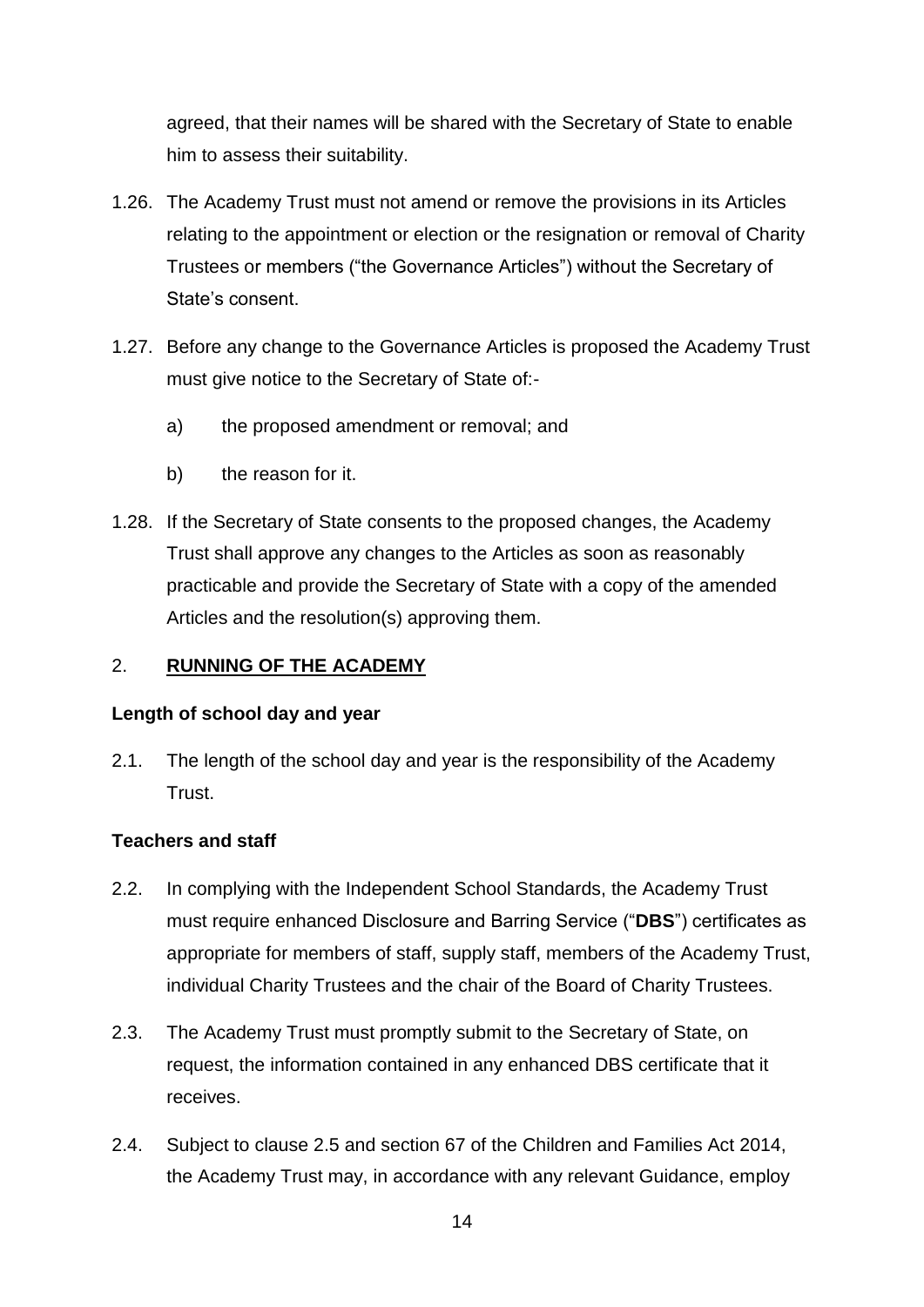anyone it believes is suitably qualified or is otherwise eligible to plan and prepare lessons and courses for pupils, teach pupils, and assess and report on pupils' development, progress and attainment.

- 2.5. The Academy Trust must designate a staff member at the Academy as responsible for promoting the educational achievement of registered pupils at the Academy who are being looked after by an LA, or are no longer looked after by an LA because of an adoption, special guardianship or child arrangements order, or because they have been adopted from 'state care' outside England and Wales, and in doing so must comply with the law, regulations and guidance that apply to maintained schools. The Academy Trust must ensure the designated person undertakes appropriate training and has regard to any guidance issued by the Secretary of State..
- 2.6. Teachers' pay and conditions of service are the responsibility of the Academy Trust.
- 2.7. The Academy Trust must ensure that all teachers employed at the Academy have access to the Teachers' Pension Scheme and, in so doing, must comply with the requirements of this scheme and with Fair Deal for staff pensions guidance published by HM Treasury.
- 2.8. The Academy Trust must ensure that all affected staff employed in the Academy other than teachers have access to the Local Government Pension Scheme in line with that Scheme's main regulations being the Local Government Pension Scheme Regulations 2013 and the Local Government Pension Scheme (Transitional Provisions, Savings and Amendment) Regulations 2014. Access to the Scheme must also be in accordance with HM Treasury's published guidance on New Fair Deal which sets out how pensions issues are to be dealt with when staff are compulsorily transferred from the public sector to independent providers. These requirements don't apply if an individual chooses to opt out of the Scheme in line with the relevant legal provisions.
- 2.9. Where a member of the Teaching Staff employed at the Academy applies for a teaching post at another Academy, a maintained school, or a further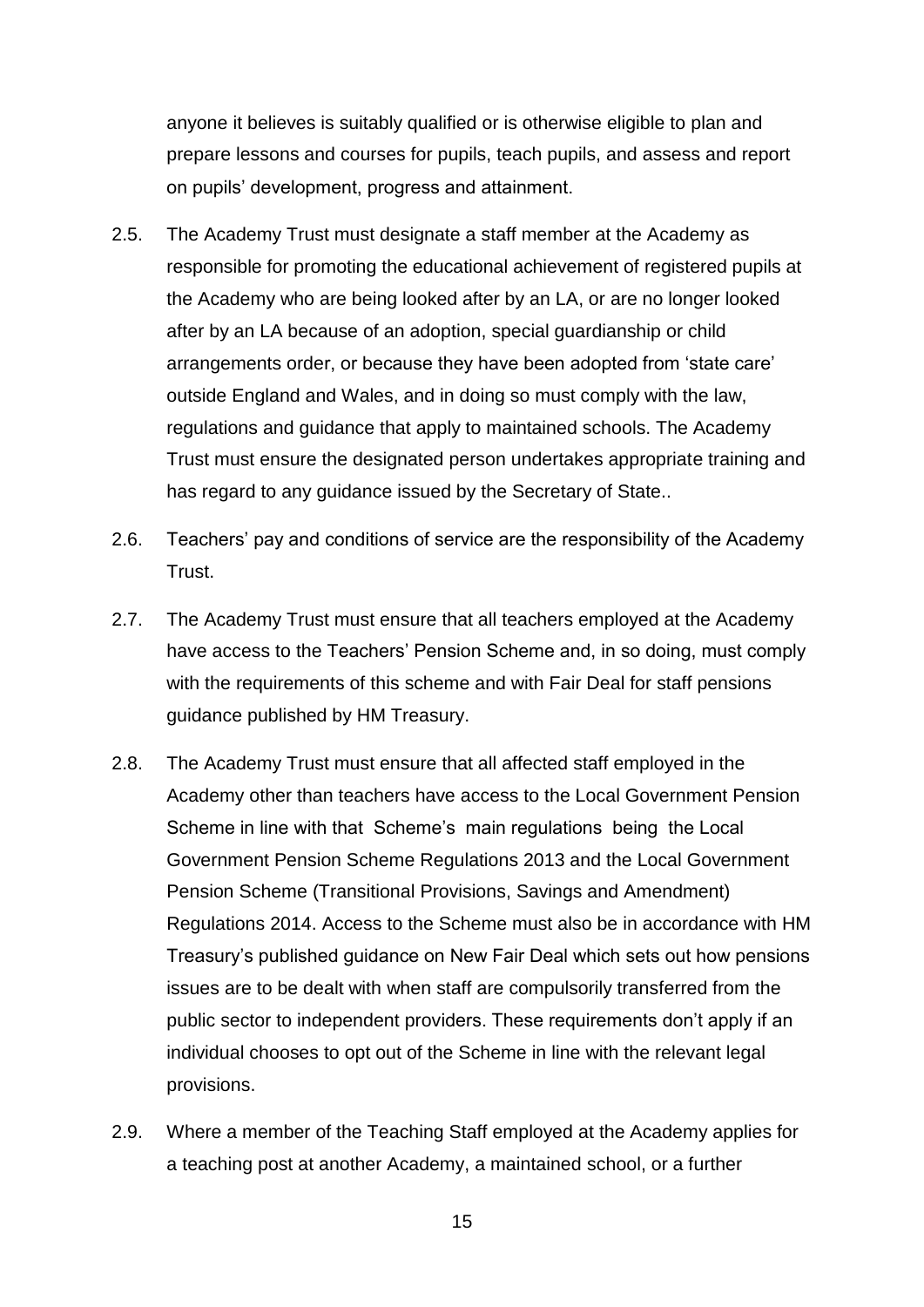education institution, the Academy Trust must at the request of the board of governors or Academy Trust of that other educational institution:

- a) advise in writing whether or not, in the previous two years, there have been any formal capability considerations or proceedings for that teacher at the Academy or the Predecessor School;
- b) give written details of the concerns which gave rise to any such consideration of that teacher's capability, the duration of the proceedings and their outcome.
- 2.9A Not used

#### <span id="page-15-0"></span>**Pupils**

- 2.10. The planned capacity of the Academy is 210 in the age range 4-11 year olds, [The Academy will be an all ability inclusive school.]
- 2.11. The Academy Trust must ensure that the Academy meets the needs of individual pupils, including pupils with SEN and disabilities.

#### **SEN unit**

- 2.12. Not used
- <span id="page-15-1"></span>2.13. Not used

#### **School meals**

- 2.14. The Academy Trust must provide school lunches and free school lunches in accordance with the provisions of sections 512(3) and 512ZB(1) of the Education Act 1996 as if references in sections 512 and 512ZB to a local authority were to the Academy Trust and as if references to a school maintained by the local authority were to the Academy.
- 2.15. The Academy Trust must comply with school food standards legislation as if it were a maintained school.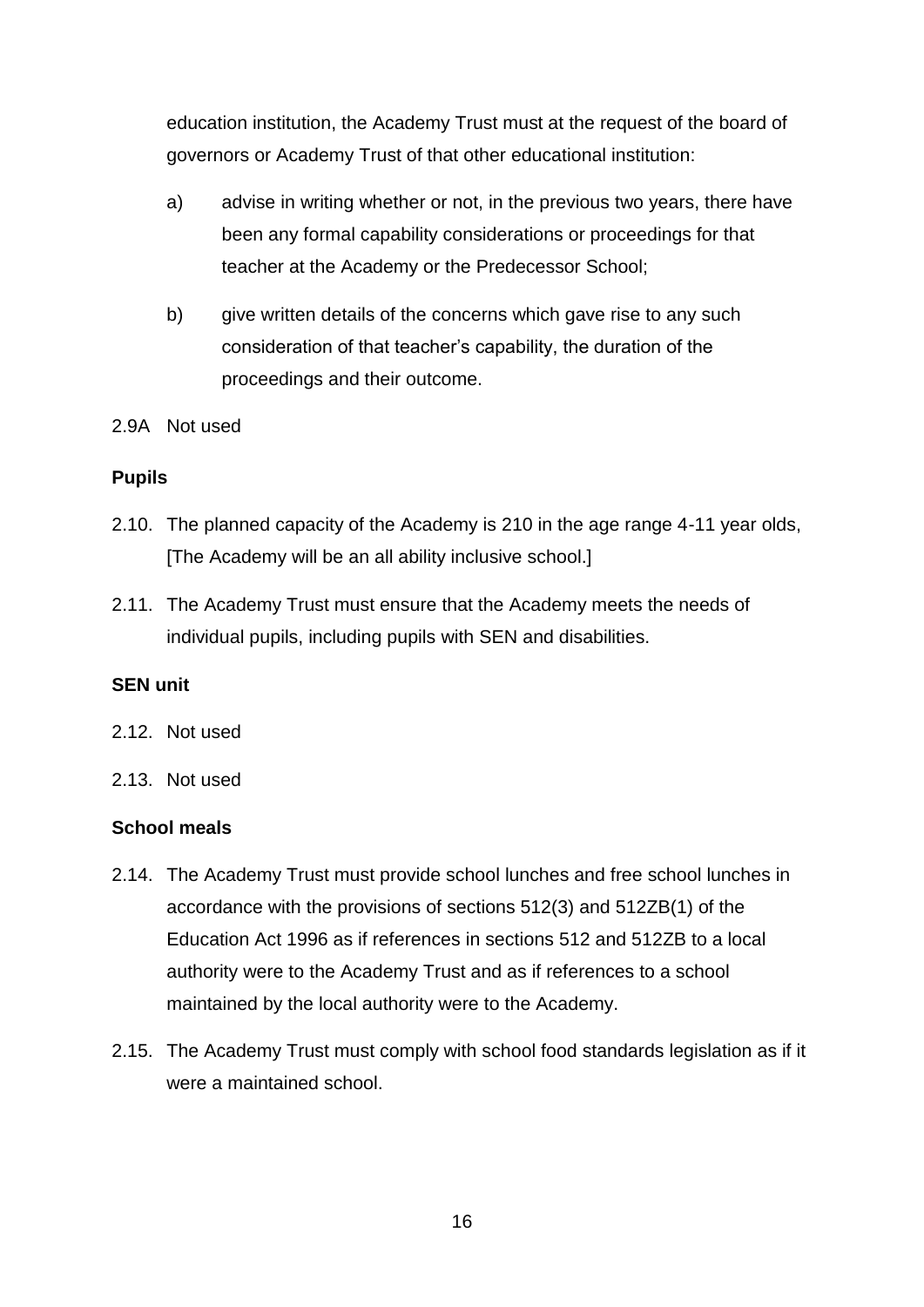2.16. Where the Academy Trust provides milk to pupils, it must be provided free of charge to pupils who would be eligible for free milk if they were pupils at a maintained school.

# <span id="page-16-0"></span>**Pupil Premium**

- 2.17. For each Academy Financial Year the Academy Trust must publish, on the Academy's website, information about:
	- a) the amount of Pupil Premium allocation that it will receive during the Academy Financial Year;
	- b) what it intends to spend its Pupil Premium allocation on;
	- c) what it spent its Pupil Premium allocation on in the previous Academy Financial Year; and
	- d) the impact of the previous year's Pupil Premium allocation on educational attainment.
- 2.18. For each Academy Financial Year the Academy Trust must, where applicable, publish, on the Academy's website, information about:
	- a) the amount of year 7 literacy and numeracy catch-up premium grant that it will receive during the Academy Financial Year;
	- b) what it intends to spend its year 7 literacy and numeracy catch-up premium grant on;
	- c) what it spent its year 7 literacy and numeracy catch-up premium grant on in the previous Academy Financial Year; and
	- d) the impact of the previous year's year 7 literacy and numeracy catch-up premium grant on educational attainment, and how that effect was assessed.

#### <span id="page-16-1"></span>**Charging**

2.19. The Academy Trust must comply with sections 402, 450-457 and 459-462 of the Education Act 1996 with regard to public examinations, charging,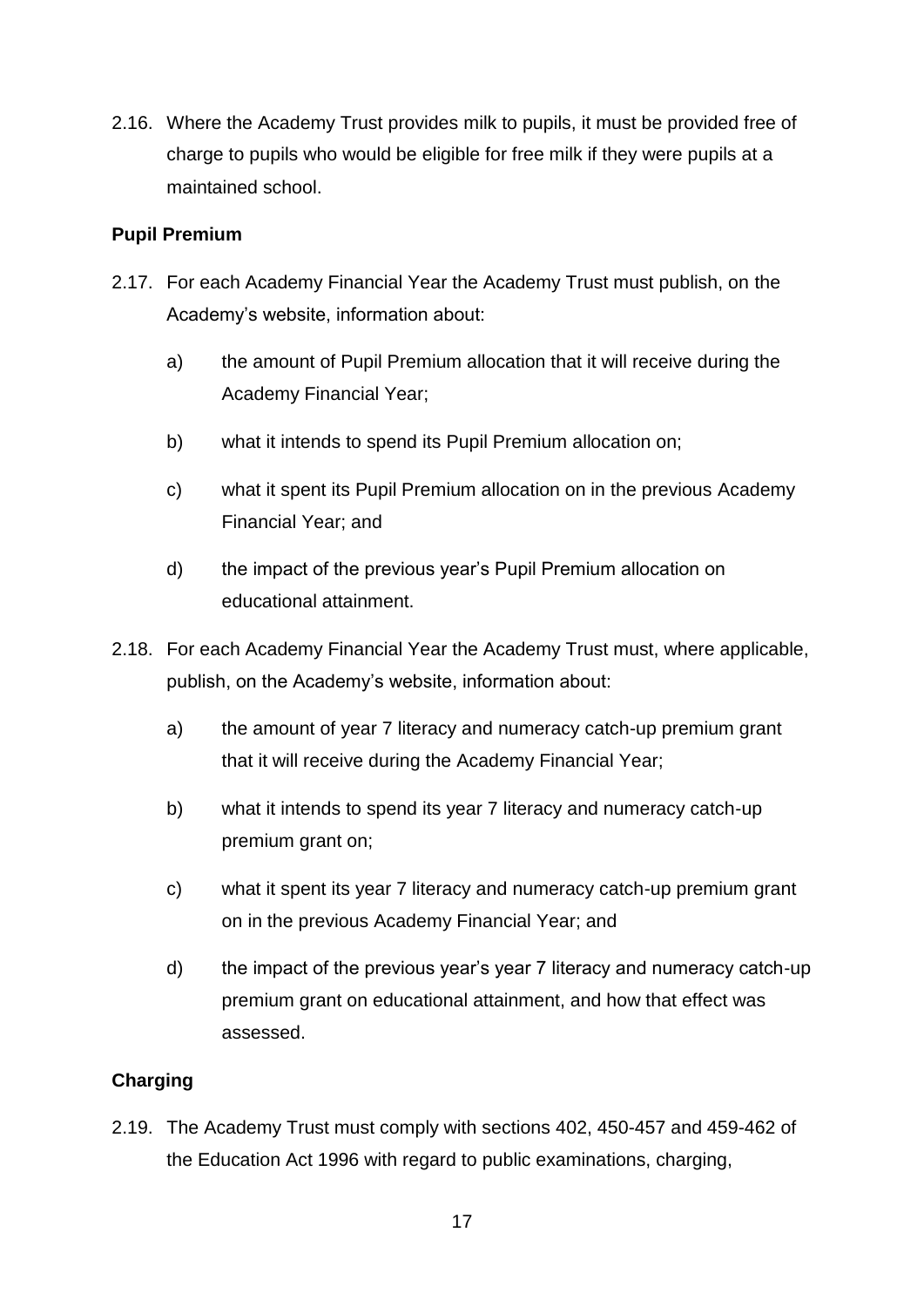providing information, inviting voluntary contributions and recovering civil debts, as if the Academy were a maintained school.

- 2.20. There must be no charge for admission to or attendance at the Academy and the Academy will only charge pupils where the law allows maintained schools to charge.
- 2.21. Clause 2.20 does not prevent the Academy Trust receiving funds from an LA or a charity in respect of the admission and attendance of a pupil with SEN to the Academy.
- 2.22. Notwithstanding clause 2.20, the Academy Trust may charge people who are not registered pupils at the Academy for education provided or use of **facilities**
- 2.23. Not used
- <span id="page-17-0"></span>2.24. Not used

#### **Admissions**

- 2.25. Subject to clauses 2.30 and 2.31 the Academy Trust will act in accordance with, and will ensure that its Independent Appeal Panel is trained to act in accordance with, the School Admissions Code and School Admission Appeals Code published by the DfE (the "Codes") and all relevant admissions law as they apply to foundation and voluntary aided schools, and with equalities law. Reference in the Codes or legislation to "admission authorities" will be deemed to be references to the Academy Trust.
- 2.26. Not used
- 2.27. The Academy Trust must participate in the local Fair Access Protocol. The Academy Trust must participate in the coordinated admission arrangements operated by the LA in whose area the Academy is situated. If the Academy is a free school, the Academy Trust is not required to participate in coordination for its first intake of pupils.
- 2.28. Not used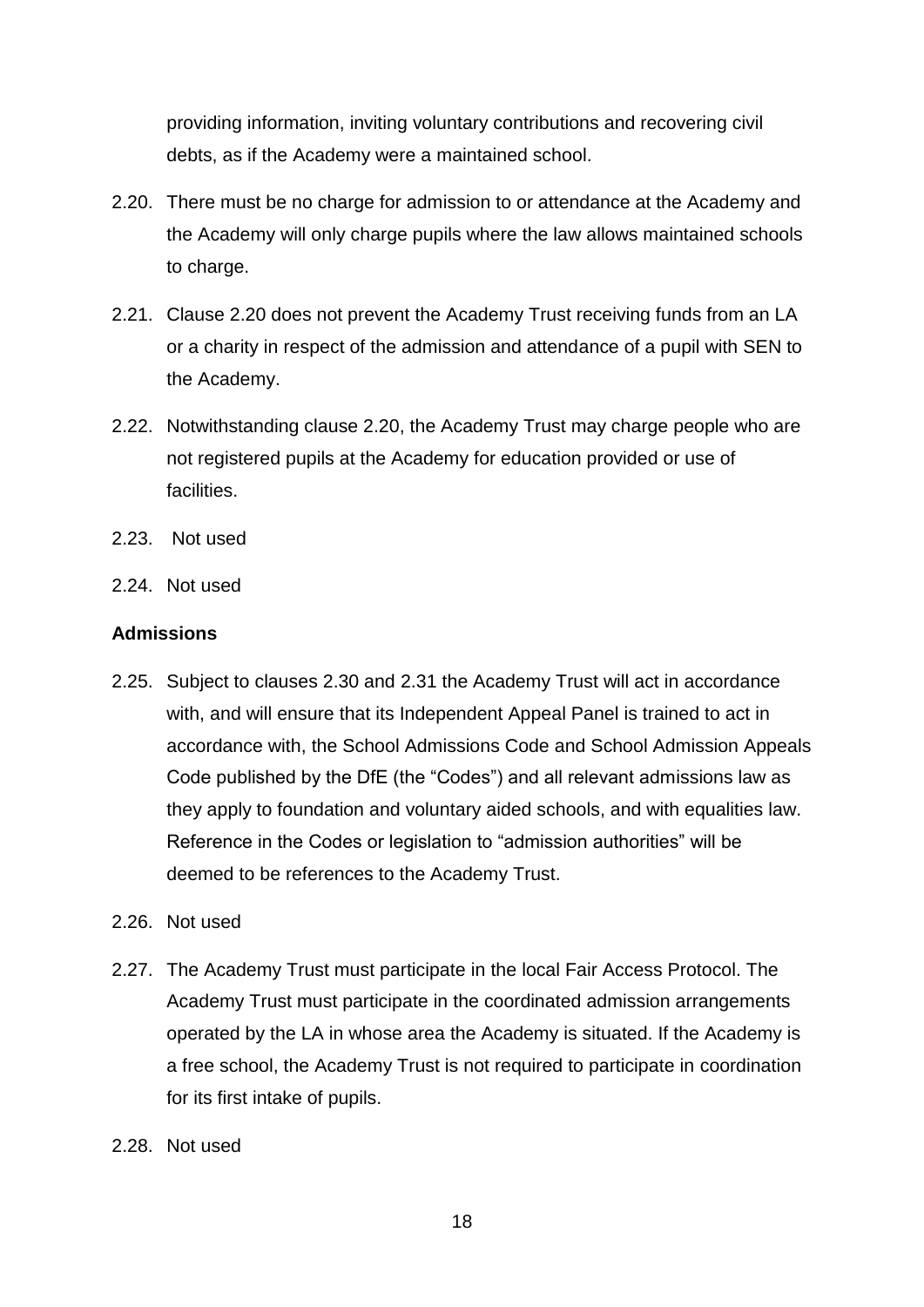#### 2.29. Not used

- 2.30. Not used
- 2.31. The Secretary of State may:
	- a) direct the Academy Trust to admit a named pupil to the Academy:
		- i. following an application from an LA including complying with a school attendance order as defined in section 437 of the Education Act 1996. Before doing so the Secretary of State will consult the Academy Trust; or
		- ii. where in relation to a specific child or children the Academy Trust has failed to act in accordance with the Codes or this Agreement or has otherwise acted unlawfully; or
	- b) direct the Academy Trust to amend its admission arrangements where they do not comply with the Codes or this Agreement, or are otherwise unlawful.
- 2.32. Not used
- 2.33. Not used
- 2.34. Not used
- 2.35. The Academy Trust must make arrangements to ensure an independent appeals panel is established for the Academy and its clerk and members are trained to act in accordance with the Codes. The Academy Trust must ensure that parents and 'relevant children' (as described in the Codes) are informed of their right to appeal to an Independent Appeal Panel if they are dissatisfied with an admission decision of the Academy Trust. The arrangements for appeals must comply with the Codes as they apply to foundation and voluntary aided schools. The determination of the appeal panel is binding on all parties.
- 2.36. Subject to clause 2.37, the meaning of "**relevant area**" for the purposes of consultation requirements in relation to admission arrangements is that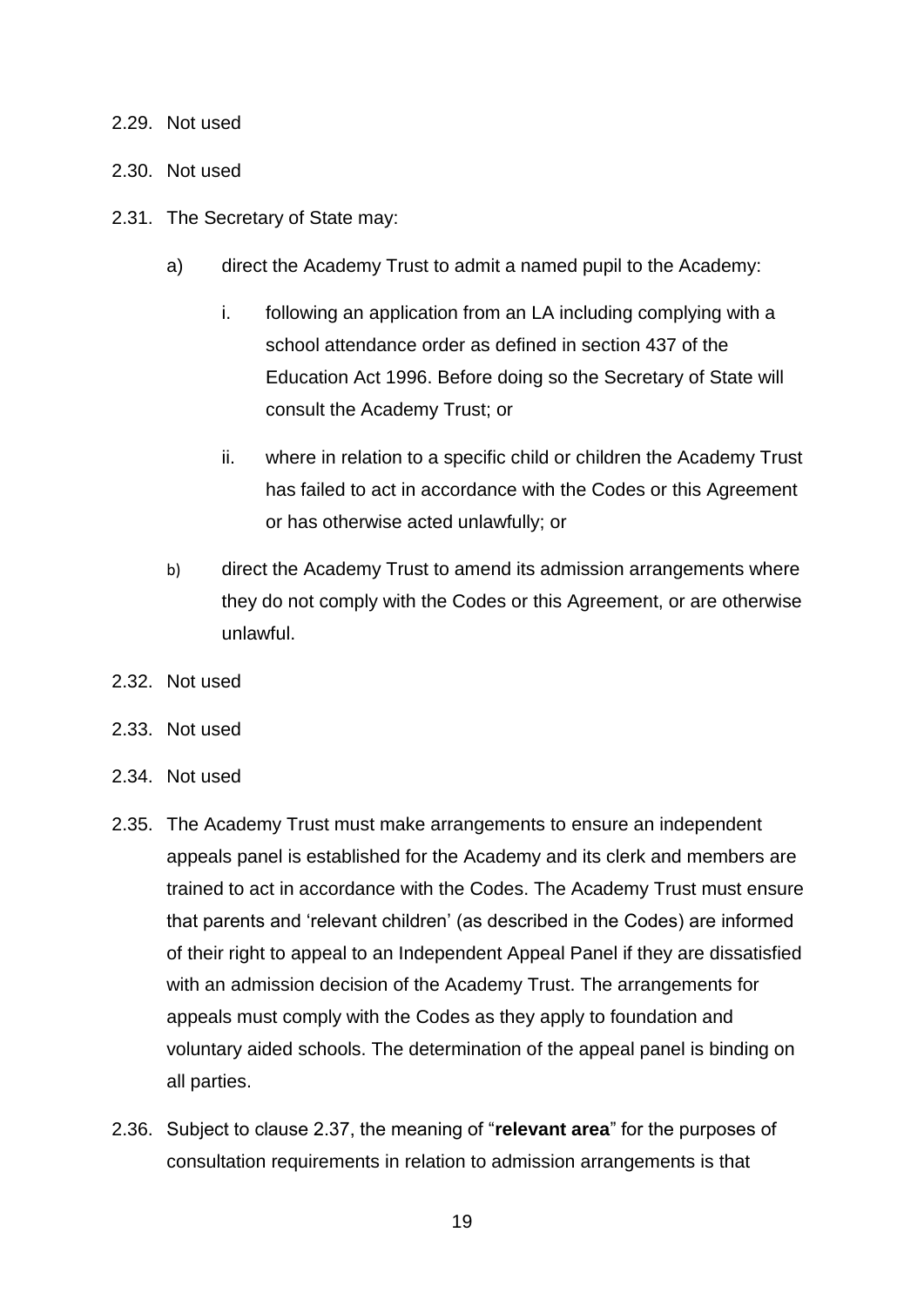determined by the relevant LA for maintained schools in the area in accordance with the Education (Relevant Areas for Consultation on Admission Arrangements) Regulations 1999.

- 2.37. If the Academy does not consider the relevant area determined by the LA for the maintained schools in the area to be appropriate, it must apply to the Secretary of State by 1 August before the academic year in question for a determination of the appropriate relevant area for the Academy, setting out the reasons for this view. The Secretary of State will consult the Academy Trust and the LA in whose area the Academy is situated in reaching a decision.
- 2.38. The Office of the Schools Adjudicator ("OSA") will consider objections to the Academy's admission arrangements (except objections against any agreed derogations from the provisions of the Codes specified in this funding agreement, over which it has no jurisdiction). The Academy Trust must therefore make it clear, when determining the Academy's admission arrangements, that objections should be submitted to the OSA. The OSA's determination of an objection is binding on the Academy and the Academy Trust must make appropriate changes to its admission arrangements to give effect to the Adjudicator's decision within two months of the decision (or by 28 February following the decision, whichever is sooner), unless an alternative timescale is specified by the Adjudicator.
- <span id="page-19-0"></span>2.39. Not used

#### **Exclusions**

- 2.40. If asked to by an LA, the Academy Trust must enter into an agreement with that LA that has the effect that where:
	- a) the Academy admits a pupil who has been permanently excluded from a maintained school, the Academy itself or another Academy with which the LA has a similar agreement; or
	- b) the Academy Trust permanently excludes a pupil from the Academy,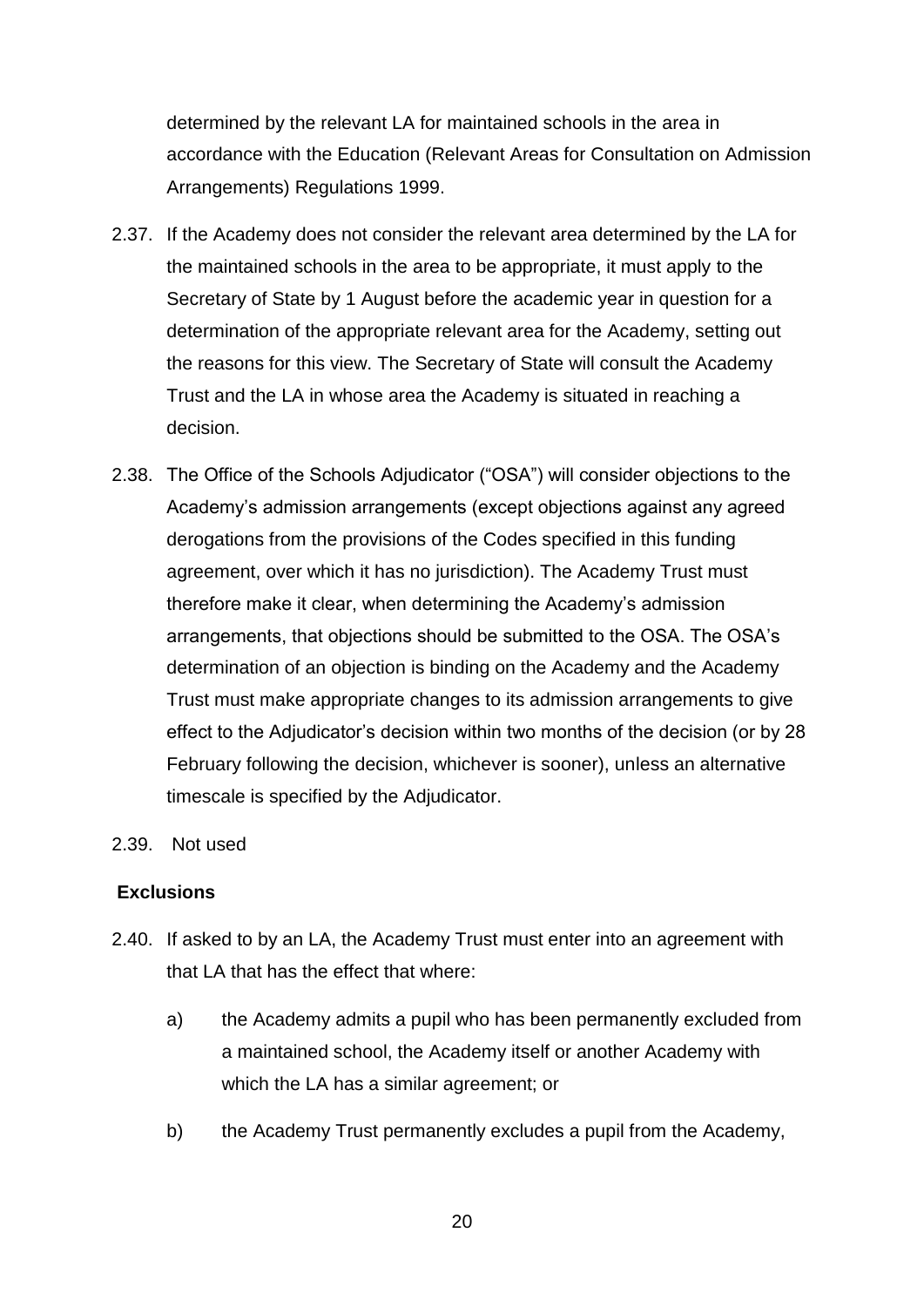the arrangements for payment will be the same as if the Academy were a maintained school, under regulations made under section 47 of the School Standards and Framework Act 1998.

#### <span id="page-20-0"></span>**Curriculum**

- 2.41. The curriculum is the responsibility of the Academy Trust.
- 2.42. The Academy Trust must ensure that the curriculum provided to pupils up to the age of 16 is balanced and broadly based, and includes English, mathematics, science and (subject to the provisions in clause 2.49) religious education.
- 2.43. The Academy Trust must publish on the Academy's website information about its curriculum, including:
	- a) the content of the curriculum;
	- b) its approach to the curriculum;
	- c) where applicable, the names of any phonics or reading schemes in operation for Key Stage 1;
	- d) where applicable, the GCSE options and other Key Stage 4 qualifications, or other future qualifications specified by the Secretary of State, offered by the Academy; and
	- e) how parents (including parents of prospective pupils) can obtain more information about the Academy's curriculum.
- 2.44. The Academy Trust must not allow any view or theory to be taught as evidence-based if it is contrary to established scientific or historical evidence and explanations. This clause applies to all subjects taught at the Academy.
- 2.45. The Academy Trust must provide for the teaching of evolution as a comprehensive, coherent and extensively evidenced theory.
- 2.46. The Academy Trust must prevent political indoctrination, and secure the balanced treatment of political issues, in line with the requirements for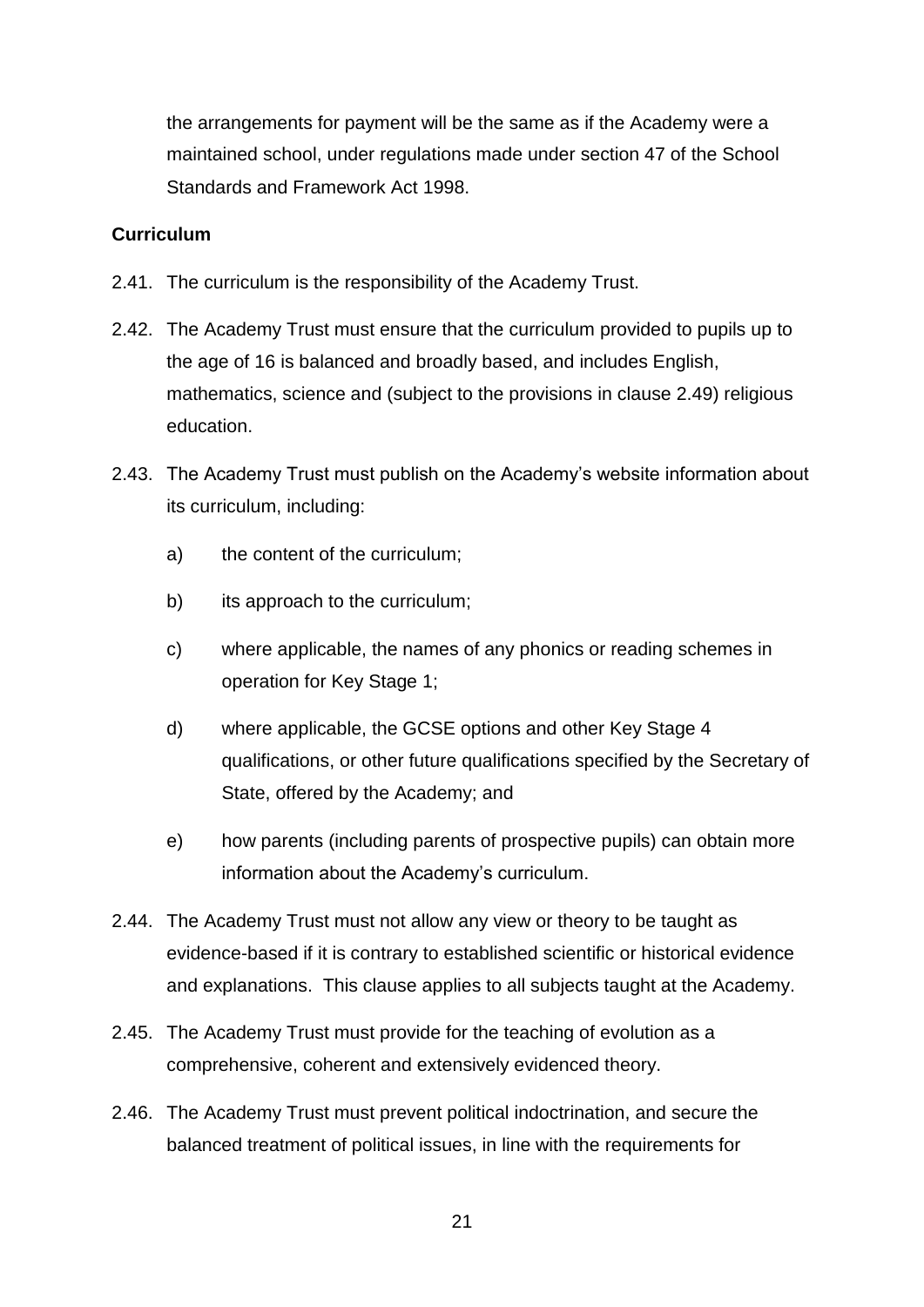maintained schools set out in the Education Act 1996, and have regard to any Guidance.

- 2.47. The Academy Trust must ensure the Academy actively promotes the fundamental British values of democracy, the rule of law, individual liberty, and mutual respect and tolerance of those with different faiths and beliefs.
- 2.47A The Academy Trust must ensure the Academy promotes principles that support equality of opportunity for all.
- 2.48. The Academy Trust must provide for the teaching of religious education and a daily act of collective worship at the Academy.
- 2.49. The Academy Trust must comply with section 71(1)-(6) and (8) of the School Standards and Framework Act 1998 as if the Academy were a community, foundation or voluntary school, and as if references to "religious education" and "religious worship" in that section were references to the religious education and religious worship provided by the Academy in accordance with clause 2.51.
- 2.50. Not Used
- 2.51. Subject to clause 2.49, where the academy **has not been designated with a religious character** (in accordance with section 124B of the School Standards and Framework Act 1998 or further to section 6(8) of the Academies Act 2010):
	- a) provision must be made for religious education to be given to all pupils at the Academy in accordance with the requirements for agreed syllabuses in section 375(3) of the Education Act 1996 and paragraph 2(5) of Schedule 19 to the School Standards and Framework Act 1998;
	- b) the Academy must comply with section 70(1) of, and Schedule 20 to, the School Standards and Framework Act 1998 as if it were a community, foundation or voluntary school which does not have a religious character, except that paragraph 4 of that Schedule does not apply. The Academy may apply to the Secretary of State for consent to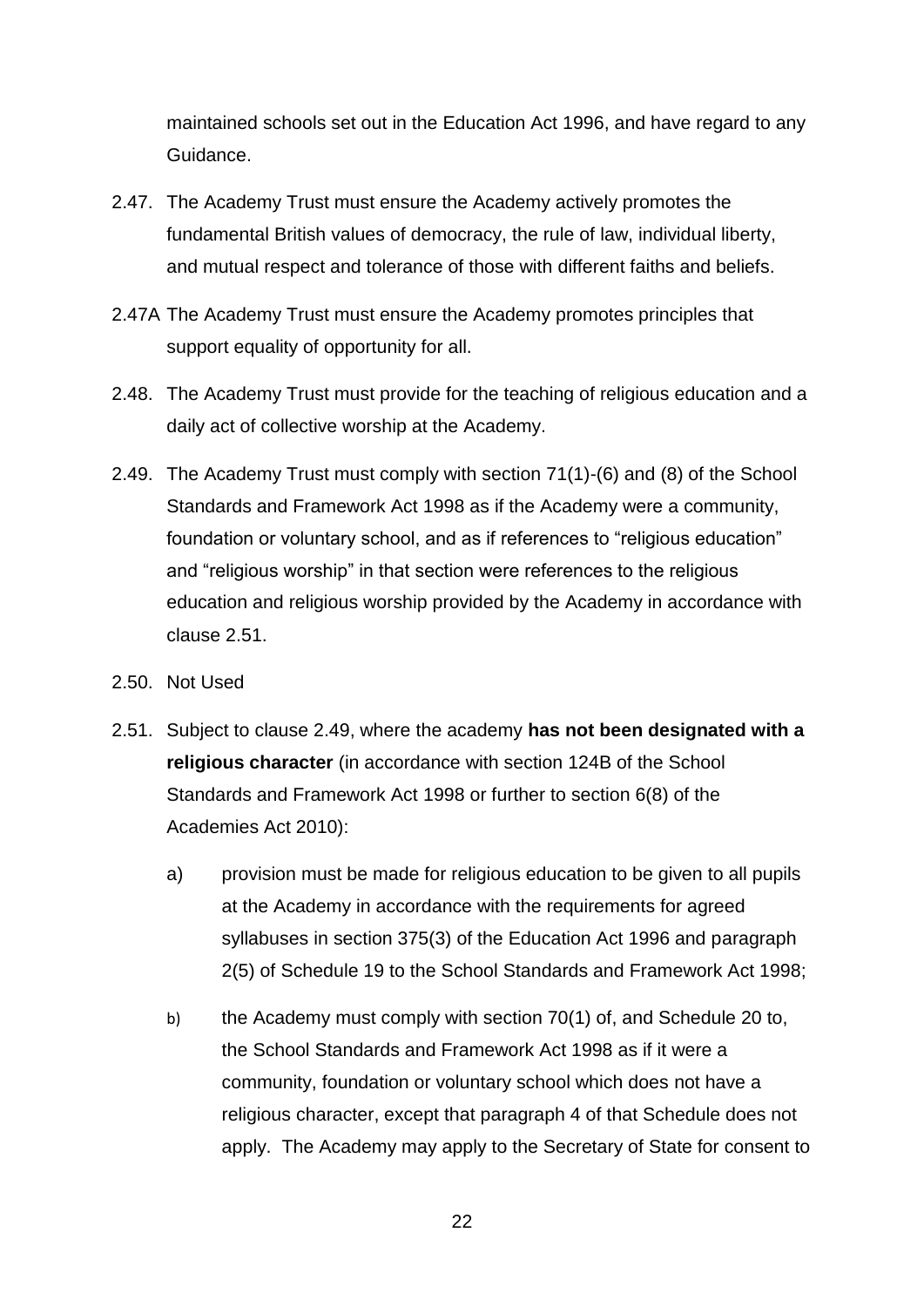be relieved of the requirement imposed by paragraph 3(2) of that Schedule.

#### 2.52. Not used

- 2.53. The Academy Trust must have regard to any Guidance, further to section 403 of the Education Act 1996, on sex and relationship education to ensure that children at the Academy are protected from inappropriate teaching materials and that they learn the nature of marriage and its importance for family life and for bringing up children. The Academy Trust must also have regard to the requirements in section 405 of the Education Act 1996, as if the Academy were a maintained school.
- 2.54. The Academy Trust must ensure that careers guidance is provided at the Academy, in accordance with the requirements on maintained schools in the Education Act 1997.

#### <span id="page-22-0"></span>**Assessment**

- 2.55. The Academy Trust must:
	- a) ensure that pupils are entered for examinations in line with the requirements on maintained schools in section 402 of the Education Act 1996;
	- b) comply with the relevant Guidance, as it applies to maintained schools, to ensure that pupils at the Academy take part in assessments, and in teacher assessments of pupils' performance;
	- c) report on assessments as the Secretary of State requires, or provide any information on assessments, on the same basis that maintained schools are required to provide the information;
	- d) for all Key Stages, allow monitoring and moderation of the Academy's assessment arrangements as required by the Secretary of State.
- 2.56. Unless specifically approved in writing by the Secretary of State, the Academy Trust must not use GAG to offer any course of education or training which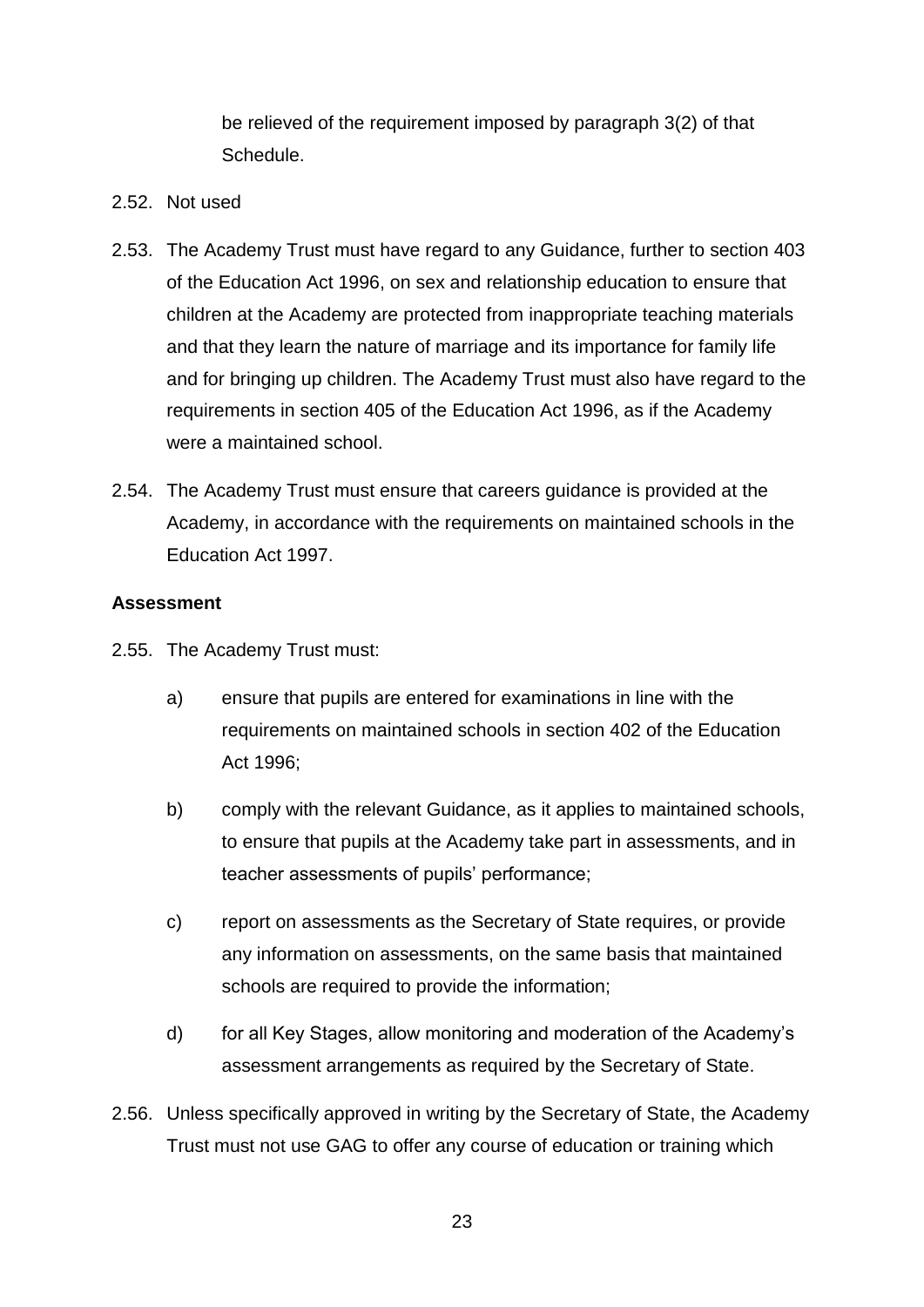leads to a qualification, if that qualification is not approved by the Secretary of State for the purpose of section 96 of the Learning and Skills Act 2000.

- 2.57. Unless informed by the Secretary of State that alternative information must be published, the Academy Trust must ensure that the following information is published on the Academy's website:
	- a) where applicable, the Academy's most recent Key Stage 2 results as published by the Secretary of State in the School Performance Tables, broken down as follows:
		- i. "% achieving Level 4 or above in reading, writing and maths";
		- ii. "% making expected progress in reading", "% making expected progress in writing", and "% making expected progress in maths";
		- iii. in relation to reading, "% achieving Level 5 or above";
		- iv. in relation to writing, "% achieving Level 5 or above"; and
		- v. in relation to maths, "% achieving Level 5 or above";
	- b) where applicable, the Academy's most recent Key Stage 4 results as published by the Secretary of State in the School Performance Tables, broken down as follows:
		- i. "% achieving  $5 + A^* C$  GCSEs (or equivalent) including English and maths GCSEs";
		- ii. "% achieving the English Baccalaureate"; and
		- iii. "% of pupils making expected progress";
	- c) information about where and how parents (including parents of prospective pupils) can access the most recent report about the Academy published by the Chief Inspector; and
	- d) information about where and how parents (including parents of prospective pupils) can access the School Performance Tables published by the Secretary of State.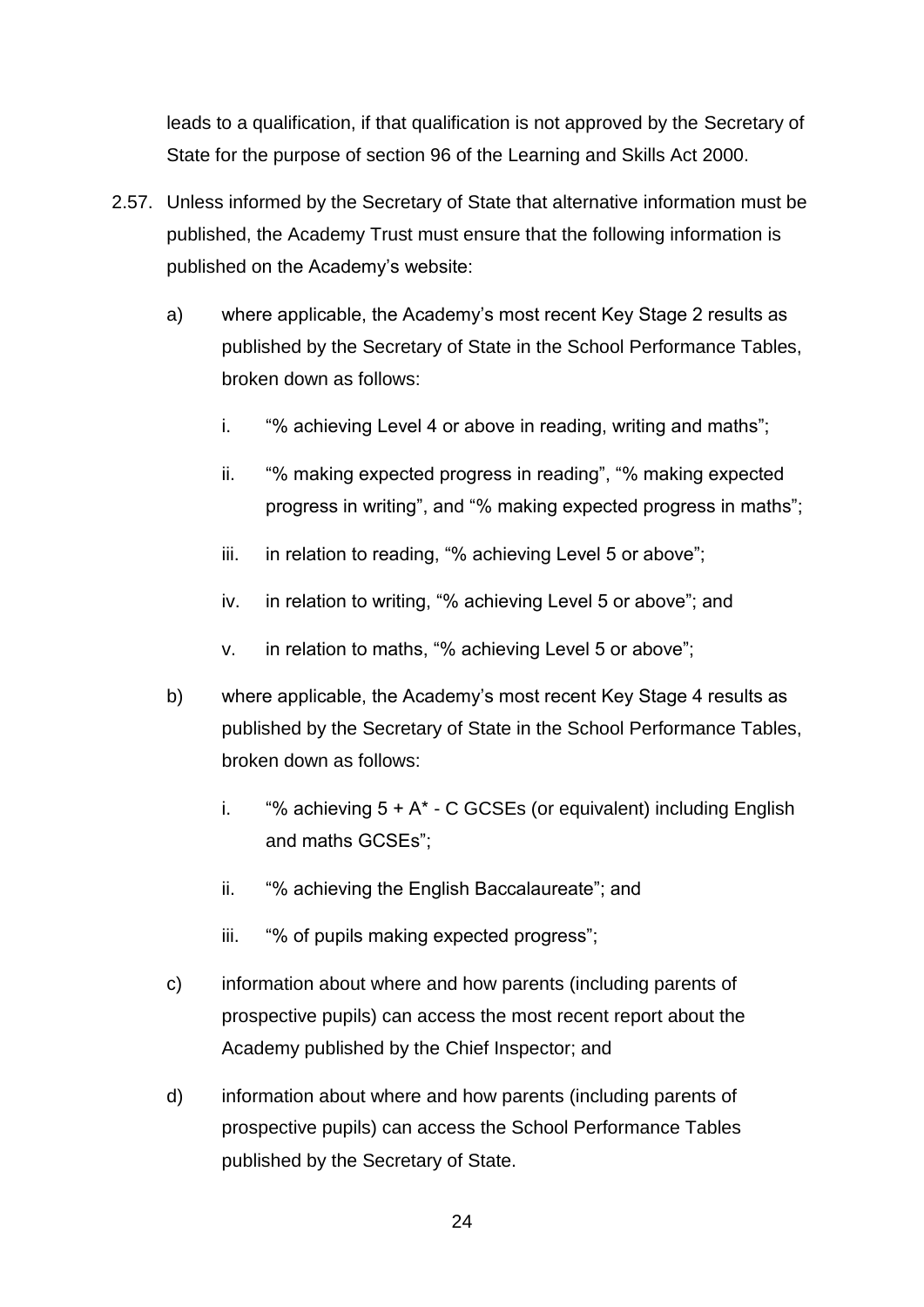2.58. The Secretary of State may direct the Academy to participate in international education surveys under the Education Act 1996, as if it were a maintained school.

#### <span id="page-24-0"></span>3. **GRANT FUNDING**

#### <span id="page-24-1"></span>**Recurrent Expenditure grants**

- 3.1. The Secretary of State will pay grants towards Recurrent Expenditure and may pay grants towards Capital Expenditure for the Academy.
- 3.2. "**Recurrent Expenditure**" means any money spent on the establishment, conduct, administration and maintenance of the Academy which does not fall within Capital Expenditure.
- 3.3. In respect of Recurrent Expenditure, the Secretary of State will pay **General Annual Grant** ("**GAG**"), and may additionally pay **Earmarked Annual Grant** ("**EAG**"). These are two separate and distinct grants.
- 3.4. Except with the Secretary of State's consent, the Academy Trust must not make commitments to spending which have substantial implications for future grant. No decision by the Academy Trust will commit the Secretary of State to paying any particular amount of grant.

# <span id="page-24-2"></span>**Capital Grant**

- 3.5. The Secretary of State may pay a grant ("**Capital Grant**") to the Academy Trust for the purpose of spending on items of Capital Expenditure.
- 3.6. "**Capital Expenditure**" means expenditure on:
	- a) acquiring land and buildings;
	- b) erecting, enlarging, improving or demolishing any building including any fixed plant, installation, wall, fence or other structure, or any playground or hard standing;
	- c) installing electrical, mechanical or other services other than necessary repairs and maintenance due to normal wear and tear;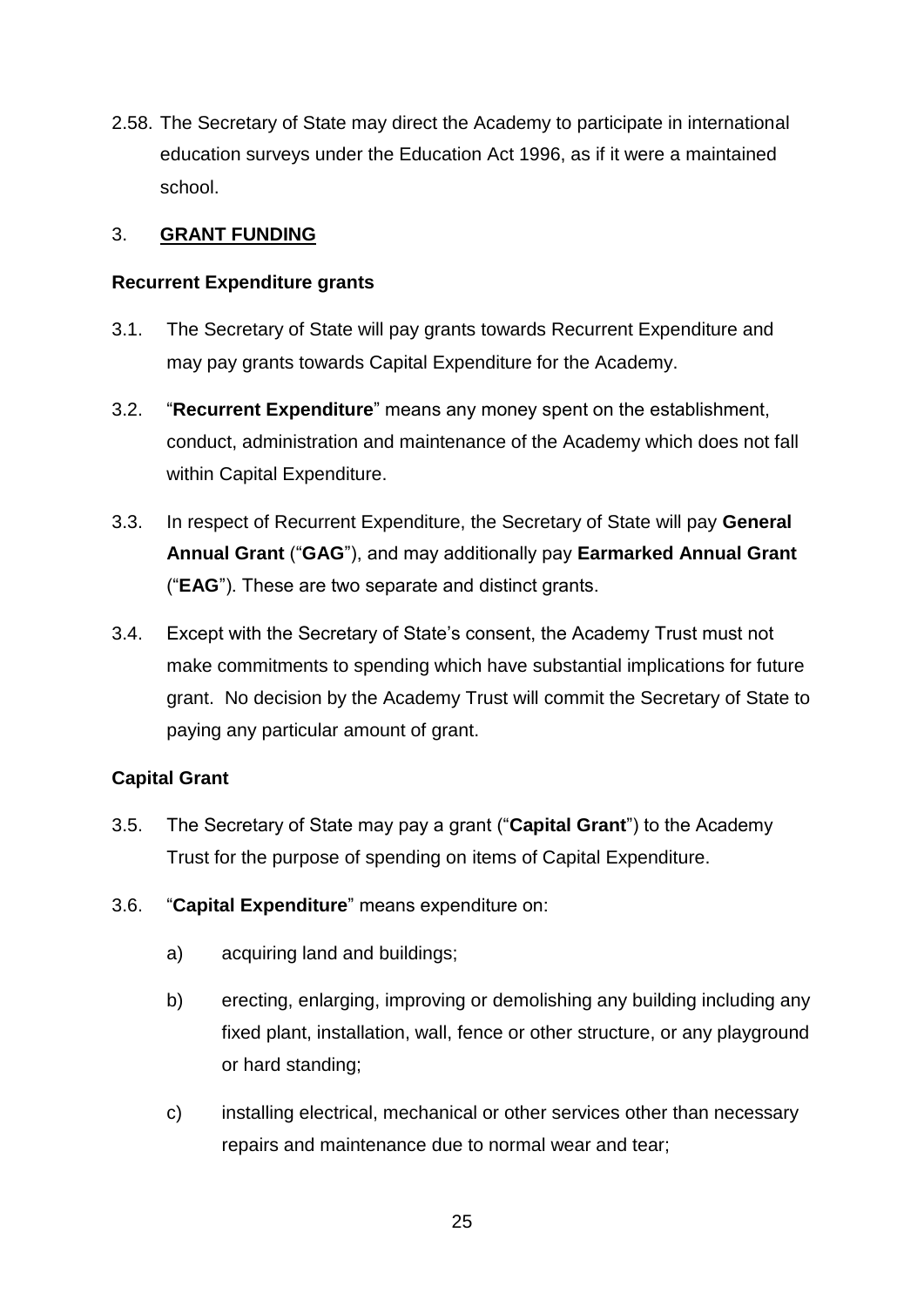- d) buying vehicles;
- e) installing and equipping premises with furnishings and equipment, other than necessary repairs and maintenance due to normal wear and tear;
- f) installing and equipping premises with computers, networking for computers, operating software and ICT equipment, other than necessary updates or repairs and maintenance due to normal wear and tear;
- g) providing and equipping premises, including playing fields and other facilities for social activities and physical recreation other than necessary repairs and maintenance due to normal wear and tear;
- h) works of a permanent character other than the purchase or replacement of minor day-to-day items;
- i) any major repairs or replacements which are specified as capital expenditure in any grant letter relating to them;
- j) such other items (whether like or unlike any of the foregoing) of a substantial or enduring nature which the Secretary of State agrees are capital expenditure for the purposes of this Agreement;
- k) professional fees properly and reasonably incurred in connection with the provision of any of the above; and
- l) VAT and other taxes payable on any of the above.
- 3.7. Any Capital Grant funding that may be made available to the Academy Trust will be notified to it by the Secretary of State.
- 3.8. The Academy Trust must spend Capital Grant only on items of Capital Expenditure approved by the Secretary of State and in accordance with conditions specified by the Secretary of State. Further, the Academy Trust must provide evidence that it has obtained all planning and other consents required for any proposed building and infrastructure development to be funded using Capital Grant.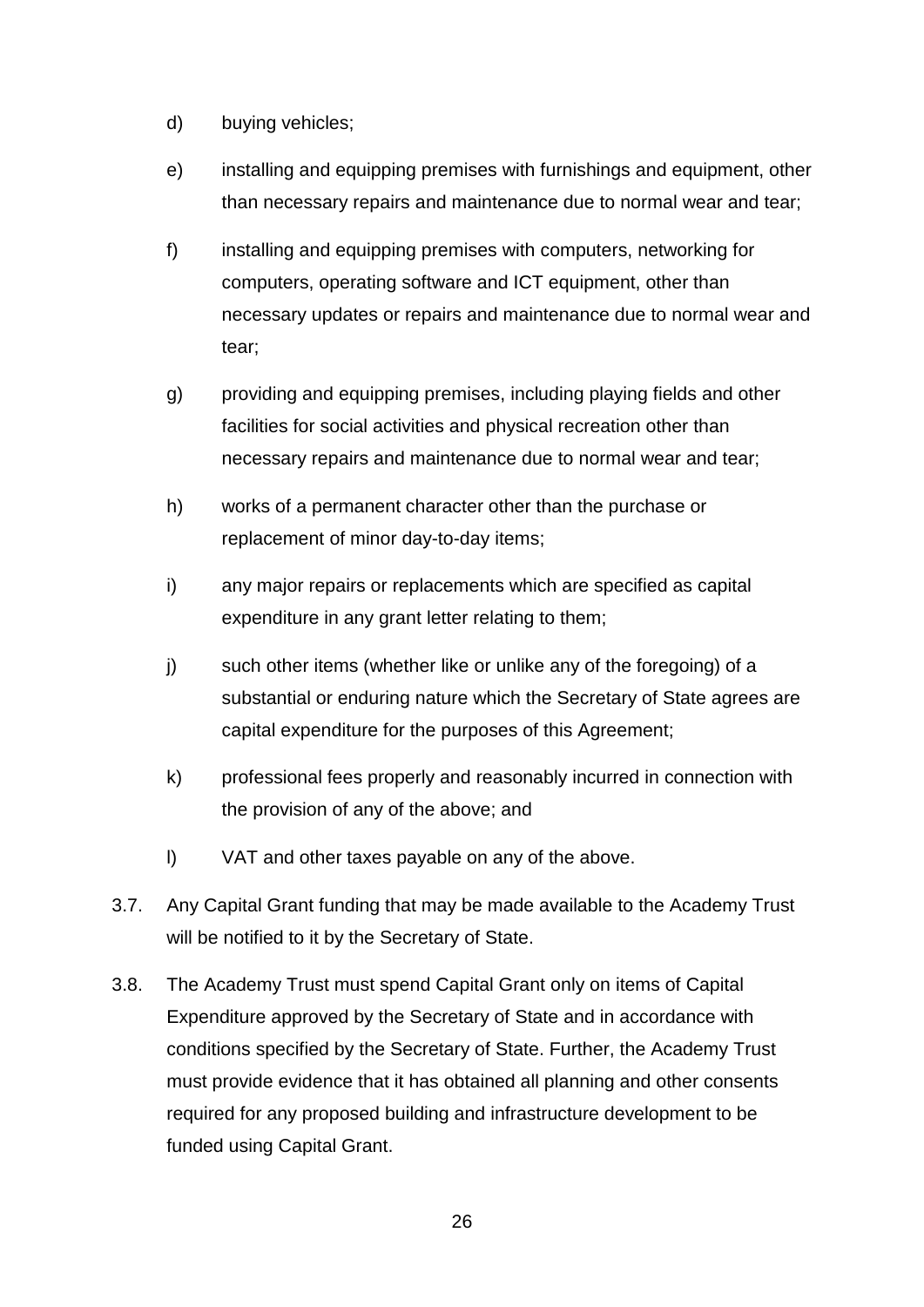- 3.9. In order to receive payments of Capital Grant, the Academy Trust must provide supporting invoices and certificates in the format specified by the Secretary of State.
- 3.10. The Academy Trust must provide an account of Capital Grant received, and associated spending on Capital Expenditure using Capital Grant, in the Academy Trust's financial statements and any other financial reports or returns that the Secretary of State may require.
- 3.11. If in its use of Capital Grant the Academy Trust does not comply with this Agreement or any of the conditions specified by the Secretary of State, or the project does not accord with the original specification or has not been completed, the Secretary of State may at his discretion not make any further payments of Capital Grant and require the Academy Trust to repay all or part of the Capital Grant.

# <span id="page-26-0"></span>**General Annual Grant (GAG)**

- 3.12. The Secretary of State will pay GAG to the Academy Trust to cover the Academy's normal running costs or capital expenditure, including:
	- a) teachers' salaries and related costs (including pension contributions, full- and part-time teaching staff and payments in respect of seconded teachers);
	- b) non-teaching staff salaries and related costs (including pension contributions);
	- c) employees' expenses;
	- d) buying, maintaining, repairing and replacing teaching and learning materials and other educational equipment, including books and stationery;
	- e) buying, maintaining, repairing and replacing other assets including ICT equipment and software, sports equipment and laboratory equipment and materials;
	- f) examination fees;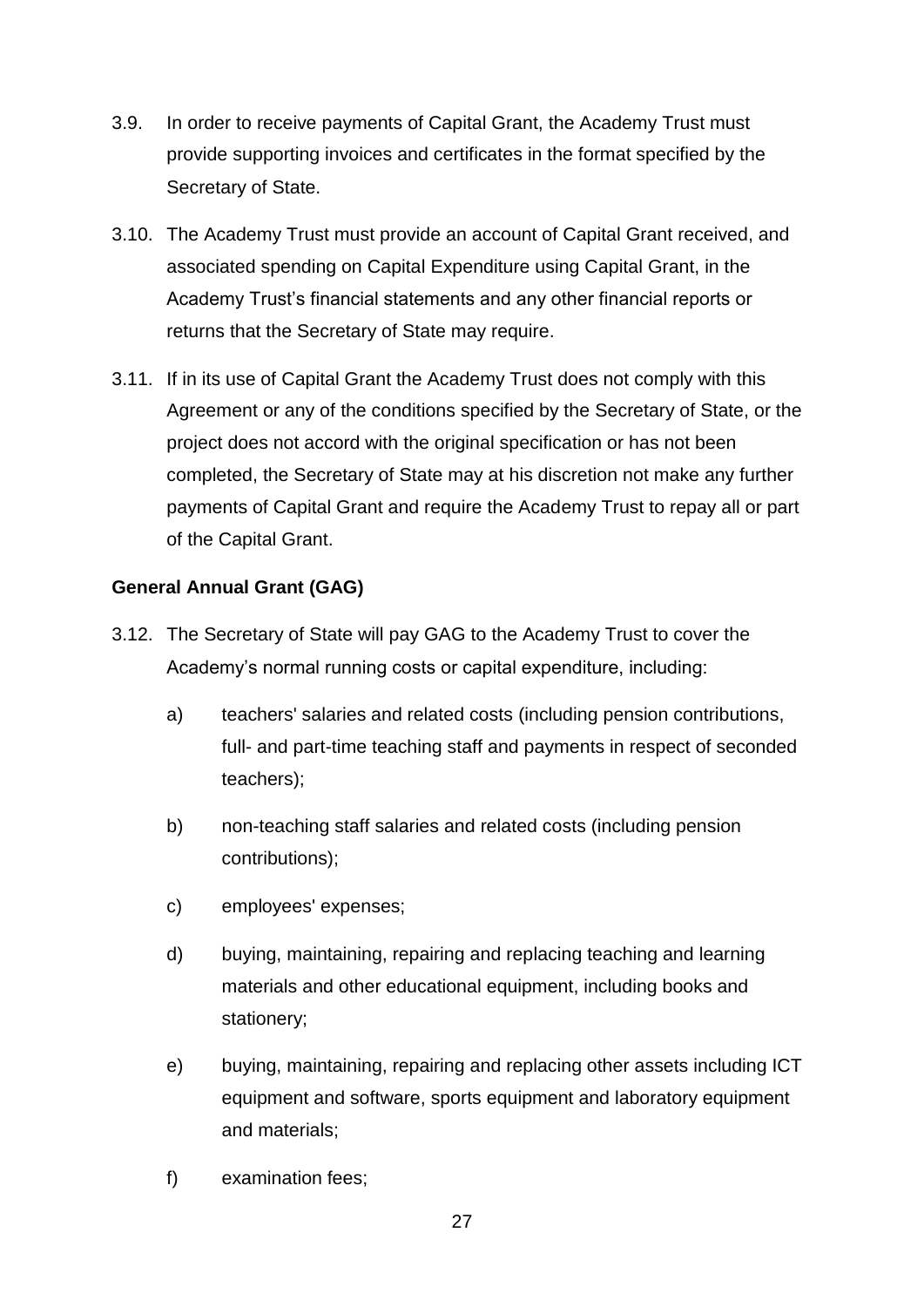- g) repairs, servicing and maintenance of buildings (including redecoration, heating, plumbing and lighting); maintenance of grounds (including boundary fences and walls); insurance; cleaning materials and contract cleaning; water and sewerage; fuel and light (including electricity and gas); rents; rates; purchase, maintenance, repairs and replacement of furniture and fittings;
- h) medical equipment and supplies;
- i) staff development (including in-service training);
- j) curriculum development;
- k) the costs of providing school meals for pupils (including the cost of providing free school lunches to pupils who are eligible to receive them), and any discretionary grants to pupils to meet the cost of pupil support, including support for pupils with SEN or disabilities;
- l) administration; and
- m) establishment expenses and other institutional costs.
- 3.13. GAG for each Academy Financial Year for the Academy will include:
	- a) funding equivalent to that which would be received by a maintained school with similar characteristics, determined by the Secretary of State and taking account of the number of pupils at the Academy;
	- b) funding to cover necessary functions which would be carried out by the relevant LA if the Academy were a maintained school;
	- c) payment of any additional specific grants made available to maintained schools, where the Academy meets the criteria for those grants, and at the Secretary of State's discretion; and
	- d) funding for any other costs to the Academy which the Secretary of State considers necessary.
- 3.14. The Academy Trust must use GAG only for maintaining, carrying on, managing and developing the Academy in accordance with this Agreement,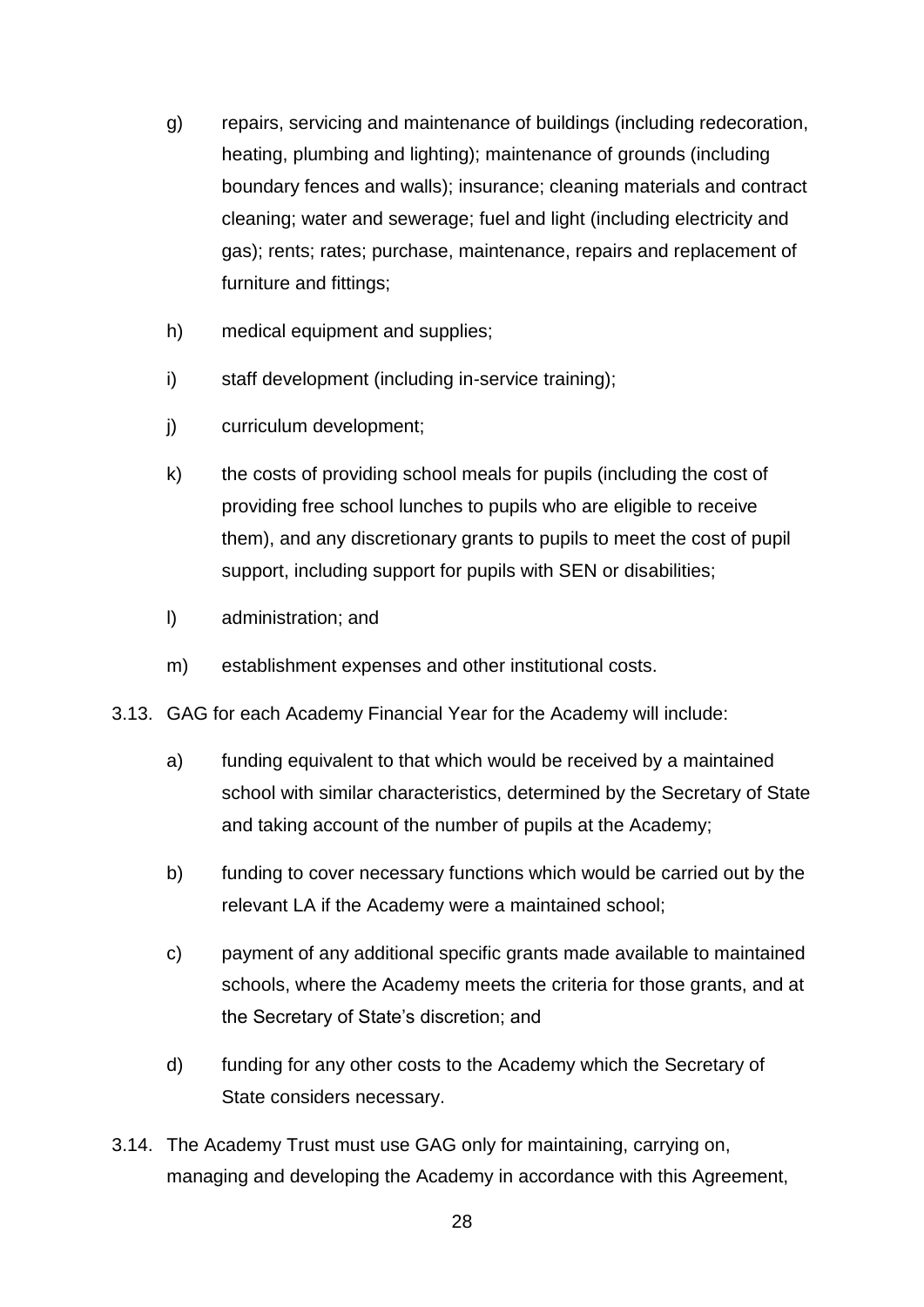except where the Secretary of State has given specific consent for the Academy Trust to use GAG for another charitable purpose.

- 3.15. In particular, the Academy Trust must not use GAG for:
	- a) education and training for adults who are not pupils of the Academy, other than staff professional development and governance training and development;
	- b) nursery provision for which parents are charged a fee;
	- c) nursery provision to children outside the Academy's age range in clause 2.10;
	- d) Children's Centres; or
	- e) any additional cost of providing sport and leisure facilities for a purpose not permitted in clause 3.14.

# <span id="page-28-0"></span>**Calculation of GAG**

- 3.16 3.19. Not used.
- 3.20. The Secretary of State will calculate GAG based on the pupil count at the Academy. In order to calculate GAG for the Academy Financial Year in which the Academy opens, the pupil count will be determined on the same basis as that used by the relevant LA for determining the budget of the maintained Predecessor School.
- 3.21. For Academy Financial Years after that referred to in clause 3.20, the basis of the pupil count for determining GAG will be:
	- a) for pupils in Year 11 and below, the Schools Census which is used to fund maintained schools for the financial year overlapping with the Academy Financial Year in question; and
	- b) for pupils in Year 12 and above, the formula which is in use at the time for maintained schools.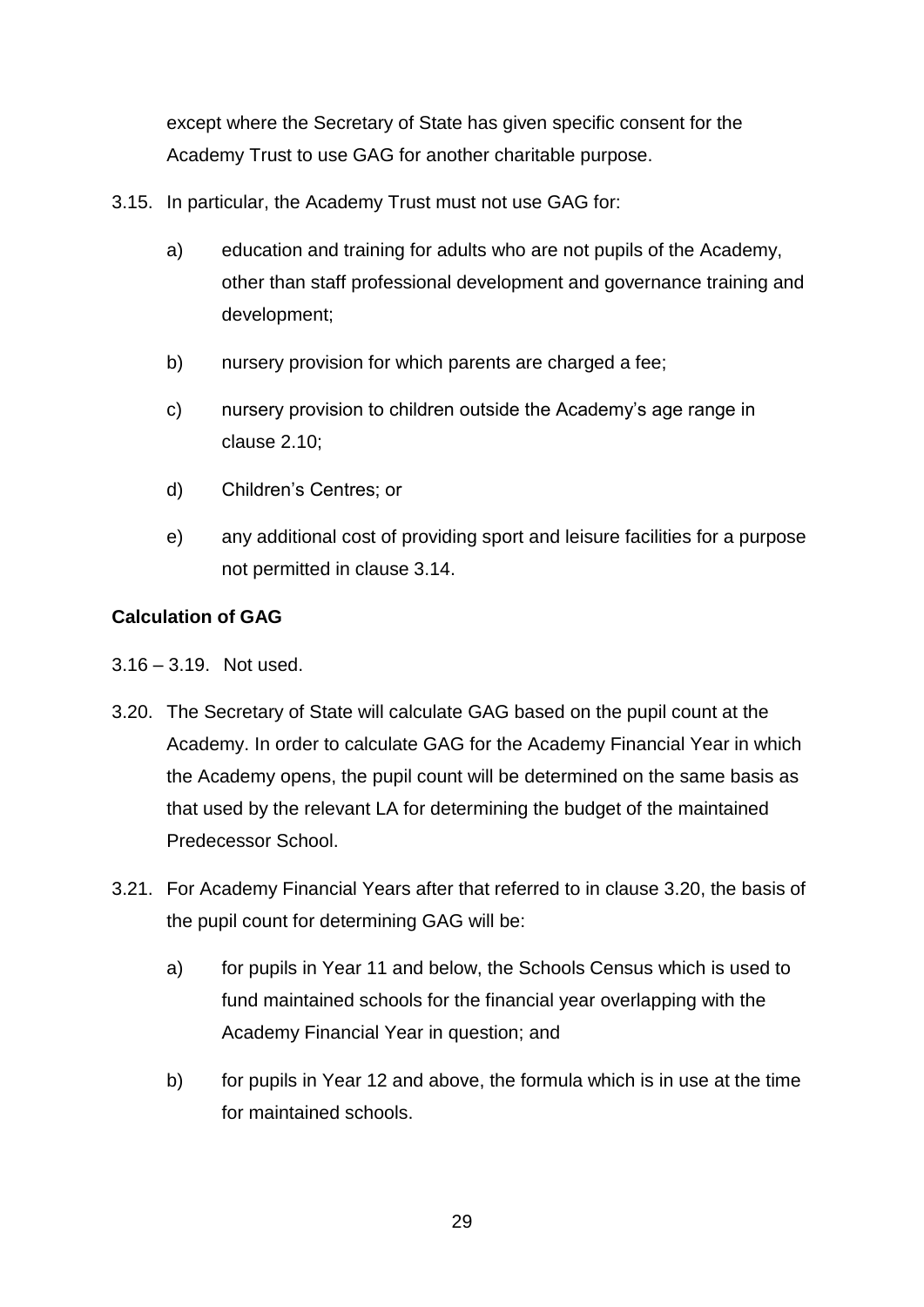- 3.22. The Secretary of State may, at his discretion, adjust the basis of the pupil count to take account of any diseconomies of scale which may affect the Academy if it is operating below the planned capacity in clause 2.10. If such an adjustment is made in any Academy Financial Year, this will not change the basis of the pupil count for calculating the following Academy Financial Year's GAG. If the Secretary of State has indicated that additional grant may be payable in such circumstances, the Academy Trust will bid for this additional grant based on need and providing appropriate supporting evidence. The Secretary of State may accept or refuse the bid at his discretion.
- 3.23. The Secretary of State may pay a further element of GAG to the Academy Trust during the Start-Up Period or during the period when year groups are present who have transferred from the Predecessor School, in order to allow the Academy to:
	- a) purchase a basic stock of teaching and learning materials (including library books, text books, software, stationery, science equipment and equipment for physical education) and other consumable materials; and
	- b) meet the costs associated with the recruitment and induction of additional staff.

After the Start-Up Period these costs will be met through the ordinary GAG.

3.24. The Secretary of State recognises that if a Termination Notice or a Termination Warning Notice is served, the intake of new pupils during the notice period may decline and therefore payments based on the number of pupils attending the Academy may be insufficient to meet the Academy's needs. In these circumstances the Secretary of State may pay a larger GAG in the notice period, to enable the Academy to operate effectively.

#### <span id="page-29-0"></span>**Earmarked Annual Grant (EAG)**

3.25. The Secretary of State may pay EAG to the Academy Trust for specific purposes, agreed between the Secretary of State and the Academy Trust, and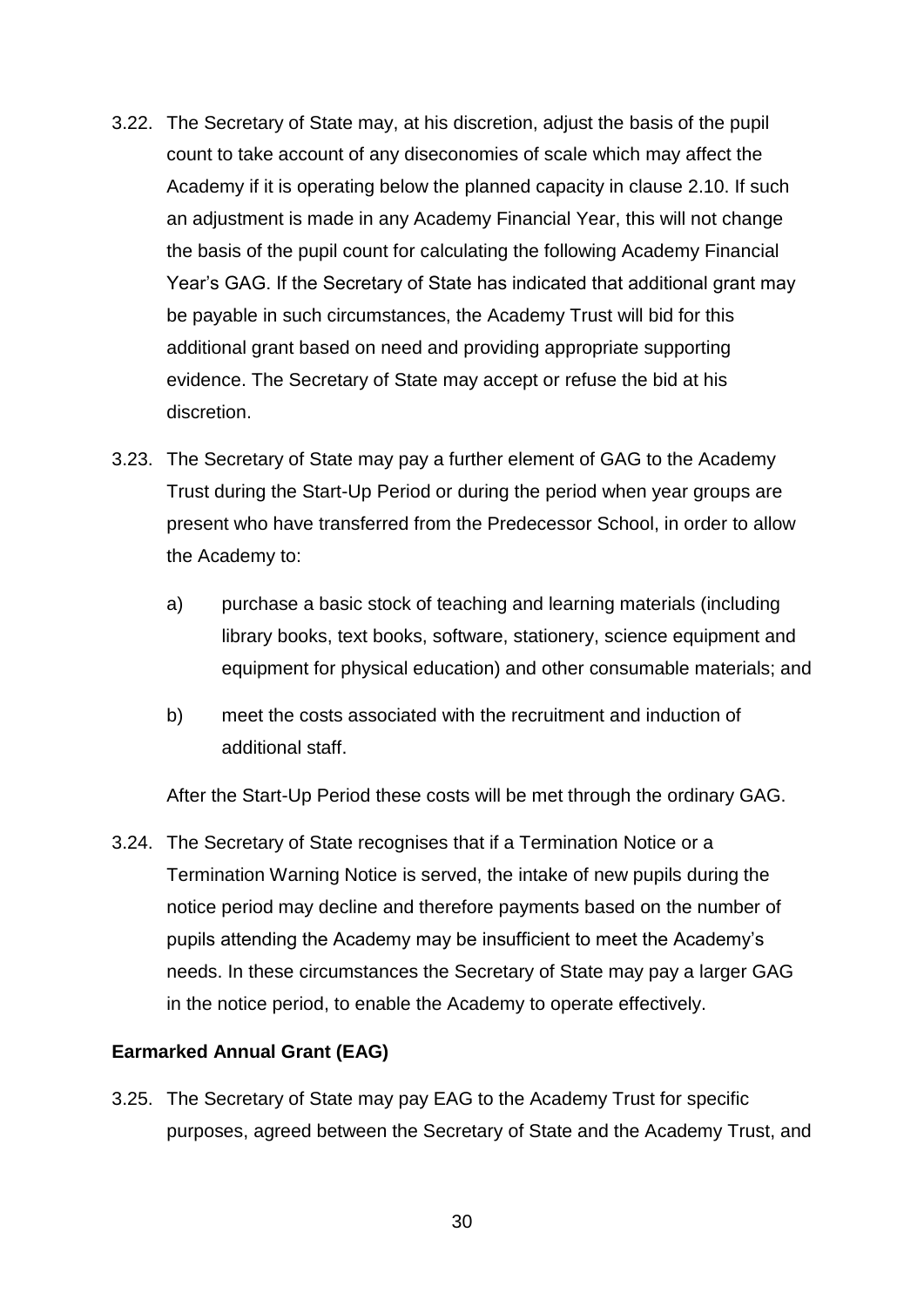described in the relevant funding letter. The Academy Trust must spend EAG only in accordance with that letter.

3.26. Where the Academy Trust is seeking a specific EAG for any Academy Financial Year, it must send a letter to the DfE outlining its proposals and the reasons for the request.

#### <span id="page-30-0"></span>**Arrangements for paying GAG and EAG**

- 3.27. Before each Academy Financial Year, the Secretary of State will notify the Academy Trust of the GAG and EAG amounts which, subject to parliamentary approval, the Secretary of State plans for that Academy Financial Year and how they have been calculated.
- 3.28. The amount of GAG for an Academy Financial Year will be decided annually by the Secretary of State, and notified to the Academy Trust in a funding letter sent before the relevant Academy Financial Year begins (the "**Annual Letter of Funding**").
- 3.29. Amounts of EAG will be notified to the Academy Trust wherever possible in the Annual Letter of Funding or as soon as is practicable afterwards.
- 3.30. The Annual Letter of Funding will, as well as stating the grant amounts, set out how they have been calculated. It will not include grants which cannot be calculated in time because there is not enough information, or for other administrative reasons. Any such grants will be notified as soon as practicable.
- 3.31. The Secretary of State will pay GAG in monthly instalments on or before the first day of each month ("the relevant month"), to fund the salaries and other payroll costs of all monthly paid employees and all other costs payable during the relevant month. The detailed arrangements for payment will be set out in the Annual Letter of Funding, or an equivalent.
- 3.32. If GAG or EAG is miscalculated:
	- a) because of a mistake by the Secretary of State, which leads to an underpayment to the Academy Trust, the Secretary of State will correct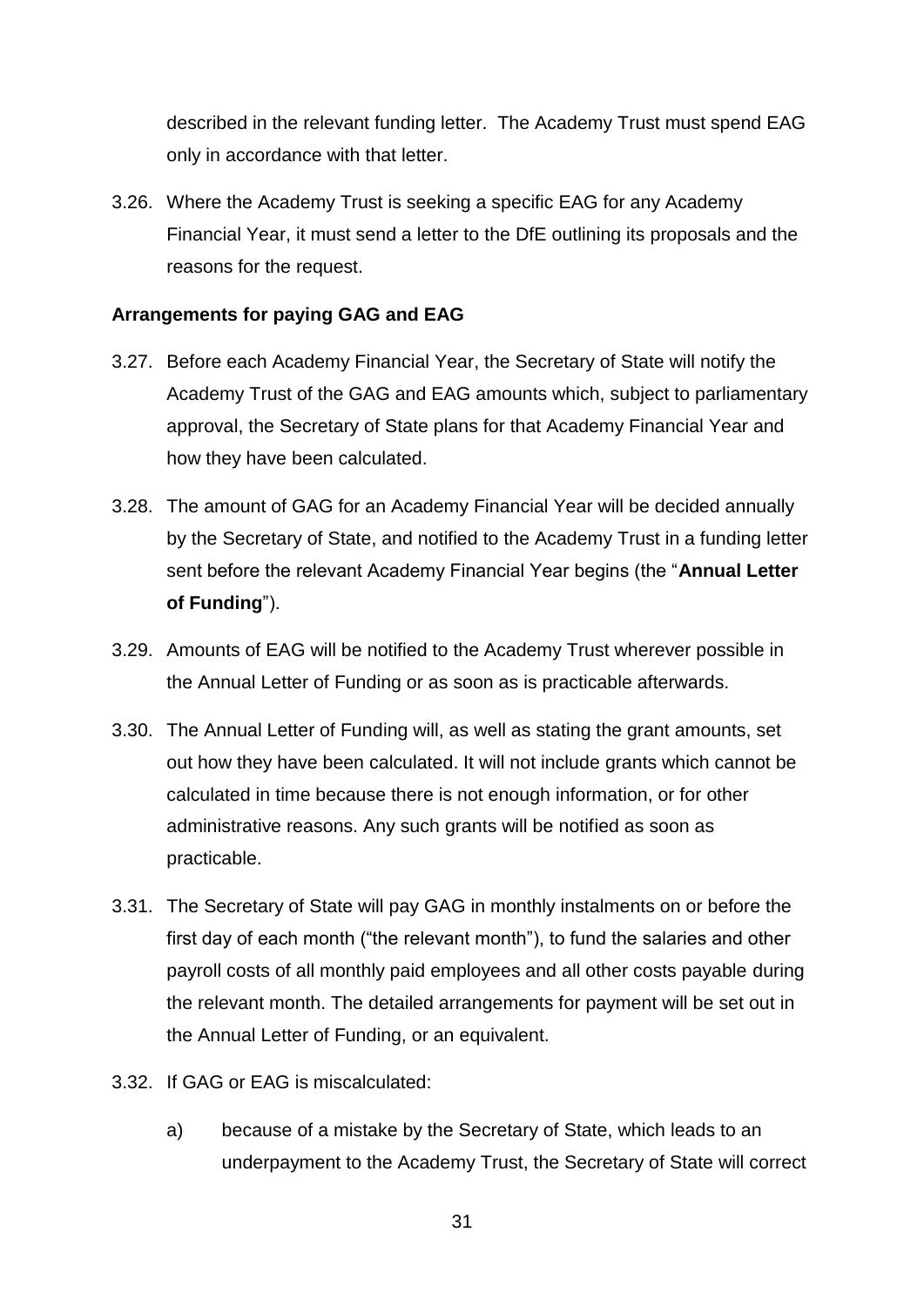the underpayment in the same or subsequent Academy Financial Years;

- b) because the Academy Trust provided incorrect information, which leads to an underpayment to the Academy Trust, the Secretary of State may correct the underpayment in the same or subsequent Academy Financial Years;
- c) for any reason which results in an overpayment to the Academy Trust, the Secretary of State may recover any overpaid grant in the same or subsequent Academy Financial Years, having considered all the relevant circumstances and taking into account any representations from the Academy Trust.

#### <span id="page-31-0"></span>**Other relevant funding**

- 3.33. Not used
- 3.34. The Secretary of State may pay the Academy Trust's costs in connection with the transfer of employees from a Predecessor School under the Transfer of Undertakings (Protection of Employment) Regulations 2006. Such payment will be agreed on a case-by-case basis. The Academy Trust must not budget for such a payment unless the Secretary of State confirms in writing that it will be paid.
- 3.35. The Academy Trust may receive additional funding from an LA under an agreement with that LA for the provision of support for pupils with SEN who require high levels of such support. The Academy Trust must ensure that all support required under that agreement is provided for those pupils.

#### <span id="page-31-1"></span>4. **FINANCIAL AND ACCOUNTING REQUIREMENTS**

#### <span id="page-31-2"></span>**General**

4.1. In order for the Secretary of State to provide grant funding to the Academy Trust, the Academy Trust must be fulfilling the financial and reporting requirements in this Agreement.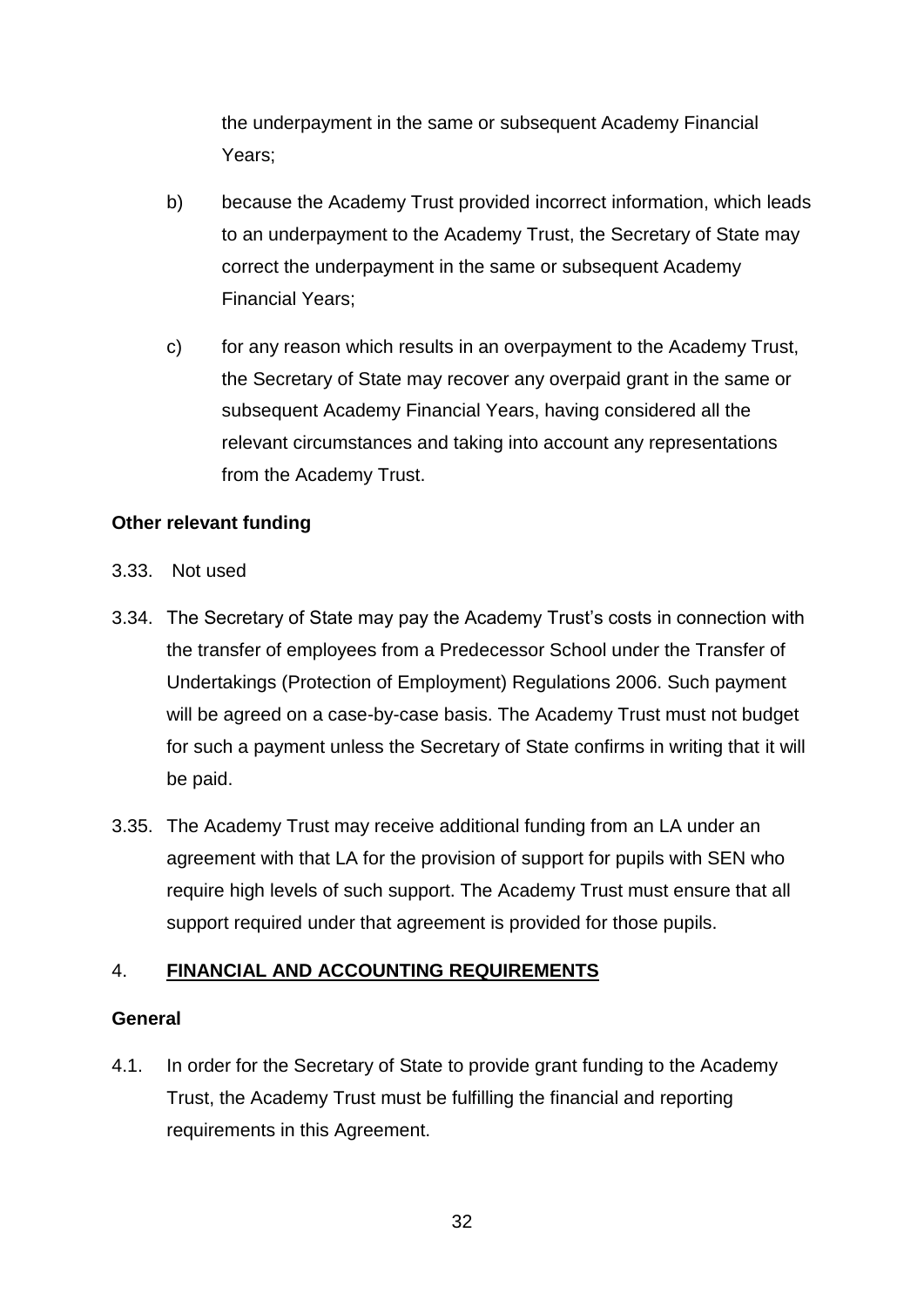- 4.2. In its conduct and operation, the Academy Trust must apply financial and other controls which meet the requirements of regularity, propriety and value for money.
- 4.3. The Academy Trust must appoint an accounting officer and must notify the Secretary of State of that appointment. The Academy Trust must assign to the accounting officer the responsibilities of the role set out in the Academies Financial Handbook and HM Treasury's publication 'Managing Public Money'.
- 4.4. The Academy Trust must abide by the obligations of, and have regard to the guidance for, charities and charity trustees issued by the Charity Commission and, in particular, the Charity Commission's guidance on 'Protecting Charities from Harm'. Any references in this document which require charity trustees to report to the Charity Commission should instead be interpreted as reporting to the body or person prescribed as the principal regulator under the Charities Act 2011.
- 4.5. Not used
- 4.5A Not used

#### <span id="page-32-0"></span>**Application of the Academies Financial Handbook**

- 4.6. In relation to the use of grant paid to the Academy Trust by the Secretary of State, the Academy Trust must follow the requirements of, and have regard to the guidance in, the Academies Financial Handbook.
- 4.7. The Academy Trust must have adequate insurance cover or opt in to the Department's arrangements as set out in the Academies Financial Handbook.
- 4.8. The Academy Trust must submit information about its finances to the Secretary of State in accordance with the Academies Financial Handbook, or as otherwise specified by the Secretary of State.

#### <span id="page-32-1"></span>**Budgeting for funds**

4.9. The Academy Trust must balance its budget from each Academy Financial Year to the next. For the avoidance of doubt, this does not prevent the Academy Trust from: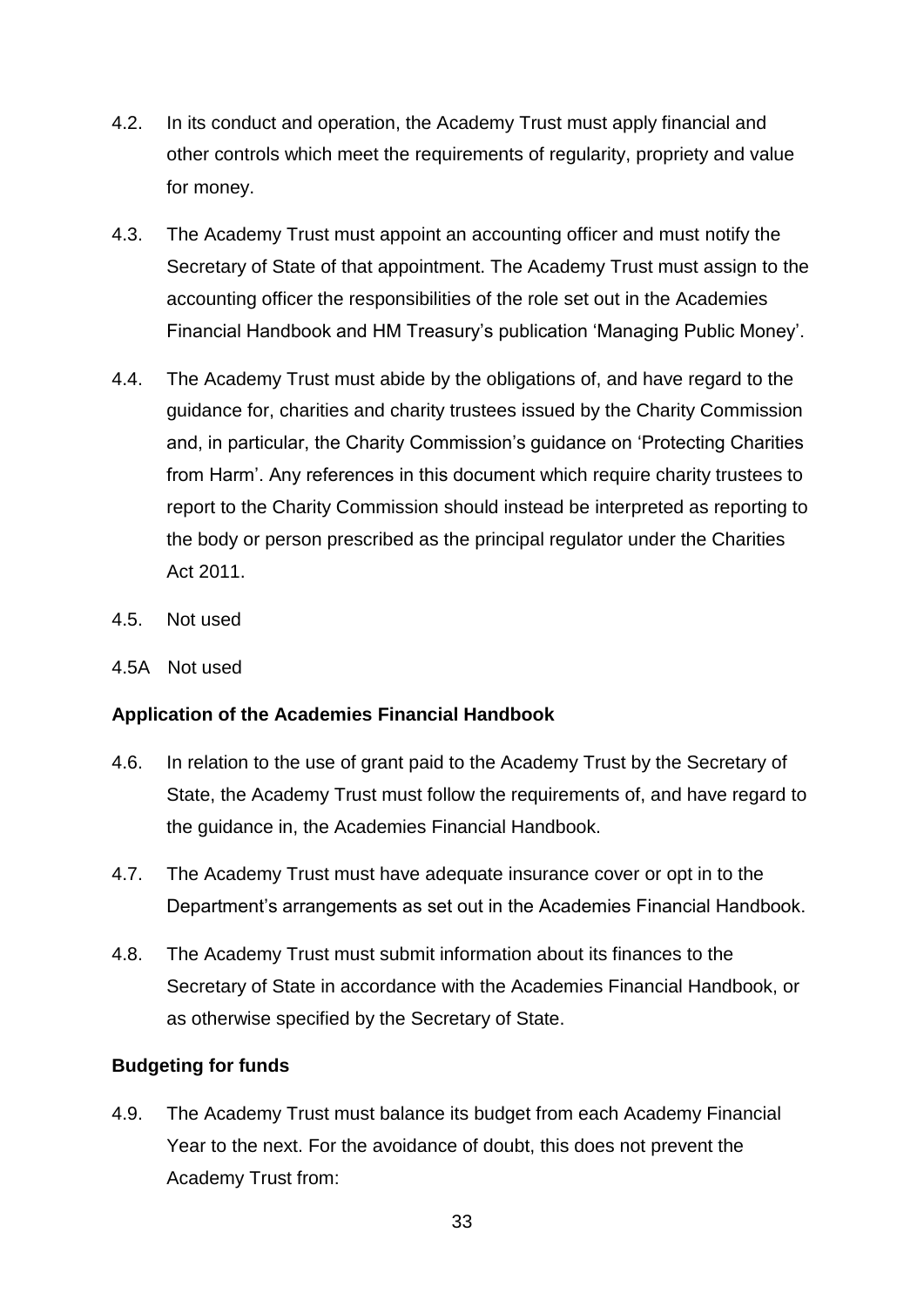- a) subject to clause 4.14, carrying a surplus from one Academy Financial Year to the next; or
- b) carrying forward from previous Academy Financial Years sufficient cumulative surpluses on grants from the Secretary of State to meet an in-year deficit on such grants in a subsequent financial year, in accordance with clauses 4.14-4.17; or
- c) incurring an in-year deficit on funds from sources other than grants from the Secretary of State in any Academy Financial Year, provided it does not affect the Academy Trust's responsibility to ensure that the Academy balances its overall budget from each Academy Financial Year to the next.
- 4.10. The Academy Trust may spend or accumulate funds from private sources or public sources, other than grants from the Secretary of State. Any surplus from private or public sources other than grants from the Secretary of State must be separately identified in the Academy Trust's accounts.
- 4.11. Not used
- 4.12. The Academy Trust's budget must be approved for each Academy Financial Year by the Board of Charity Trustees.
- 4.13. The approved budget must be submitted to the Secretary of State in a form, and by a date, to be notified by the Secretary of State.

#### <span id="page-33-0"></span>**Carrying forward of funds**

- 4.14. At the end of any Academy Financial Year the Academy Trust may carry forward unspent GAG from previous Academy Financial Years without limit (unless a limit is specified in the Academies Financial Handbook, or otherwise specified in writing by the Secretary of State, in which case that limit will apply).
- 4.15. The Academy Trust must use any GAG carried forward only for the purposes of GAG as set out in this Agreement, or otherwise as specified in the Academies Financial Handbook or in writing by the Secretary of State.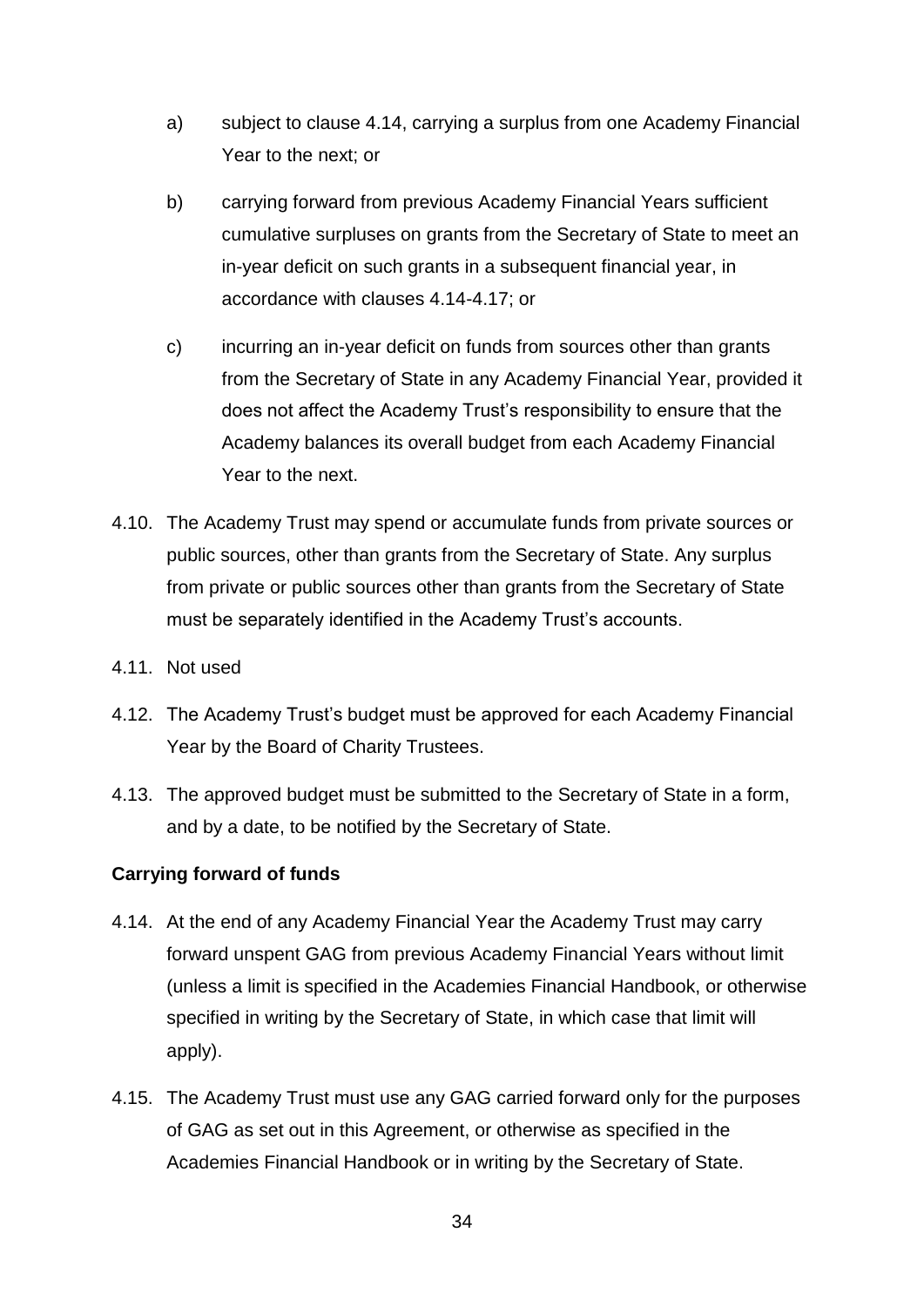#### 4.16. Not used

- 4.17. Any additional grant made in accordance with clause 3.24, for a period after the Secretary of State has served a Termination Notice or a Termination Warning Notice, may be carried forward without limitation or deduction until the circumstances set out in clause 3.24 cease to apply, or the Academy closes.
- 4.18. Any unspent grant not allowed to be carried forward under clauses 4.14-4.17 may be taken into account in the payment of subsequent grant.

#### <span id="page-34-0"></span>**Annual accounts and audit**

- 4.19. The Academy Trust must prepare and file with Companies House the annual reports and accounts required by the Companies Act 2006.
- 4.20. In addition, the Academy Trust must prepare its annual reports and accounts for each Academy Financial Year:
	- a) in accordance with the Charity Commission's 'Accounting and Reporting by Charities: Statement of Recommended Practice', as if the Academy Trust were a registered charity; and
	- b) additionally as the Secretary of State directs.
- 4.21. The Academy Trust's accounts must be audited annually by independent auditors appointed in line with the Academies Financial Handbook.
- 4.22. The accounts must carry an audit report stating whether, in the auditors' opinion, the accounts show a true and fair view of the Academy Trust's affairs. The accounts must also be accompanied by such other audit reports, relating to the use of grants and other matters, as the Secretary of State directs.
- 4.23. The Academy Trust's annual report must include the names of all members of the Academy Trust who served during the year.
- 4.24. The Academy Trust's annual reports and accounts, and the auditor's reports, must be submitted to the Secretary of State by 31 December each Academy Financial Year, or as otherwise specified by the Secretary of State.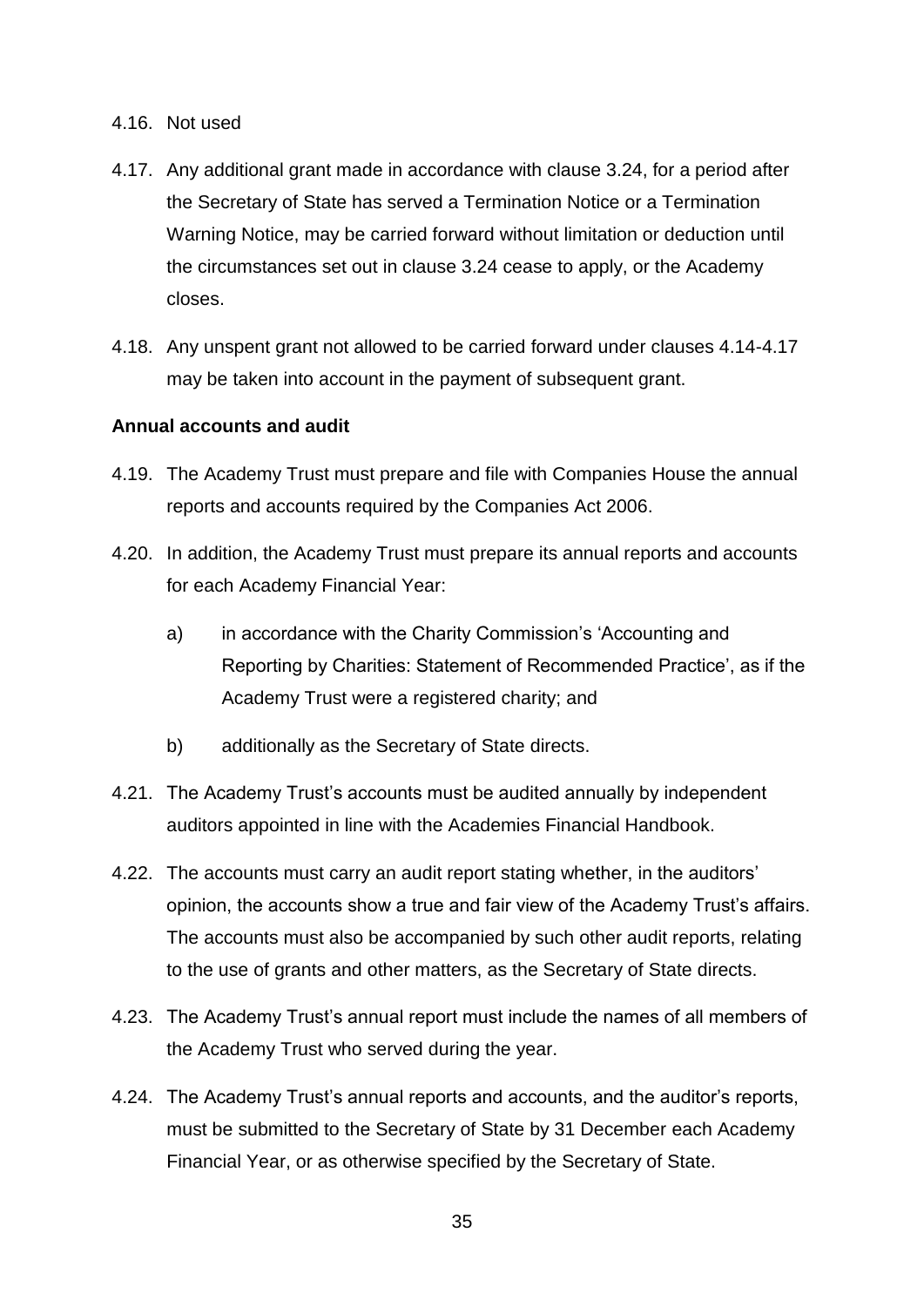4.25. The Academy Trust must publish on its website its annual reports and accounts, current memorandum of association, Articles and Funding Agreement and the names of its Charity Trustees and members. The Secretary of State may also publish the Academy Trust's annual reports and accounts, and the audit report, as he sees fit.

#### <span id="page-35-0"></span>**Keeping financial records**

4.26. The Academy Trust must keep proper accounting records. Statements of income and expenditure, statements of cash flow and balance sheets must be produced in such form and frequency as the Secretary of State directs.

#### <span id="page-35-1"></span>**Access to financial records**

- 4.27. The books of accounts and all relevant records, files and reports of the Academy Trust, including those relating to financial controls, must be open at all reasonable times to officials of the DfE and the National Audit Office, and to their agents and contractors, for inspection or carrying out value for money assessments. The Academy Trust must give those officials and contractors reasonable assistance with their enquiries. For the purposes of this clause 'relevant' means in any way relevant to the provision and use of grants provided by the Secretary of State under this Agreement.
- 4.28. The Secretary of State may, at his expense, instruct auditors to report to him on the adequacy and effectiveness of the Academy Trust's accounting systems and internal controls to standards determined by the Secretary of State, and to make recommendations for improving the Academy Trust's financial management.

#### <span id="page-35-2"></span>**Acquiring and disposing of Publicly Funded Assets**

- 4.29. In relation to Publicly Funded Assets, the Academy Trust must not, without the Secretary of State's consent:
	- a) acquire or dispose of freehold land;
	- b) take up or grant a lease of land;
	- c) dispose of any other class of capital asset,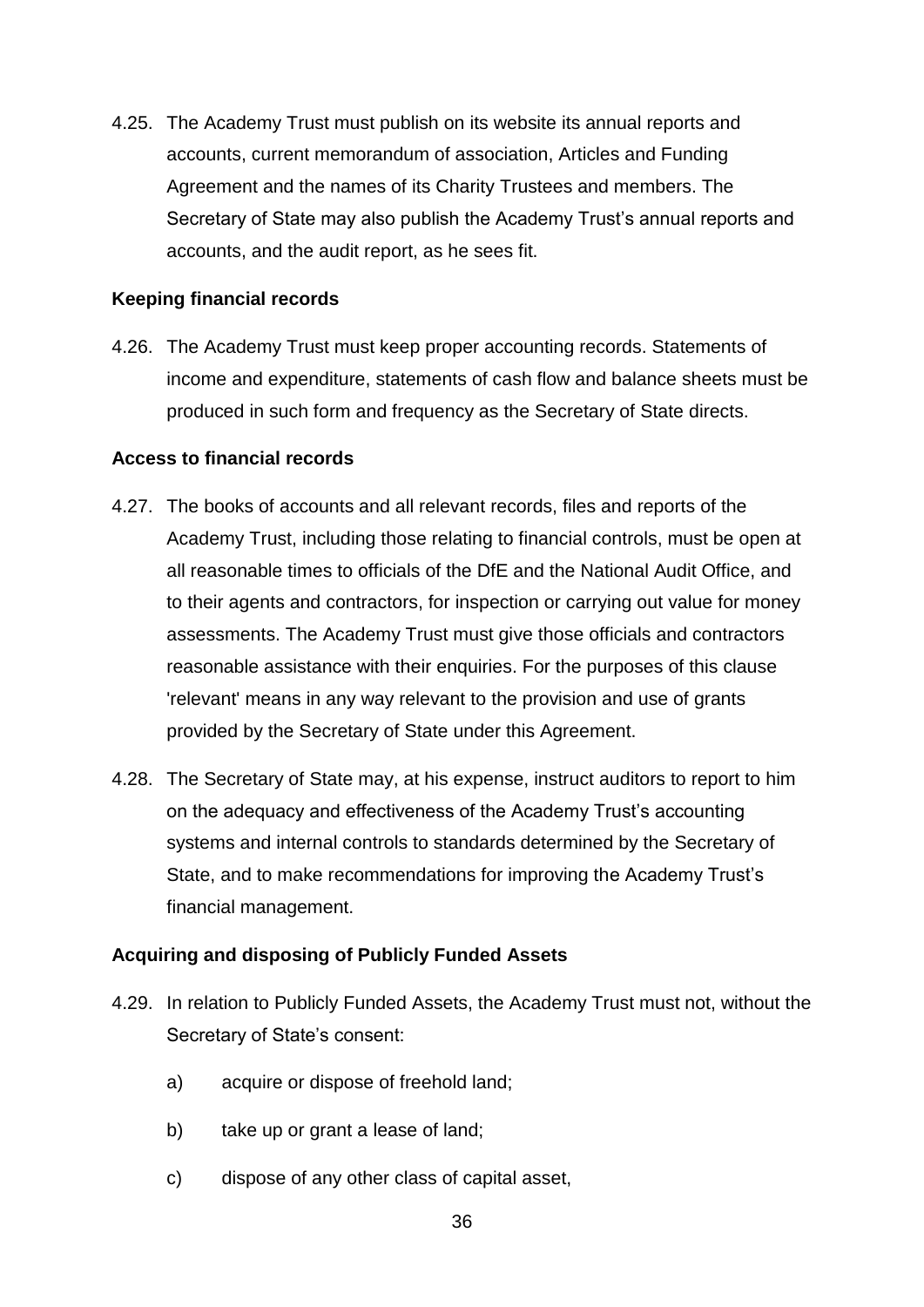except as expressly permitted in the Academies Financial Handbook, and subject to Part 3 of Schedule 1 to the Academies Act 2010.

4.30. The Academy Trust must give the Secretary of State 30 days' notice t of its intention to take any of the actions in clause  $4.29$  (a) – (c) regardless of whether the Secretary of State's consent is required.

#### <span id="page-36-0"></span>**Retaining proceeds from the disposal of capital assets**

- 4.31. Except as permitted in the Academies Financial Handbook, if the Academy Trust sells capital assets which were acquired or enhanced wholly or partly using payments made by or on behalf of HM Government, the Academy Trust must pay to the Secretary of State, at his request, an amount of the sale proceeds equivalent to the proportion of the original cost of the acquisition or enhancement which was met by or on behalf of HM Government.
- 4.32. If the Academy Trust sells a capital asset which was transferred to it for no or nominal consideration from an LA, the Predecessor School or the Predecessor School's foundation, the Academy Trust must, if required by the Secretary of State, pay all or part of the sale proceeds to the LA or to the Secretary of State, taking into account the amount of the proceeds to be reinvested by the Academy Trust.

#### <span id="page-36-1"></span>**Transactions outside the usual planned range**

- 4.33. In relation to Publicly Funded Assets, the Academy Trust must not, without the Secretary of State's consent:
	- a) give any quarantees, indemnities or letters of comfort, except such as are given in normal contractual relations; or
	- b) write off any debts or liabilities owed to it; or
	- c) offer to make any special payments as defined in HM Treasury's publication 'Managing Public Money' (including ex gratia payments, staff severance payments and compensation payments)

if the value of those transactions would be above any threshold specified in the Academies Financial Handbook.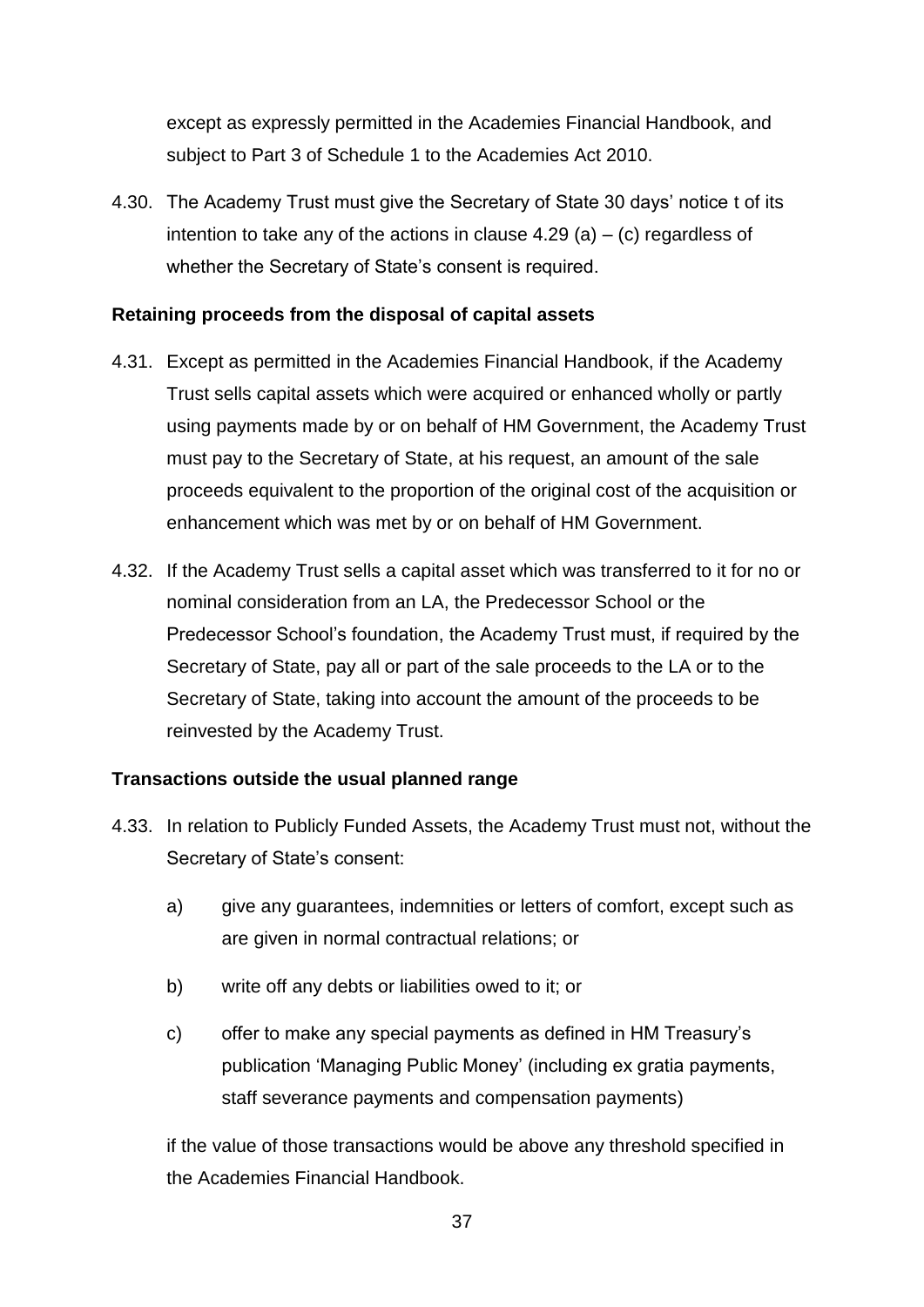- 4.34. The Academy Trust must give the Secretary of State 30 days' notice (or such shorter period as the Secretary of State may agree) of its intention to take any of the actions in clause 4.33 (a) – (c) regardless of whether the Secretary of State's consent is required.
- 4.35. The Academy Trust must promptly notify the Secretary of State of any loss arising from suspected theft or fraud in line with the requirements in the Academies Financial Handbook, or otherwise specified by the Secretary of State.

#### <span id="page-37-0"></span>**Borrowing**

4.36. Except as permitted in the Academies Financial Handbook, the Academy Trust must not borrow against Publicly Funded Assets, or so as to put Publicly Funded Assets at risk, without the Secretary of State's consent.

# <span id="page-37-1"></span>5. **LAND CLAUSES**

"**Land**" means the freehold land at Common Lane, Wilmington DA2 7DF, being [part of] the land registered with title number [K400197 and K452654], which is to be the permanent site of the Academy.

"**Property Notice**" means any order, notice, proposal, demand or other requirement issued by any competent authority which materially affects the Academy Trust's ability to use the Land for the purposes of the Academy.

#### **Restrictions on Land transfer**

5.1. The Academy Trust must:

a) within 28 days of the signing of this Agreement in circumstances where the Land is transferred to the Academy Trust prior to the date of this Agreement, or otherwise within 28 days of the transfer of the Land to the Academy Trust, apply to the Land Registry using Form RX1 for the following restriction (the "Restriction") to be entered in the proprietorship register for the Land:

*No disposition of the registered estate by the proprietor of the registered estate is to be registered without a written consent signed by*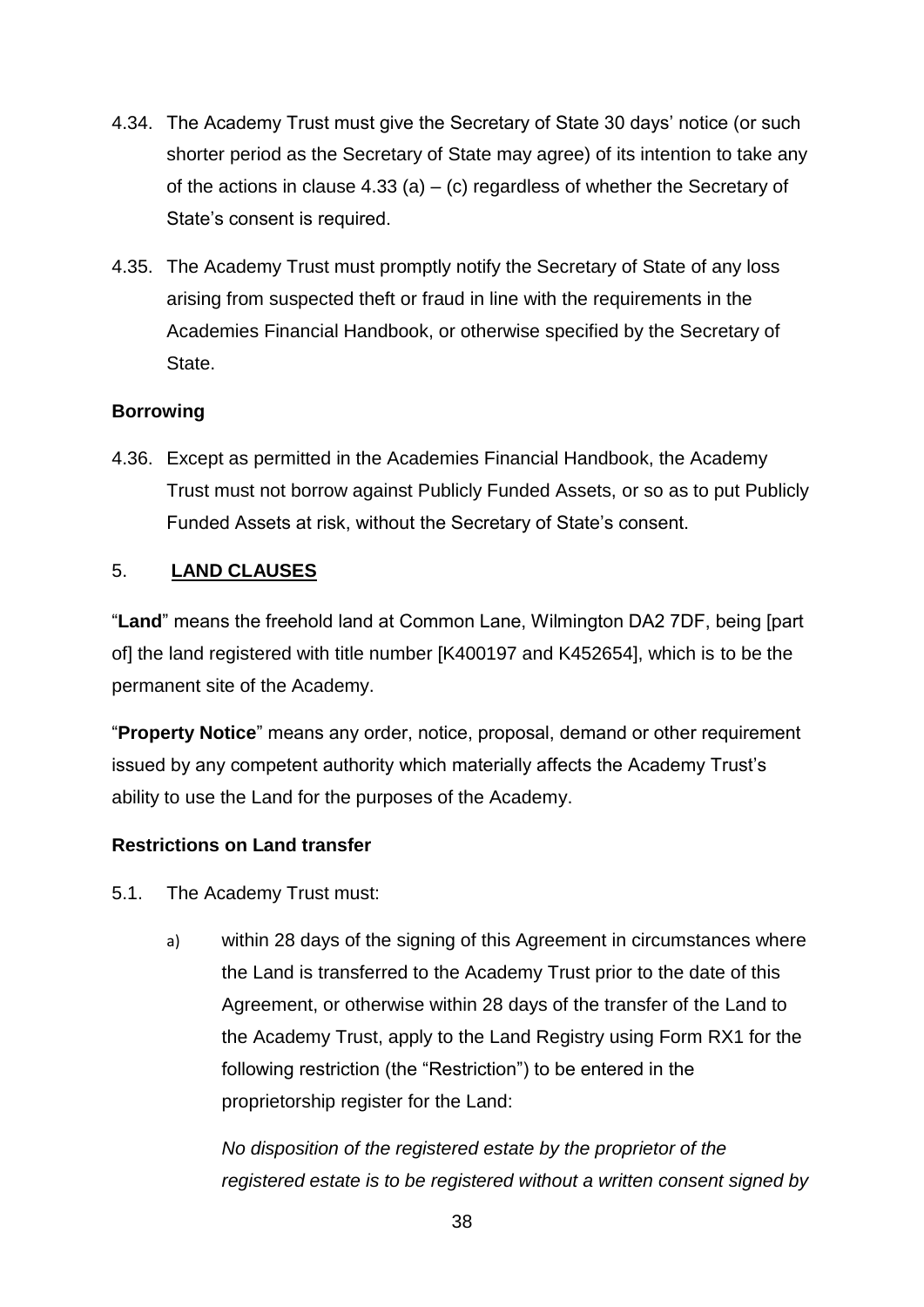*the Secretary of State for Education, of Sanctuary Buildings, Great Smith Street, London SW1P 3BT;*

- b) take any further steps reasonably required to ensure that the Restriction is entered on the proprietorship register;
- c) promptly confirm to the Secretary of State when the Restriction has been registered;
- d) if it has not registered the Restriction, permit the Secretary of State to do so in its place; and
- e) not, without the Secretary of State's consent, apply to disapply, modify, cancel or remove the Restriction, whether by itself, a holding company, a subsidiary company, or a receiver, administrator or liquidator acting in the name of the Academy Trust.

#### **Obligations of the Academy Trust**

- 5.2. The Academy Trust must keep the Land clean and tidy and make good any damage or deterioration to the Land. The Academy Trust must not do anything to lessen the value or marketability of the Land without the Secretary of State's consent.
- 5.3. The Academy Trust must not, without the Secretary of State's consent:
	- a) grant any consent or licence; or
	- b) create or allow any encumbrance; or
	- c) part with or share possession or occupation; or
	- d) enter into any onerous or restrictive obligations,

in respect of all or part of the Land.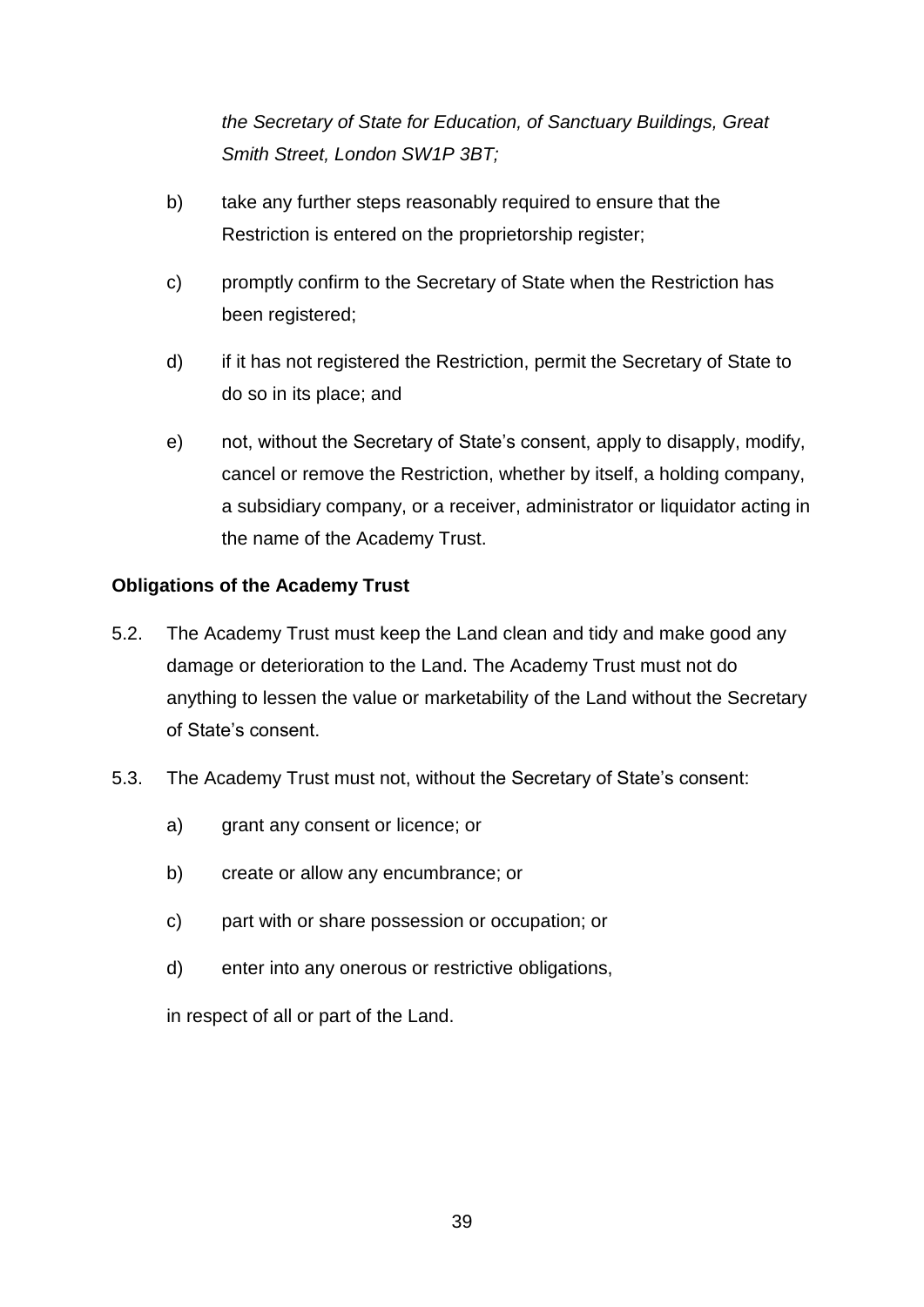# **Option**

5.4. The Academy Trust grants and the Secretary of State accepts an option (the "**Option**") to acquire all or part of the Land at nil consideration. The Secretary of State may exercise the Option in writing on termination of this Agreement. If the Option is exercised, completion will take place 28 days after the exercise date in accordance with the Law Society's Standard Conditions of Sale for Commercial Property in force at that date.

#### **Option notice**

- 5.5. The Academy Trust:
	- a) must, within 14 days after acquiring the Land or, if later, after signing this Agreement, apply to the Land Registry on Form AN1 (including a copy of this Agreement) for a notice of the Option (the "**Option Notice**") to be entered in the register, taking any further steps required to have the Option Notice registered and promptly confirming to the Secretary of State when this has been done;
	- b) if it has not registered the Option Notice, agrees that the Secretary of State may apply to register it using Form UN1;
	- c) must not, without the Secretary of State's consent, apply to disapply, modify or remove the Option Notice, whether by itself, a holding company, a subsidiary company, or a receiver, administrator or liquidator acting in the name of the Academy Trust, and
	- d) must, in the case of previously unregistered land, within 14 days after acquiring the Land or, if later, after signing this Agreement, apply to register a Class C(iv) land charge in the Land Charges Registry, and send the Secretary of State a copy of the relevant entry within 7 days after the registration has been completed. If the Secretary of State considers that the Academy Trust has not complied with this clause, he may apply to secure the registration.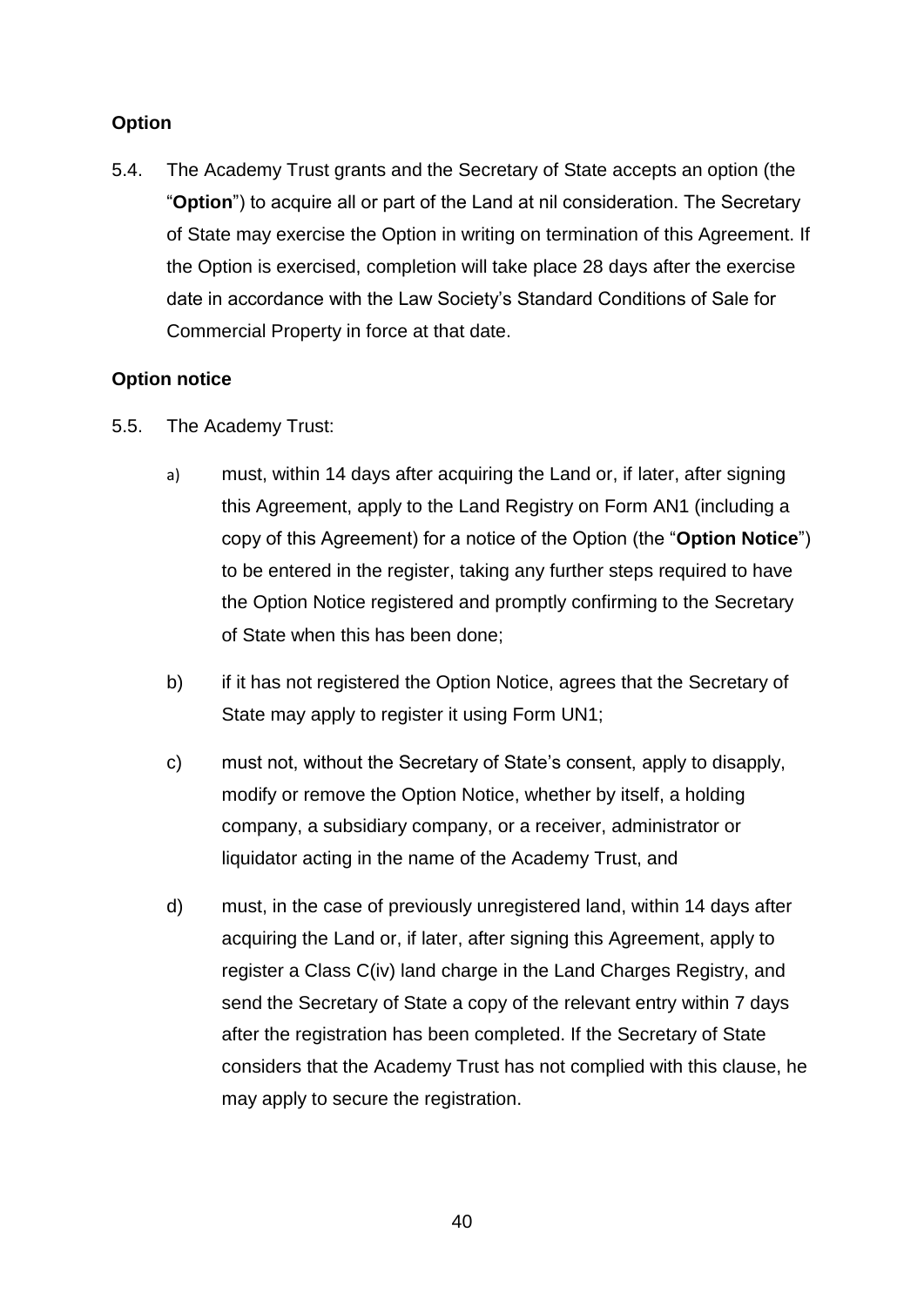#### **Property notices**

- 5.6. If the Academy Trust receives a Property Notice, it must:
	- a) send a copy of it to the Secretary of State within 14 days, stating how the Academy Trust intends to respond to it;
	- b) promptly give the Secretary of State all the information he asks for about it;
	- c) allow the Secretary of State to take all necessary action, with or instead of the Academy Trust, to comply with it, and
	- d) use its best endeavours to help the Secretary of State in connection with it.

# **Sharing the Land**

- 5.7 Where:
	- a) the Secretary of State identifies basic or parental need for additional places in the area in which the Academy is situated; and
	- b) the Secretary of State then considers that not all the Land is needed for the operation of the Academy at planned capacity,

the Secretary of State must consult with the Academy Trust to determine whether part of the Land could be demised or leased to another Academy Trust, as the Secretary of State considers appropriate, for the purpose of that Academy Trust establishing and maintaining an educational institution on the Land.

5.8 To the extent the Academy Trust and the Secretary of State agree to part of the Land being demised or leased in accordance with clause 5.7, the Academy Trust must use its best endeavours to procure all necessary consents in order to enable it to share occupation of the Land with the incoming Academy Trust and to provide the incoming Academy Trust with security of tenure over the Land occupied by it, and shall enter into any legal arrangements which the Secretary of State requires for this purpose. The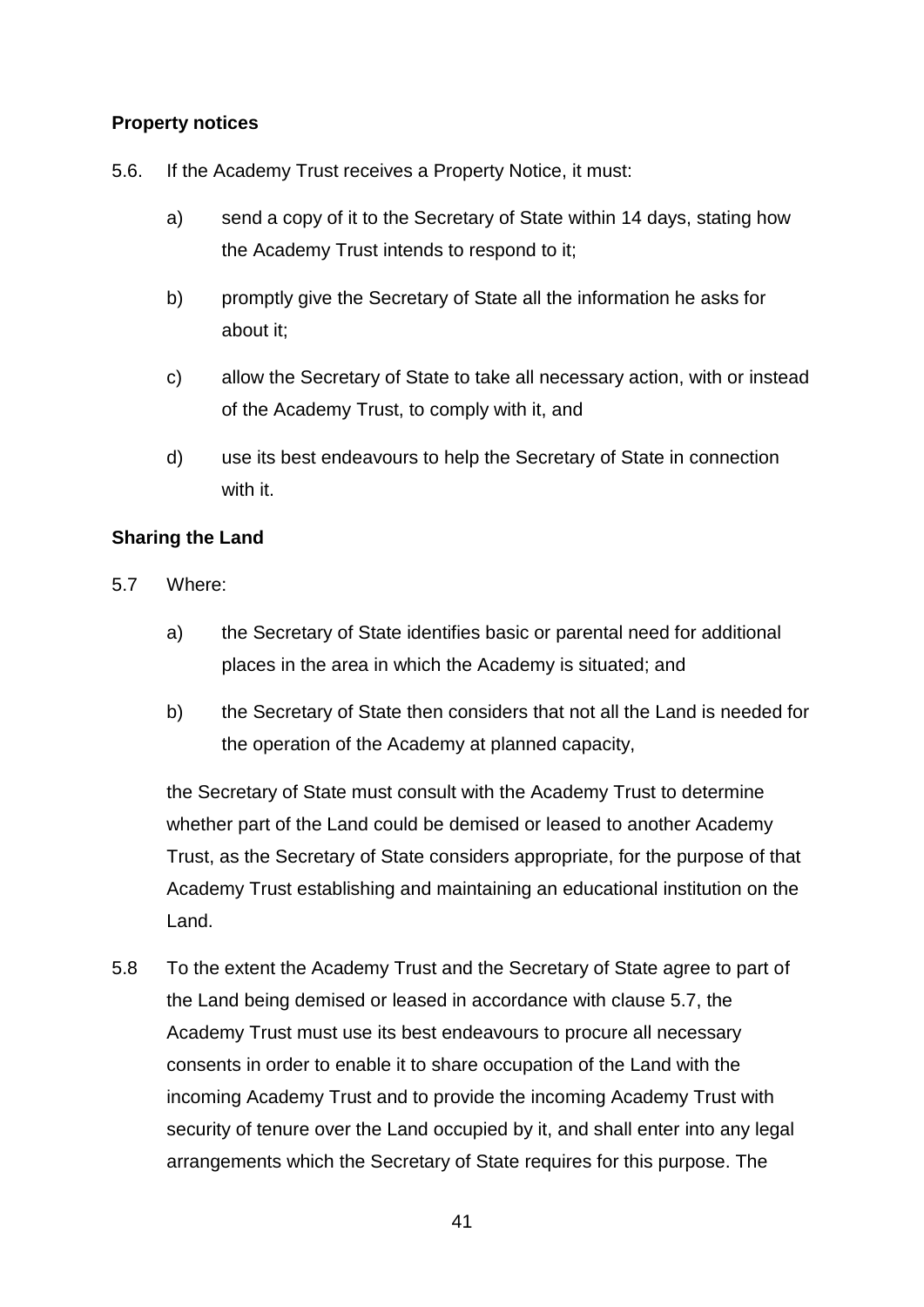Secretary of State shall meet the necessary and reasonable costs incurred by the Academy Trust in connection with this clause.

- 5.9 For the purposes of clause 5.7:
	- a) a **basic need** will arise when the forecast demand for pupil places in the area where the Academy is situated is greater than the existing capacity to provide them;
	- b) a **parental need** will arise when the DfE is actually aware of an additional demand for pupil places in the area where the Academy is situated, following representations from parents in that area; and
	- c) **planned capacity** has the meaning given in clause 2.10.

# <span id="page-41-0"></span>6. **COMPLAINTS**

- 6.1. If a complaint is made about matters arising wholly or partly before the Academy opened, and all or part of that complaint was investigated by the Local Government Ombudsman under Part III of the Local Government Act 1974 ("**Part III**"), or could have been investigated under Part III if the Predecessor School had remained a maintained school, the Academy Trust:
	- a) must abide by the provisions of Part III as if the Academy were a maintained school;
	- b) agrees that the Secretary of State will have the power to investigate the subject of the complaint as if it had taken place after the Academy opened; and
	- c) must act in accordance with any recommendation from the Secretary of State as if that recommendation had been made under Part III and the Academy were a maintained school.
- 6.2. If the Secretary of State could have given an order or a direction under sections 496 or 497 of the Education Act 1996 to the governing body of the Predecessor School relating to matters occurring within the 12 months immediately before the Academy opened, the Academy Trust: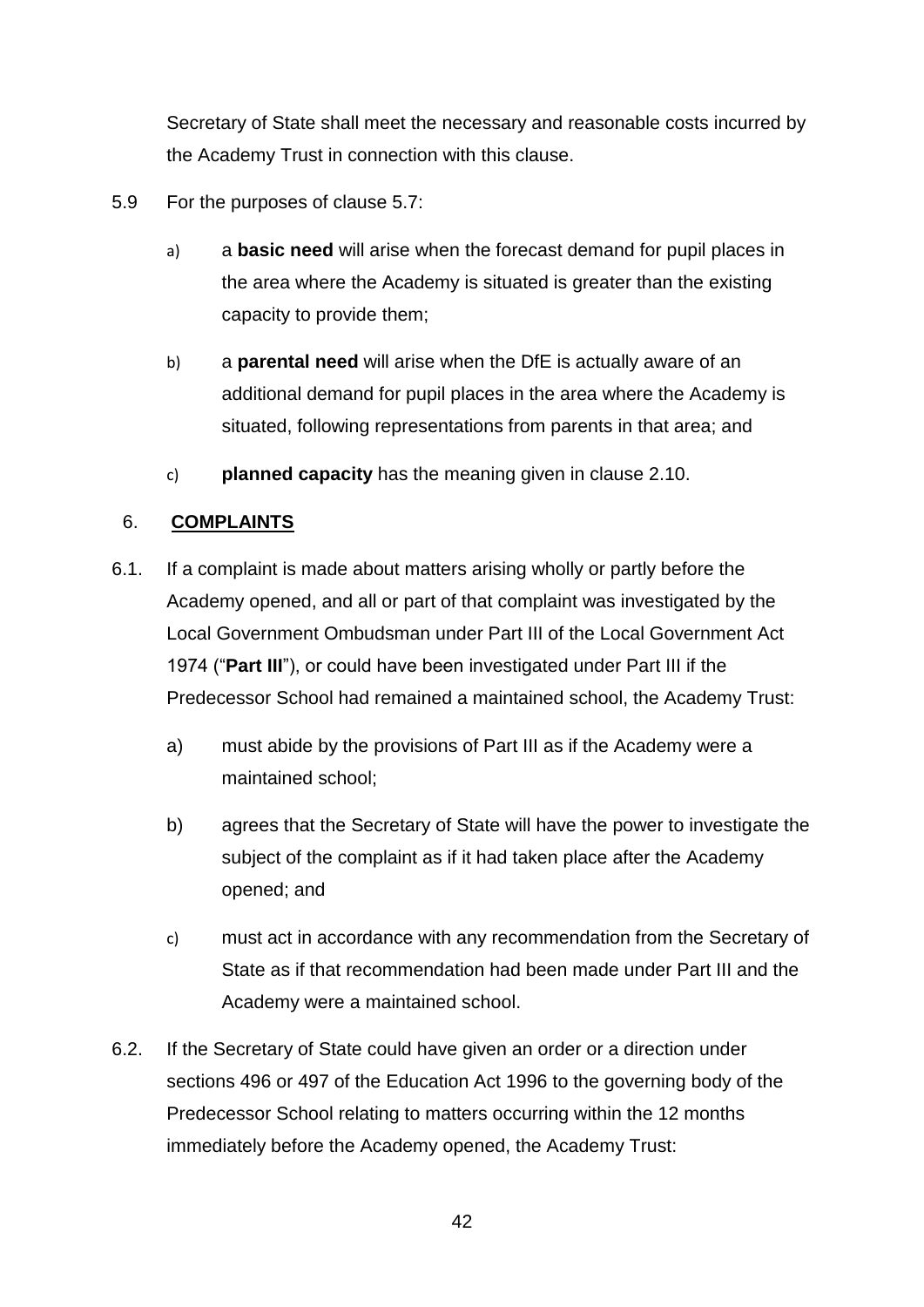- a) agrees that the Secretary of State may give orders or directions to the Academy Trust as though the Academy were a maintained school and sections 496 and 497 applied to the governing body of that maintained school; and
- b) must act in accordance with any such order or direction from the Secretary of State.
- 6.3. If a complaint made to the governing body of the Predecessor School has not been fully investigated when the Academy opens, the Academy Trust must continue to investigate that complaint in accordance with the complaints procedures established by that governing body.
- 6.4. If a complaint is made to the Academy Trust about matters arising wholly or partly during the 12 months before the Academy opened, the Academy Trust agrees to investigate that complaint as if the matter complained of had taken place after the Academy opened.

# <span id="page-42-0"></span>**7. TERMINATION**

#### <span id="page-42-1"></span>**Termination by either party**

7.1. Either party may give at least seven Academy Financial Years' notice to terminate this Agreement. Such termination would take effect on 31 August of the relevant year.

#### <span id="page-42-2"></span>**Termination Warning Notice**

- 7.2. The Secretary of State may serve a Termination Warning Notice where he considers that:
	- a) the Academy Trust has breached the provisions of this Agreement; or
	- b) the standards of performance of pupils at the Academy are unacceptably low; or
	- c) there has been a serious breakdown in the way the Academy is managed or governed; or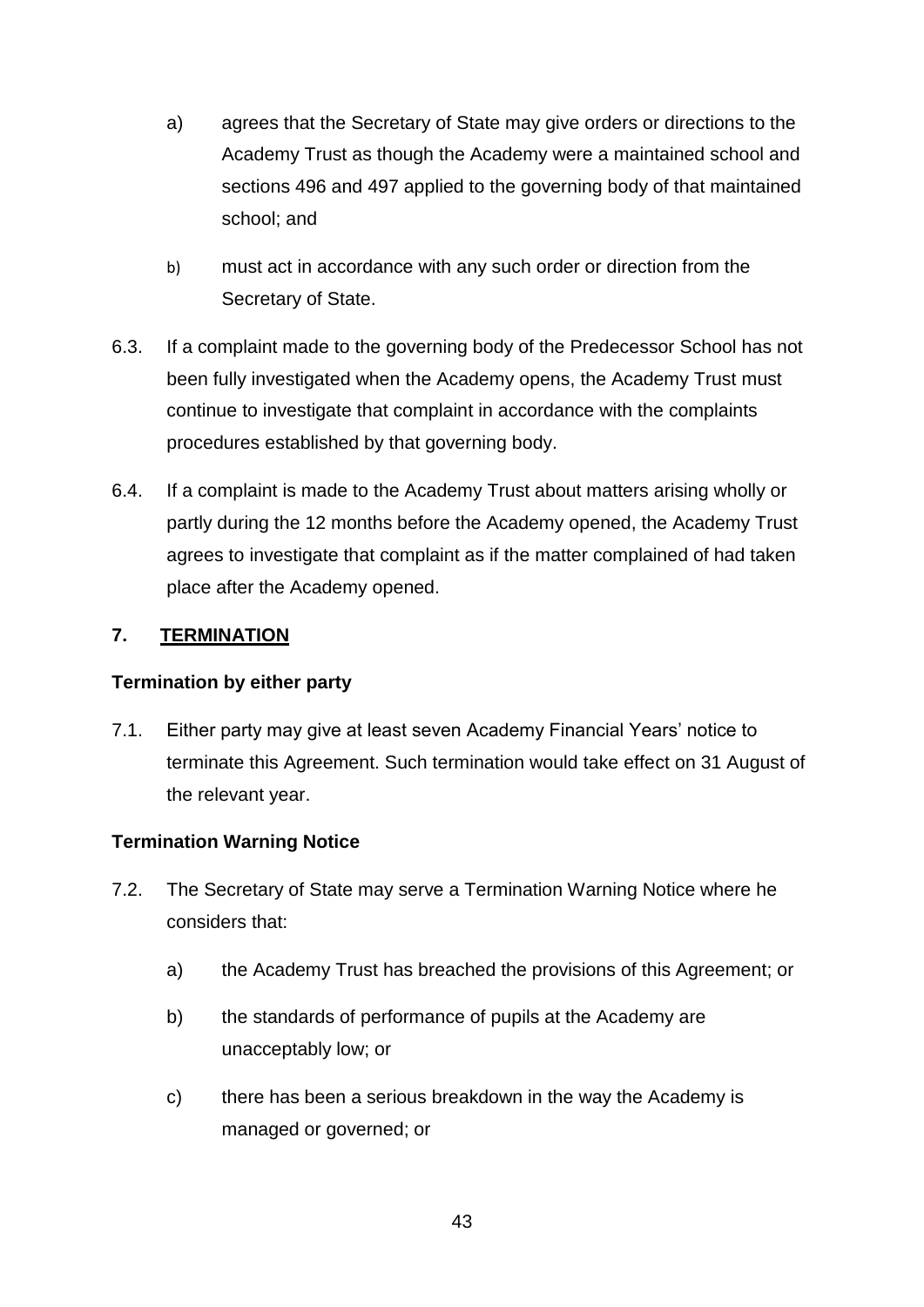- d) the safety of pupils or staff is threatened, including by a breakdown of discipline; or
- e) the Academy is coasting provided he has notified the Academy Trust that it is coasting.
- 7.3. A Termination Warning Notice served under clause 7.2 will specify:
	- a) the action the Academy Trust must take;
	- b) the date by which the action must be completed; and
	- c) the date by which the Academy Trust must make any representations, or confirm that it agrees to undertake the specified action.
- 7.4. The Secretary of State will consider any representations from the Academy Trust which he receives by the date specified in the Termination Warning Notice. The Secretary of State may amend the Termination Warning Notice to specify further action which the Academy Trust must take, and the date by which it must be completed.
- 7.5. If the Secretary of State considers that the Academy Trust has not responded to the Termination Warning Notice as specified under clause 7.3(c), or has not completed the action required in the Termination Warning Notice under clauses 7.3(a) and (b) (and any further action specified under clause 7.4) he may serve a Termination Notice.

#### <span id="page-43-0"></span>**Termination by the Secretary of State after inspection**

- 7.6. If the Chief Inspector gives notice to the Academy Trust that:
	- a) special measures are required to be taken in relation to the Academy; or
	- b) the Academy requires significant improvement,

the Secretary of State may serve a Termination Warning Notice, specifying the date by which the Academy Trust must make any representations.

7.6A Not used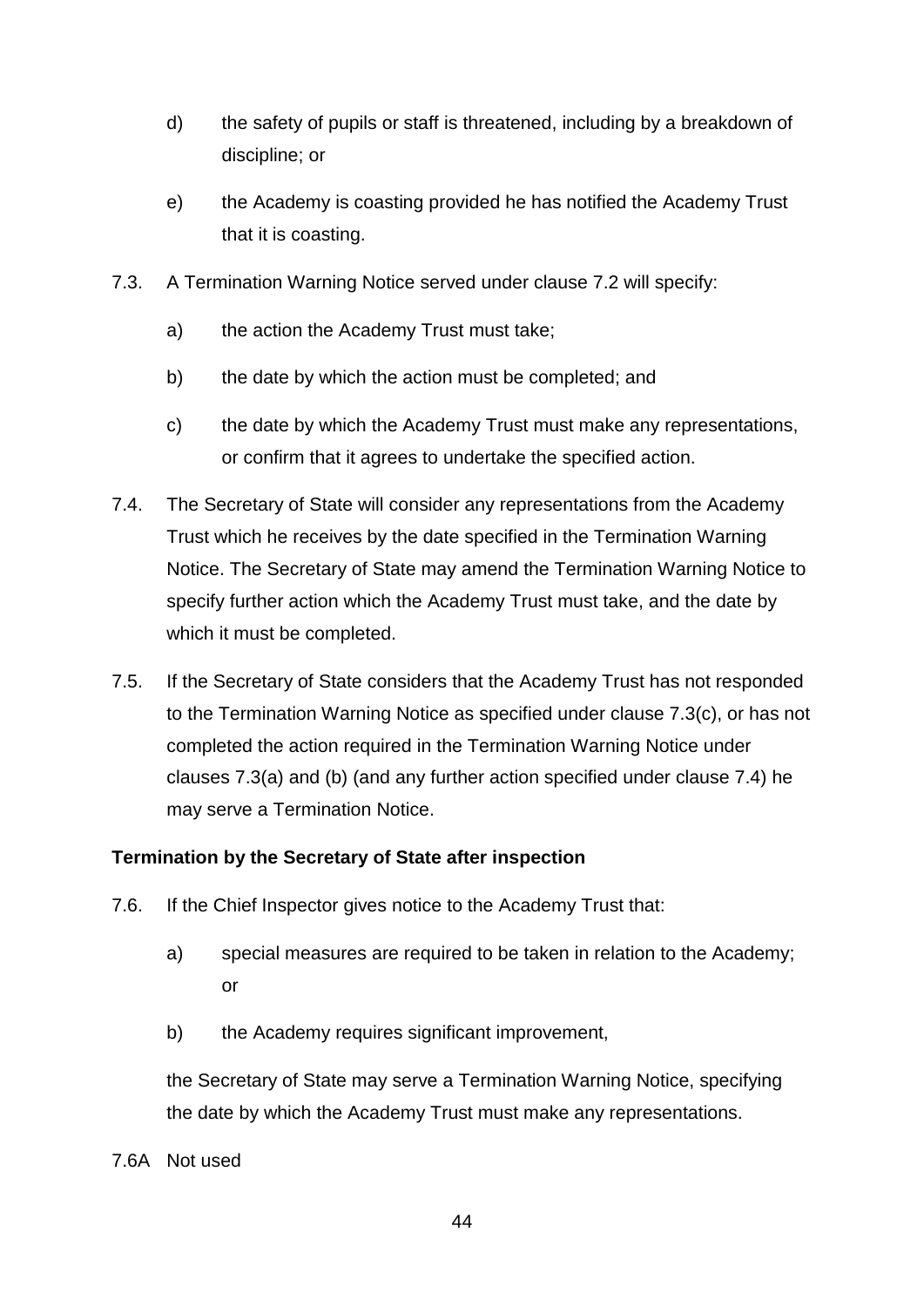- 7.7. If the Secretary of State has served a Termination Warning Notice under clause 7.6 and:
	- a) has not received any representations from the Academy Trust by the date specified in the notice; or
	- b) having considered the representations made by the Academy Trust remains satisfied that this Agreement should be terminated,

he may serve a Termination Notice.

<span id="page-44-0"></span>7.8. Not used

#### **Termination by the Secretary of State**

- 7.9. If the Secretary of State has determined that the Academy will be removed from the Register of Independent Schools and no appeal against the determination is pending, he may serve a Termination Notice.
- 7.10. The Secretary of State may serve a Termination Notice if any of the following events occurs, or if he considers that there is a serious risk that any of them may occur:
	- a) the Academy Trust calls a formal or informal meeting of its creditors or enters into any formal or informal composition or arrangement with its creditors; or
	- b) the Academy Trust proposes a voluntary arrangement within section 1 of the Insolvency Act 1986; or
	- c) the Academy Trust cannot pay its debts within the meaning of section 123 of the Insolvency Act 1986 with, for the purposes of this clause, section 123 (1)(a) of this Act having an effect as if £10,000 were substituted for £750. The Academy Trust will not be considered unable to pay its debts for the purposes of this clause if it is contesting any such demand in good faith ; or
	- d) the Academy Trust has a receiver and manager (except those appointed by the Charity Commission under the Charities Act 2011),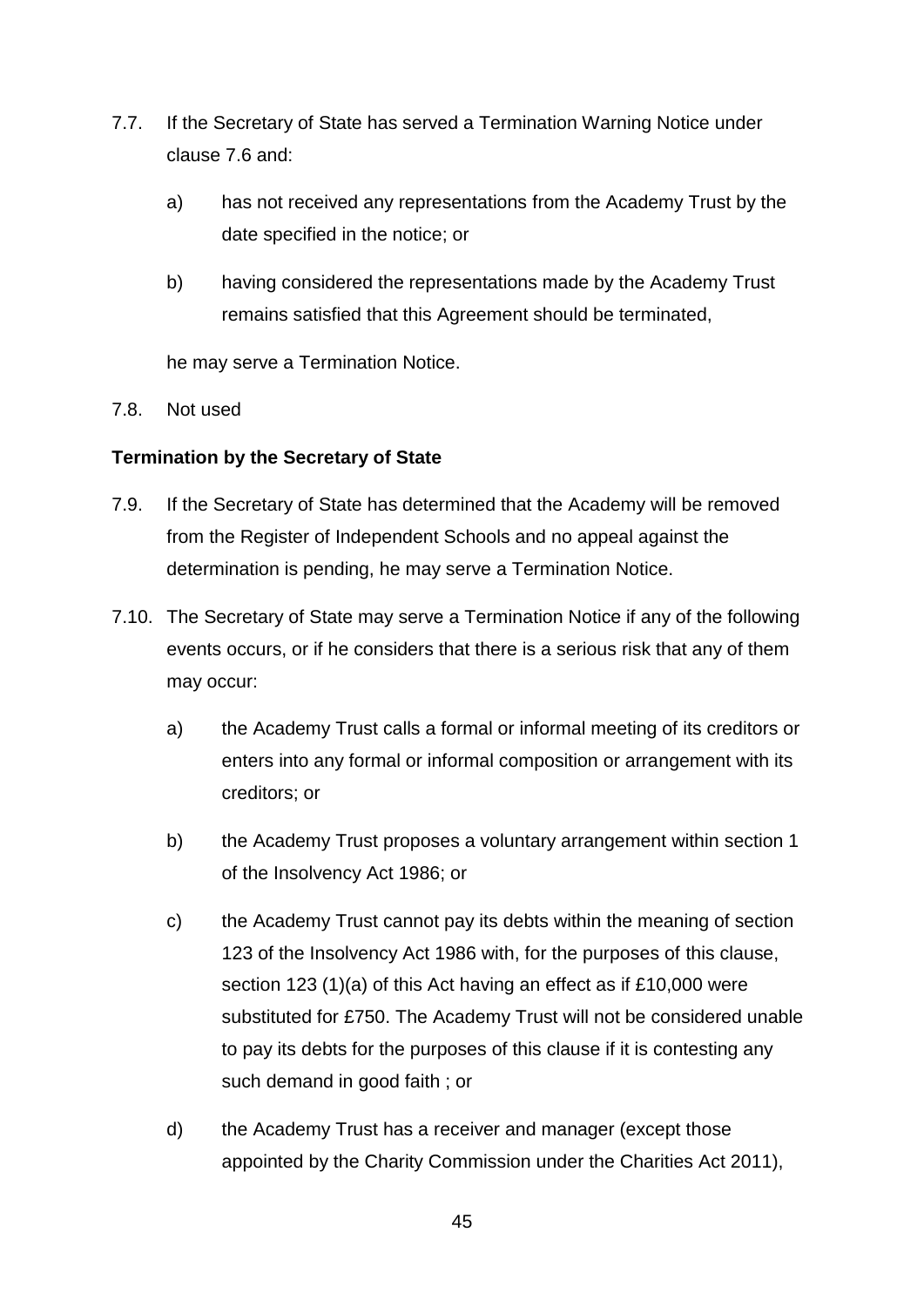administrator or administrative receiver appointed over all or part of its undertakings, assets or income; or

- e) any distraint, execution or other process is levied or enforced on any of the Academy Trust's property and is not paid out, withdrawn or discharged within 15 business days; or
- f) the Academy Trust has passed a resolution for its winding up; or
- g) an order is made for the winding up or administration of the Academy **Trust**
- 7.11. The Academy Trust must promptly notify the Secretary of State, with an explanation of the circumstances, after receiving any petition which may result in an order for its winding up or administration.
- 7.12. If
	- a) Any Charity Trustee or member of the Academy Trust refuses to consent to any checks required under this Agreement, or as otherwise requested by the Secretary of State; or
	- b) The Secretary of State determines that any Charity Trustee or member of the Academy Trust is unsuitable,

the Secretary of State may:

- i. direct the Academy Trust to ensure that the Charity Trustee or member resigns or is removed within 42 days, failing which the Secretary of State may serve a Termination Notice; or
- ii. serve a Termination Notice.
- 7.13. For the purposes of clause 7.12 a Charity Trustee or member of the Academy Trust will be "unsuitable" if that Charity Trustee or member:
	- a) has been convicted of an offence;
	- b) has been given a caution in respect of an offence;
	- c) is subject to a relevant finding in respect of an offence; or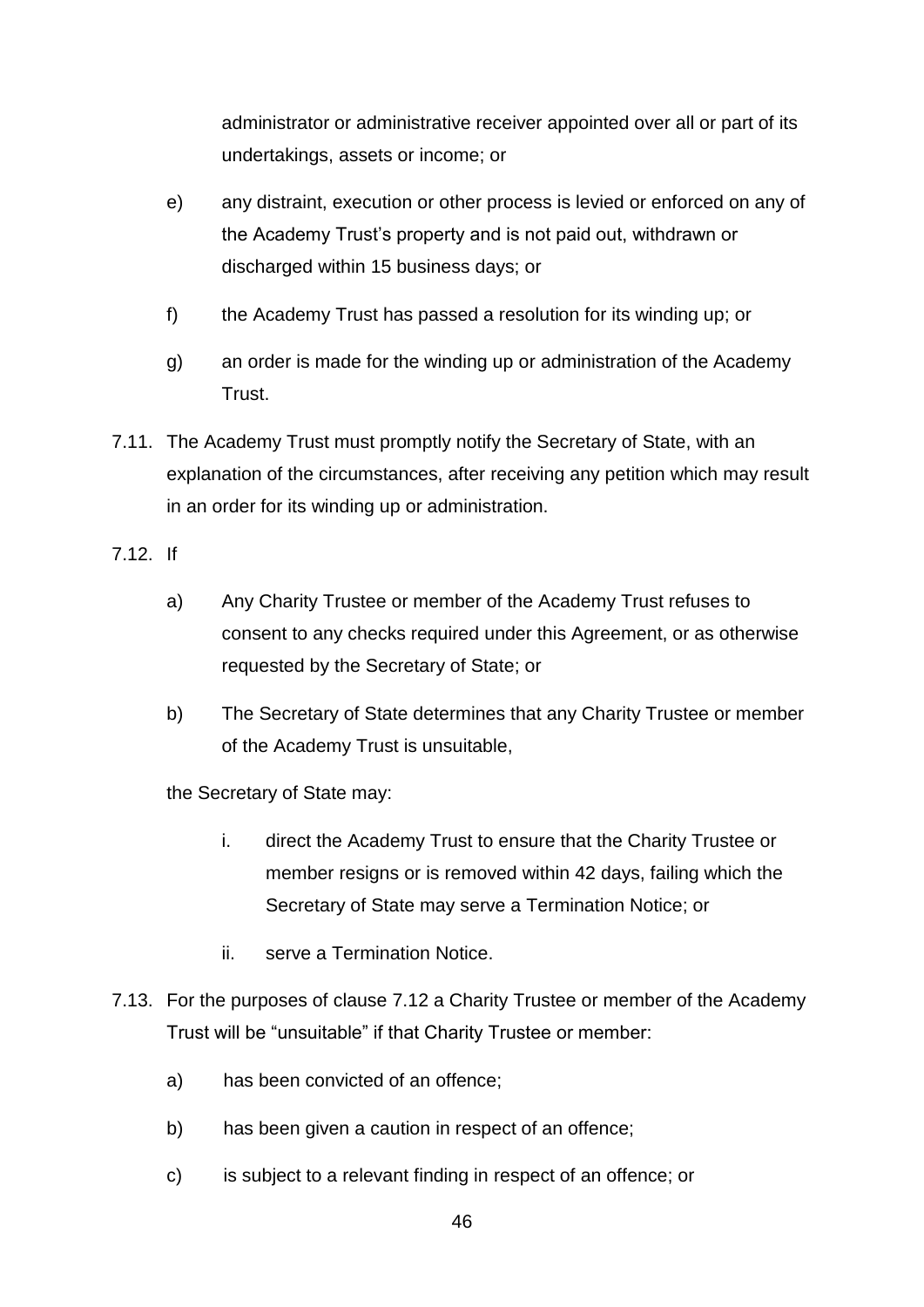d) has engaged in relevant conduct,

as a result of which, the Secretary of State considers that that Charity Trustee or member is unsuitable to take part in the management of the Academy.

- 7.14. For the purposes of clause 7.13:
	- a) a Charity Trustee or member of the Academy Trust will be subject to a "relevant finding" in respect of an offence if:
		- i. that Charity Trustee or member has been found not guilty of the offence by reason of insanity;
		- ii. that Charity Trustee or member has been found to be under a disability and to have done the act charged against them in respect of the offence; or
		- iii. a court outside the United Kingdom has made a finding equivalent to that described in paragraphs (i) and (ii) above.
	- b) "relevant conduct" is conduct by a Charity Trustee or member of the Academy Trust which is:
		- i. aimed at undermining the fundamental British values of democracy, the rule of law, individual liberty and mutual respect and tolerance of those with different faiths and beliefs; or
		- ii. found to be in breach of professional standards by a professional body; or
		- iii. so inappropriate that, in the opinion of the Secretary of State, it makes that Charity Trustee or member unsuitable to take part in the management of the Academy.
- 7.15. Not used
- 7.16. Not used
- 7.17. Not used
- 7.18. Not used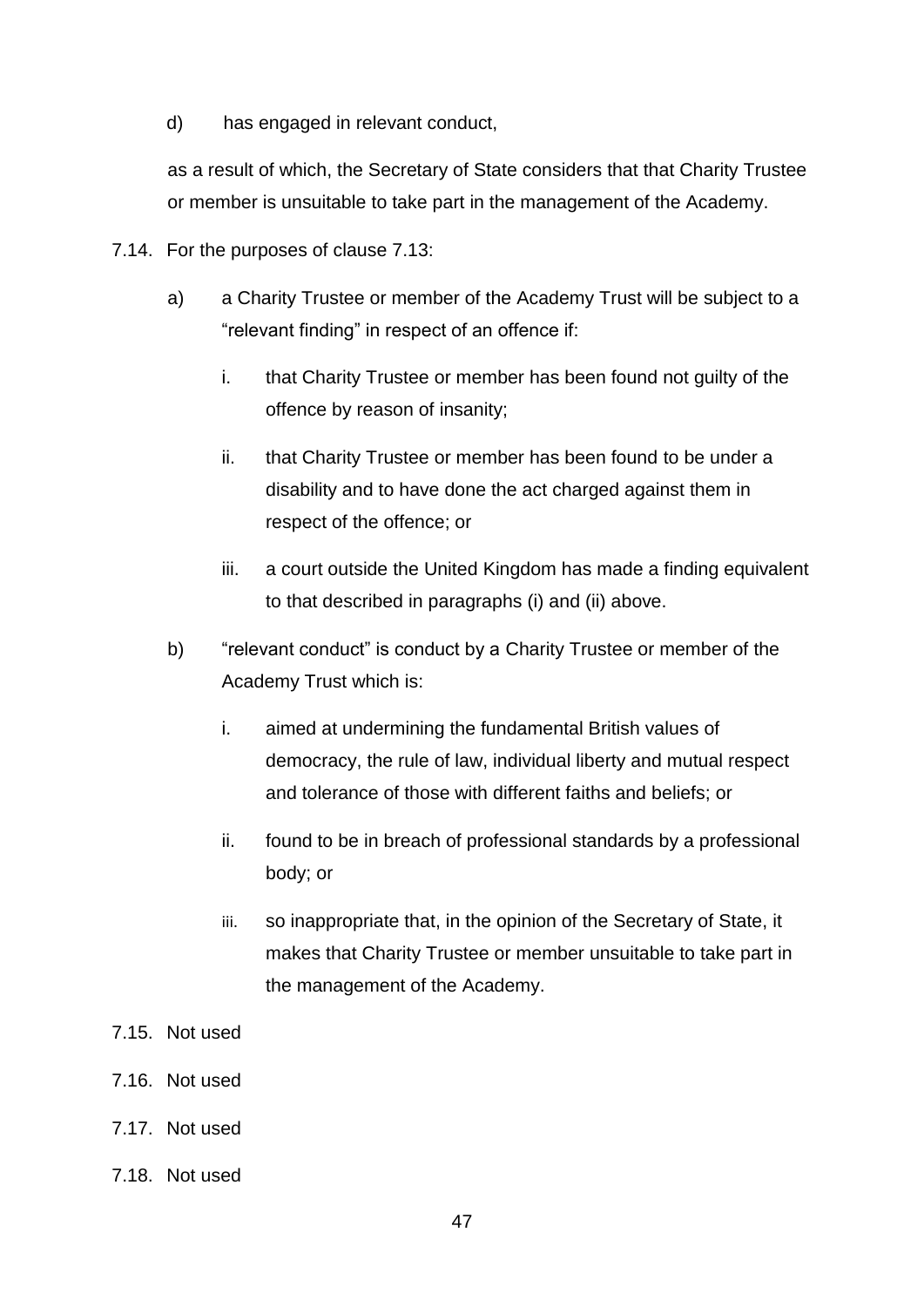#### <span id="page-47-0"></span>7.19. Not used

#### **Change of Control**

- 7.20. The Secretary of State may at any time, subject to clause 7.21, serve a Termination Notice if there is a change:
	- a) in the Control of the Academy Trust; or
	- b) in the Control of a legal entity that Controls the Academy Trust.
- 7.21. Where a person ('P') is a member or director of a body corporate (as a corporation sole or otherwise) by virtue of an office, no change of Control arises merely by P's successor becoming a member or director in P's place.
- 7.22. The Academy Trust must promptly notify the Secretary of State if there is a proposed or actual change of Control of the Academy Trust, or of a legal entity that Controls the Academy Trust.
- 7.23. When notifying the Secretary of State under clause 7.22, the Academy Trust must seek his agreement that, if he is satisfied with the change of Control, he will not exercise his right to terminate this Agreement under clause 7.20.

#### <span id="page-47-1"></span>**Funding and admission during notice period**

- 7.24. If the Secretary of State serves a Termination Notice under clause 7.1, the Academy Trust may continue during the notice period to admit pupils to the Academy, and to receive GAG and EAG, in accordance with this Agreement.
- 7.25. If the Secretary of State serves a Termination Warning Notice or a Termination Notice otherwise than under clause 7.1, the Academy Trust may continue during the notice period to admit pupils to the Academy (unless the Secretary of State specifies otherwise), and to receive GAG and EAG, in accordance with this Agreement.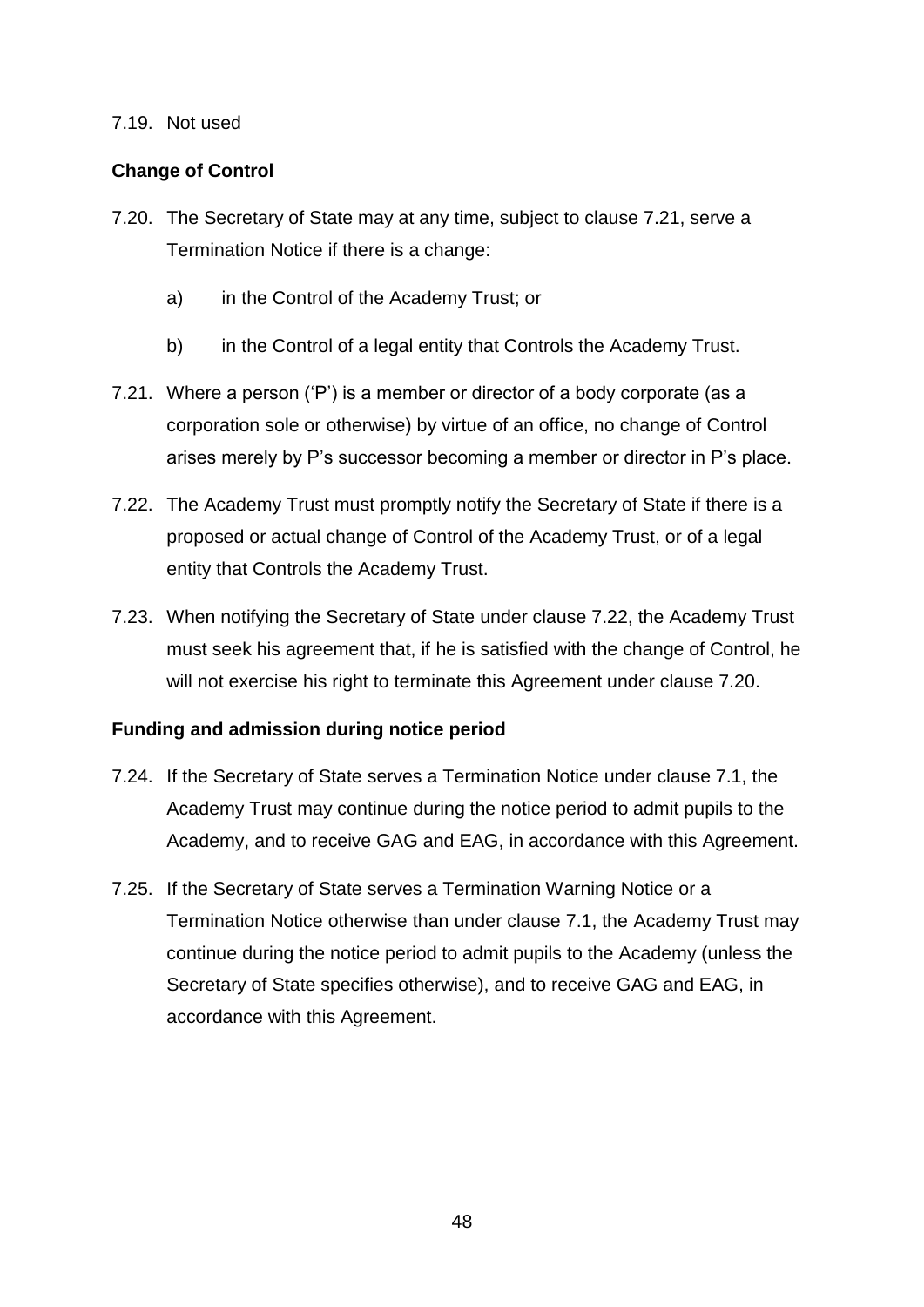#### <span id="page-48-0"></span>**Effect of Termination**

- 7.26. If this Agreement is terminated, the Academy will cease to be an Academy within the meaning of sections 1 and 1A of the Academies Act 2010.
- 7.27. Subject to clauses 7.28 and 7.29, if the Secretary of State terminates this Agreement under clause 7.1, he will indemnify the Academy Trust. If the Secretary of State terminates this Agreement otherwise than under clause 7.1, he may at his discretion indemnify or compensate the Academy Trust.
- 7.28. The amount of any such indemnity or compensation will be determined by the Secretary of State, having regard to representations made to him by the Academy Trust, and will be paid as and when the Secretary of State considers appropriate.
- 7.29. The categories of expenditure incurred by the Academy Trust in consequence of termination, for which the Secretary of State may indemnify the Academy Trust under clauses 7.27, may include:
	- a) staff compensation and redundancy payments;
	- b) compensation payments in respect of broken contracts;
	- c) expenses of disposing of assets or adapting them for other purposes;
	- d) legal and other professional fees; and
	- e) dissolution expenses.
- 7.30. If this Agreement is terminated, and the Academy Trust owns capital assets which have been partly or wholly funded by HM Government, the Academy Trust must, as soon as possible after the termination date:
	- a) transfer a proportion of those capital assets, equal to the proportion of the original financial contribution made by HM Government, to a nominee of the Secretary of State to use for educational purposes; or
	- b) if the Secretary of State directs that a transfer under clause 7.30(a) is not required, pay to the Secretary of State at the termination date (or, by agreement with the Secretary of State, at the date of their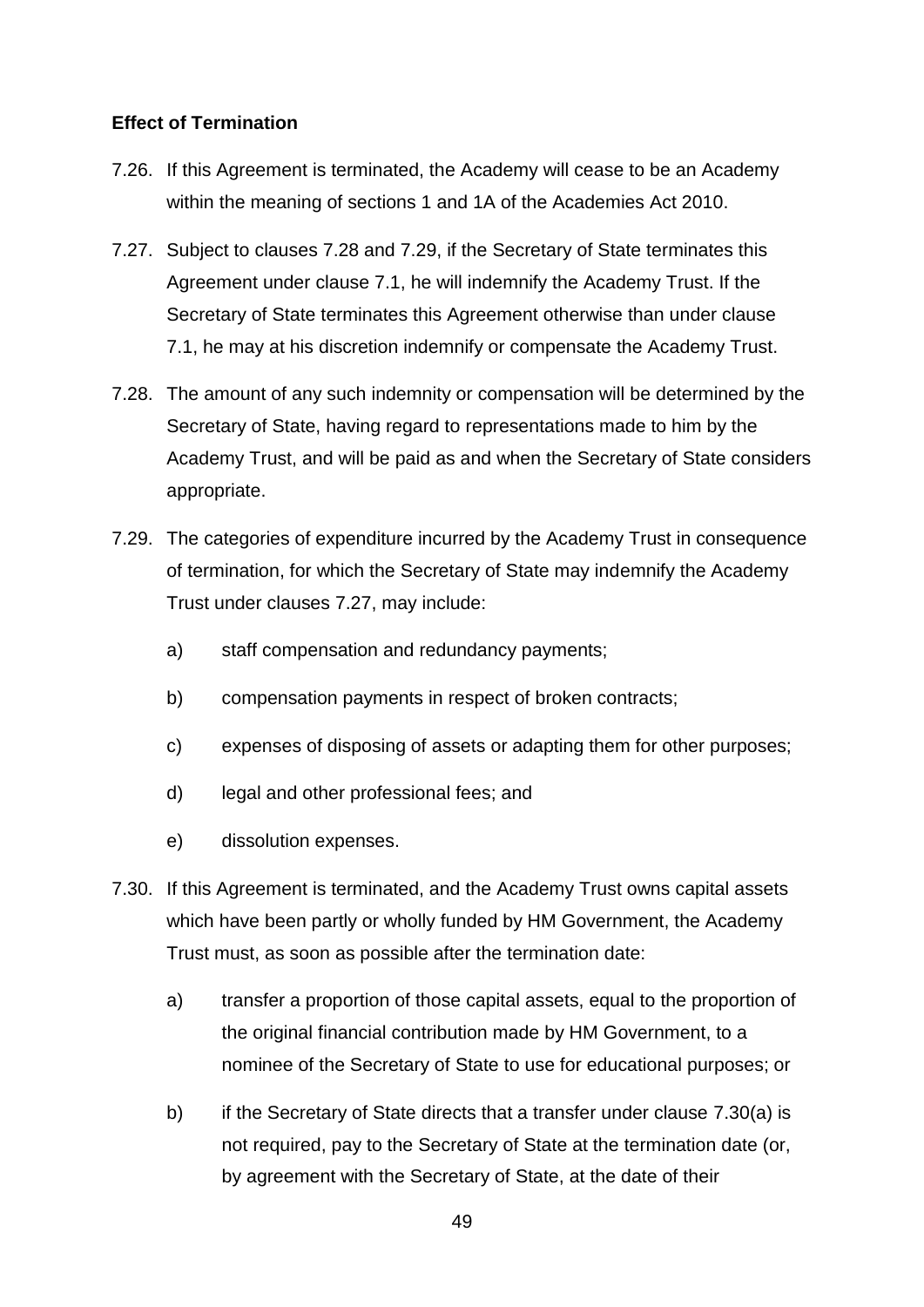subsequent disposal) a sum equivalent to the proportion of the original financial contribution made by HM Government.

- 7.31. The Secretary of State may:
	- a) waive all or part of the repayment due under sub-clause 7.30(b) if the Academy Trust obtains his permission to invest the sale proceeds for its charitable purposes; or
	- b) direct the Academy Trust to pay all or part of the sale proceeds to the relevant LA.

#### <span id="page-49-0"></span>**8. OTHER CONTRACTUAL ARRANGEMENTS**

#### <span id="page-49-1"></span>**Information**

- 8.1. The Academy Trust must promptly provide to the Secretary of State any information that he requests about the Academy Trust or the Academy, which he regards as necessary to fulfil his role and responsibilities.
- 8.2. The Secretary of State will give the Academy Trust any information it reasonably requires of him for the running of the Academy.

#### <span id="page-49-2"></span>**Access by the Secretary of State's Officers**

- 8.3. The Academy Trust must allow DfE officials to enter the Academy at any reasonable time. All records, files and reports relating to the running of the Academy must be available to them at any reasonable time. Two DfE officials may attend and speak at any meetings of the Board of Charity Trustees or any other meetings of Charity Trustees of the Academy Trust, but will withdraw from any discussion of the Academy's or the Academy Trust's relationship with the Secretary of State or any discussion of bids for funding to the Secretary of State.
- 8.4. The following documents must be provided to the Secretary of State or any person nominated by the Secretary of State on request:
	- a) the agenda for every meeting of the Board of Charity Trustees or any committee to which it delegates any of its functions;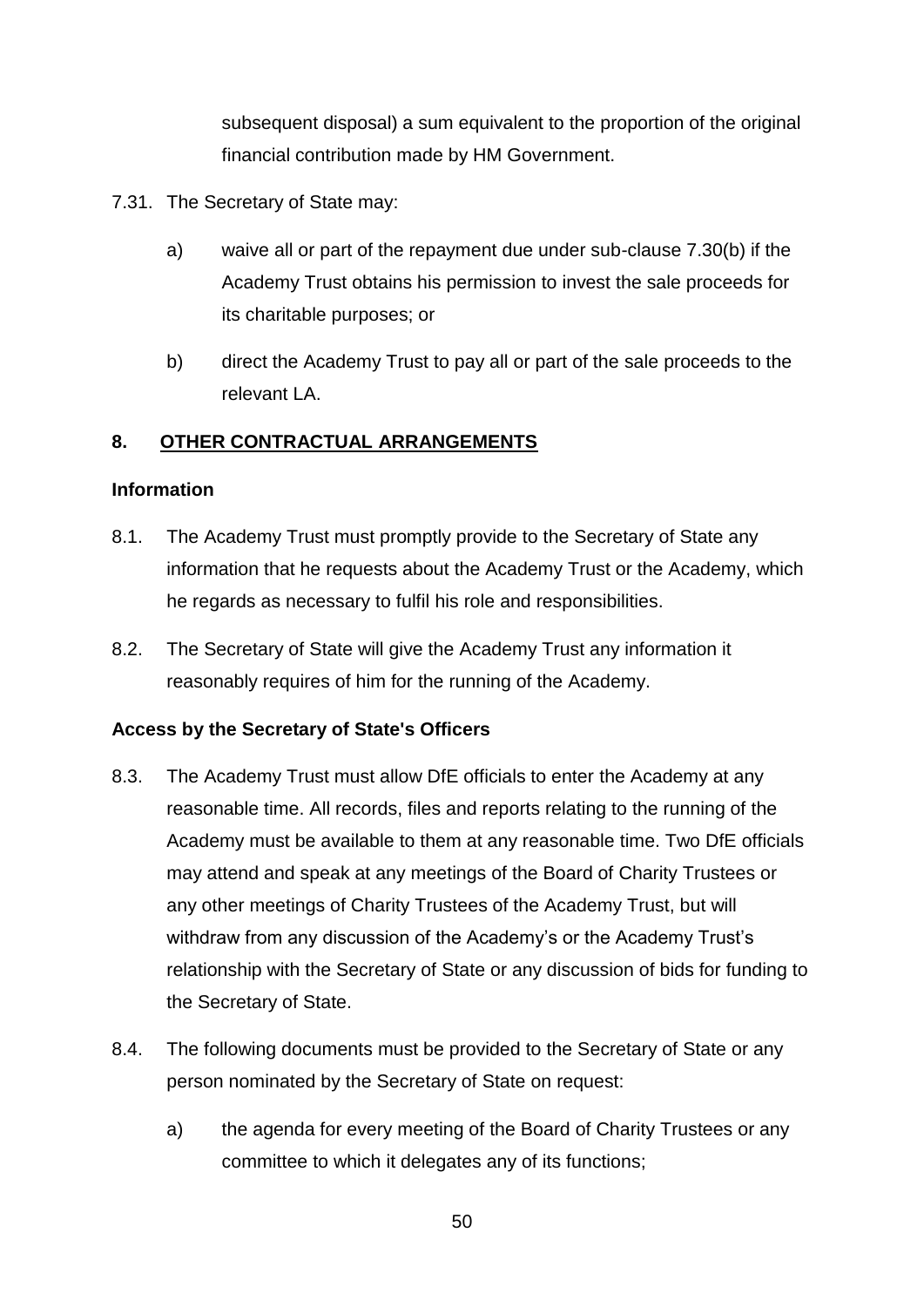- b) the draft minutes of every such meeting, if they have been approved by the chairman of that meeting;
- c) the signed minutes of every such meeting; and
- d) any report, document or other paper considered at any such meeting.
- 8.5. The Academy Trust may exclude from items provided under clause 8.4 any content relating to:
	- a) a named teacher or other person employed, or proposed to be employed, at the Academy;
	- b) a named pupil at, or candidate for admission to, the Academy; and
	- c) any matter which, the Academy Trust reasonably believes should remain confidential.

#### <span id="page-50-0"></span>**Notices**

- 8.6. A notice or communication to a party in connection with this Agreement:
	- a) must be in writing (excluding email, except where agreed in advance) and in English;
	- b) must be delivered by hand or sent by pre-paid first-class post or other next working day delivery service;
	- c) will be deemed to have been received:
		- i. if delivered by hand, at the time when a delivery receipt is signed or when the notice is left at the address in paragraph (d), or
		- ii. if posted, at 9.00 am on the second working day after posting; and
	- d) must be sent to the party for the attention of the contact and at the address listed as follows (or to a different contact or address previously notified to the sending party, the change taking effect five business days after deemed receipt of the notice):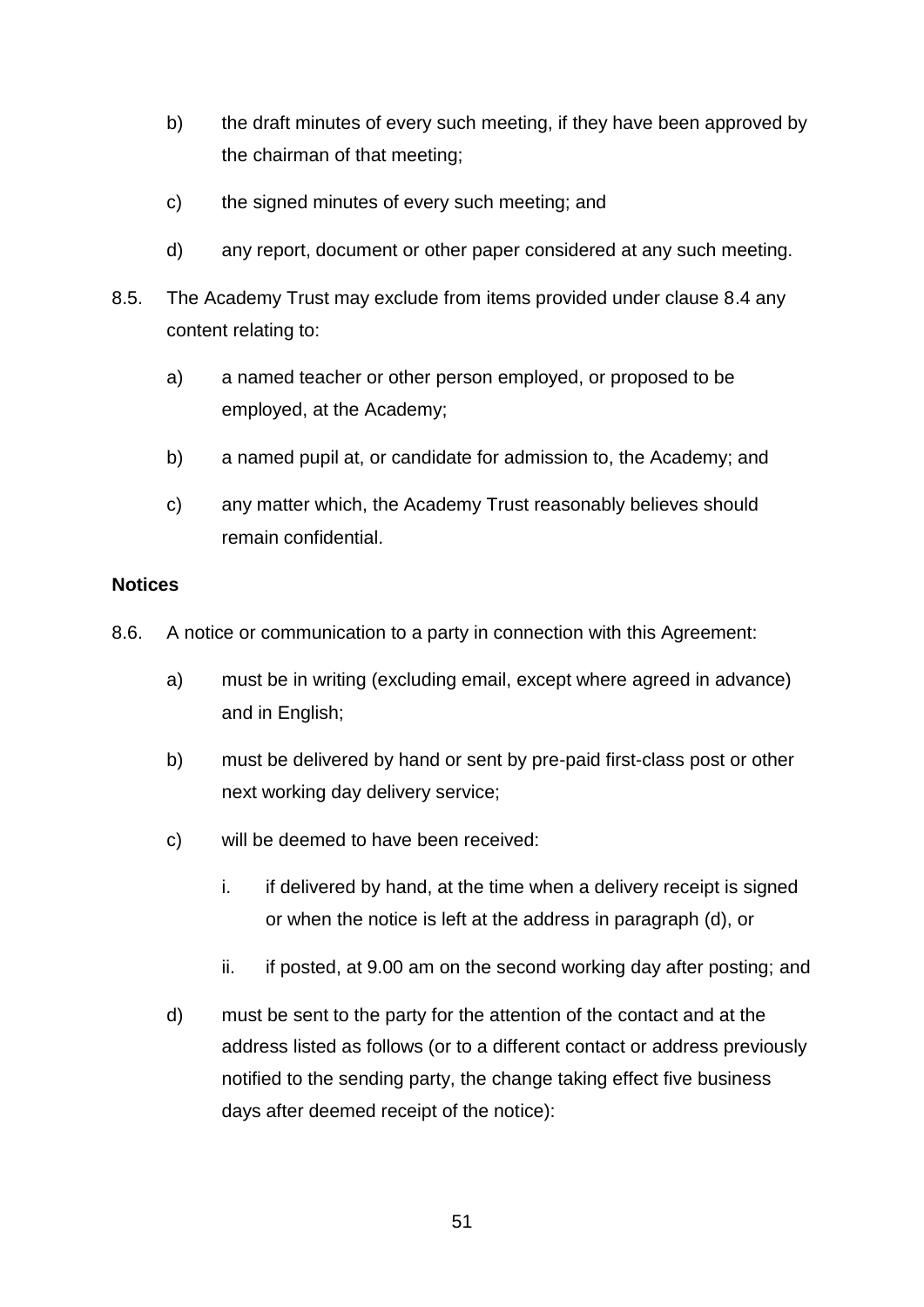| Name of party        | <b>Position of contact</b> | <b>Address</b>                |
|----------------------|----------------------------|-------------------------------|
| Secretary of State   | <b>Head of Academies</b>   | Department for                |
|                      | <b>Division</b>            | <b>Education, Sanctuary</b>   |
|                      |                            | <b>Buildings, Great Smith</b> |
|                      |                            | Street, London SW1P           |
|                      |                            | 3BT                           |
| <b>Academy Trust</b> | Chair of Board of Charity  | c/o Wilmington Primary        |
|                      | <b>Trustees Dan Debuc</b>  | School, Common Lane,          |
|                      |                            | <b>Wilmington Dartford,</b>   |
|                      |                            | Kent, DA2 7DF                 |

#### <span id="page-51-0"></span>**General provisions**

- 8.7. The Academy Trust cannot assign this Agreement.
- 8.8. Failure to exercise, or a delay in exercising, any right or remedy of the Secretary of State under this Agreement (including the right to terminate it), or a single or partial exercise of such a right or remedy, is not a waiver of, and does not prevent or restrict any initial or further exercise of, that or any other right or remedy.
- 8.9. Termination of this Agreement will not affect the accrued rights, remedies, obligations or liabilities of the parties to this Agreement existing at termination.
- 8.10. This Agreement may be executed in any number of counterparts, each of which when executed and delivered will constitute a duplicate original, but all of which will together constitute the same agreement.
- 8.11. This Agreement and any dispute or claim arising out of or in connection with it or its subject matter or formation (including non-contractual disputes or claims) will be governed by and construed in accordance with the law of England and Wales, and submitted to the exclusive jurisdiction of the courts of England and Wales.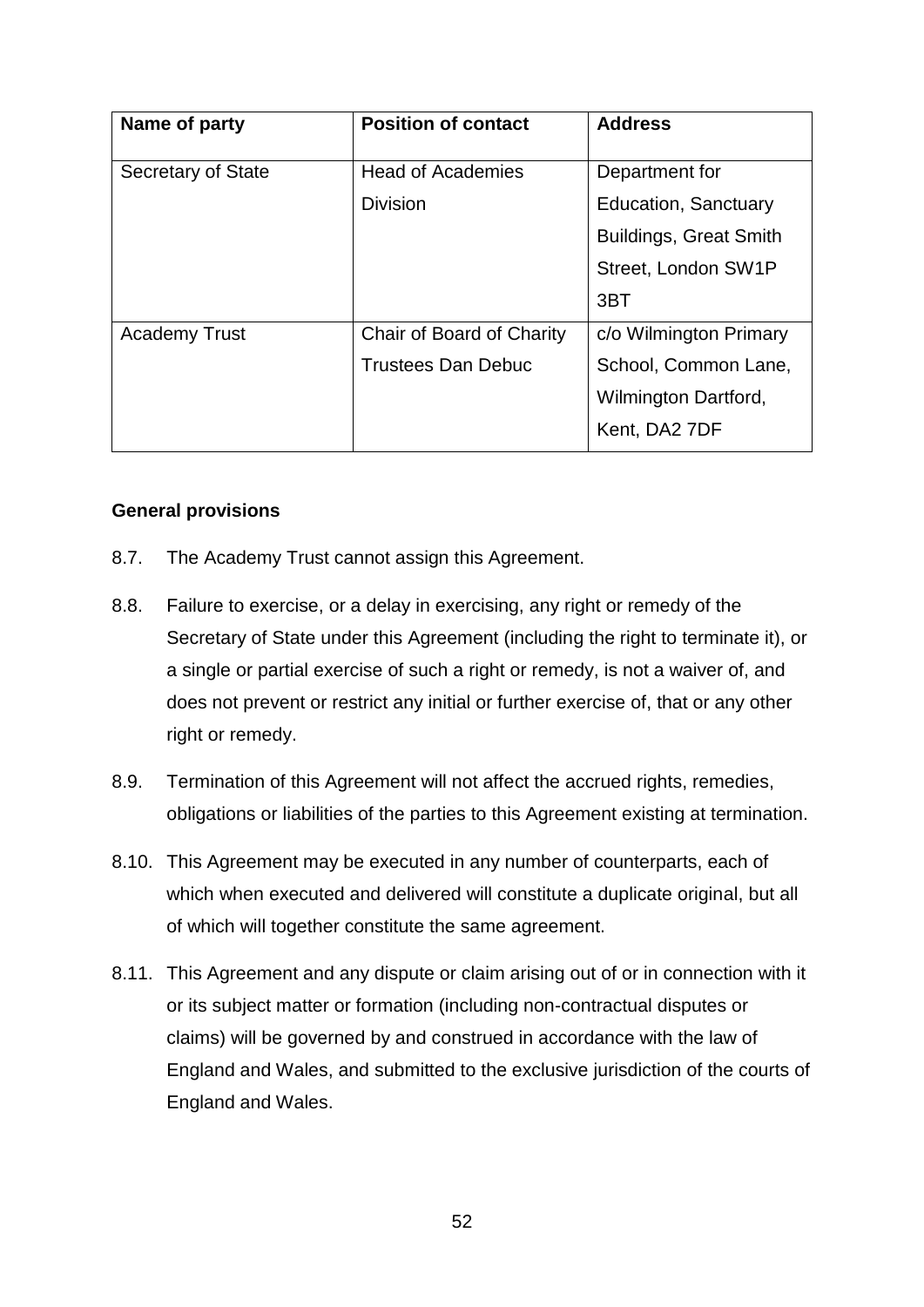8.12. Not used

This Agreement was executed as a Deed on 29th January 2021

Executed on behalf of the **Academy Trust** by:

**Director**

and

A. Un les

or

Meynoon

**Witness**

Name:

Address:

The Corporate Seal of

#### **THE SECRETARY OF STATE FOR EDUCATION**

affixed to this deed is authenticated by:

……………………………

**Duly Authorised**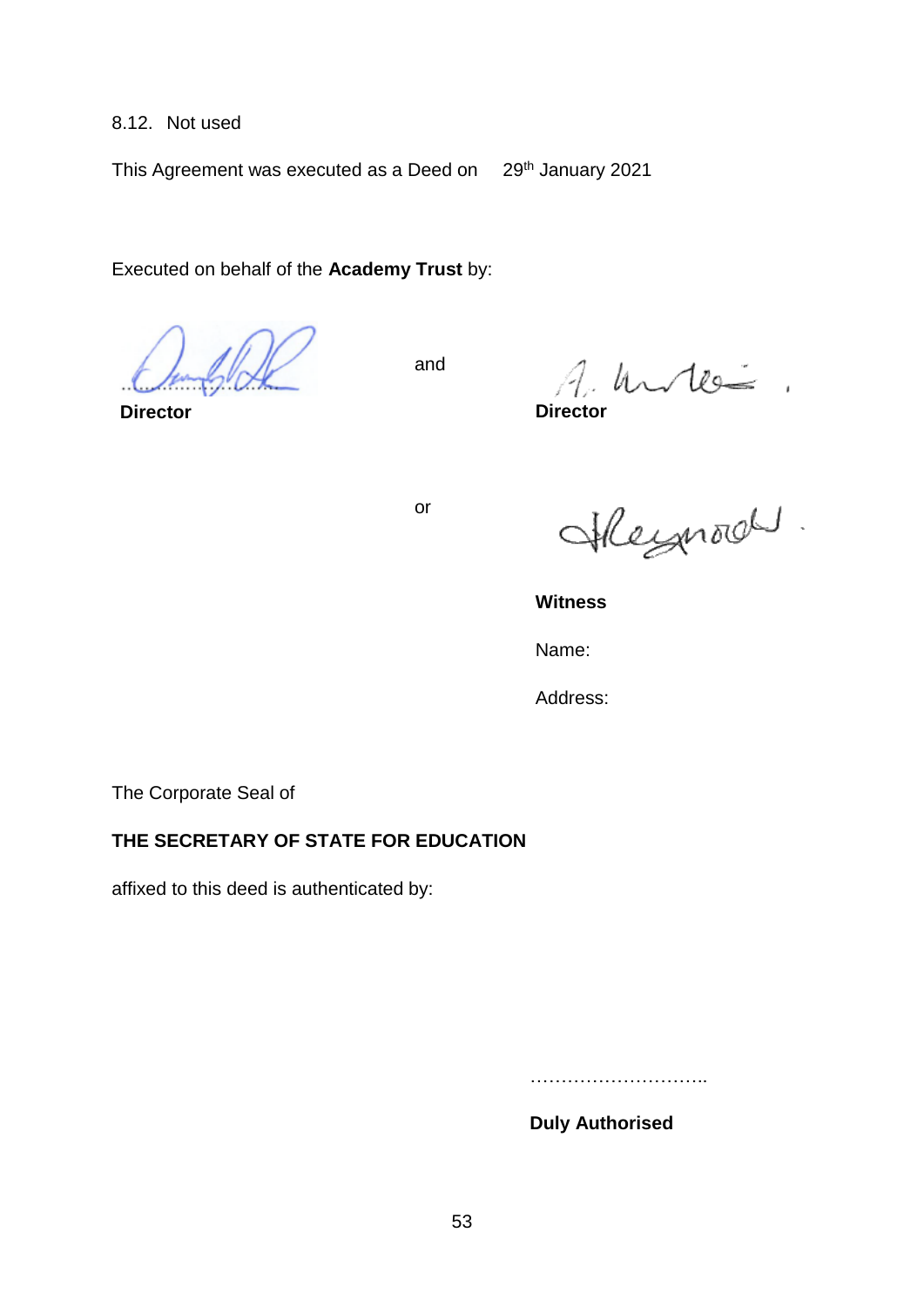# <span id="page-53-0"></span>**ANNEXES**

# <span id="page-53-1"></span>**9. ADMISSION OF CHILDREN AND YOUNG PEOPLE WITH EDUCATION, HEALTH AND CARE PLANS**

"**EHC plan**" means an Education, Health and Care plan made under section 37 of the Children and Families Act 2014.

9.1. Except as set out in clause 10 below, the Children and Families Act 2014 imposes duties directly on Academies in respect of pupils with special educational needs, including the admission of pupils with EHC plans. If an Academy Trust considers that a LA should not have named the Academy in an EHC plan, it may ask the Secretary of State to determine whether the LA has acted unreasonably, and to make an order directing the LA to reconsider. The Academy Trust must admit the pupil if such a determination is pending. The Secretary of State's determination as to whether the LA acted unreasonably will be final, subject to any right of appeal which a parent of the pupil may have to the First Tier Tribunal (Special Educational Needs and Disability) or the Upper Tribunal Administrative Appeals Chamber.

# <span id="page-53-2"></span>**10. ADMISSION OF CHILDREN WITH A STATEMENT OF SPECIAL EDUCATIONAL NEEDS**

(Clauses 10.1-10.7 only apply where the pupil has a statement of special educational needs (SEN) rather than an EHC plan and where they therefore continue to be subject to the relevant provisions of the Education Act 1996. EHC plans are replacing statements of SEN but although all statements of SEN should have been converted to an EHC plan by the 1 April 2018 this clause is retained to protect pupils who still have a statement of special education need after this date. The detail on the drafting of a statement below is retained to protect pupils in exceptional circumstances.)

"**Statement of SEN**" means a statement made under section 324 of the Education Act 1996.

10.1. The Academy Trust must admit all children with a Statement of SEN naming the Academy.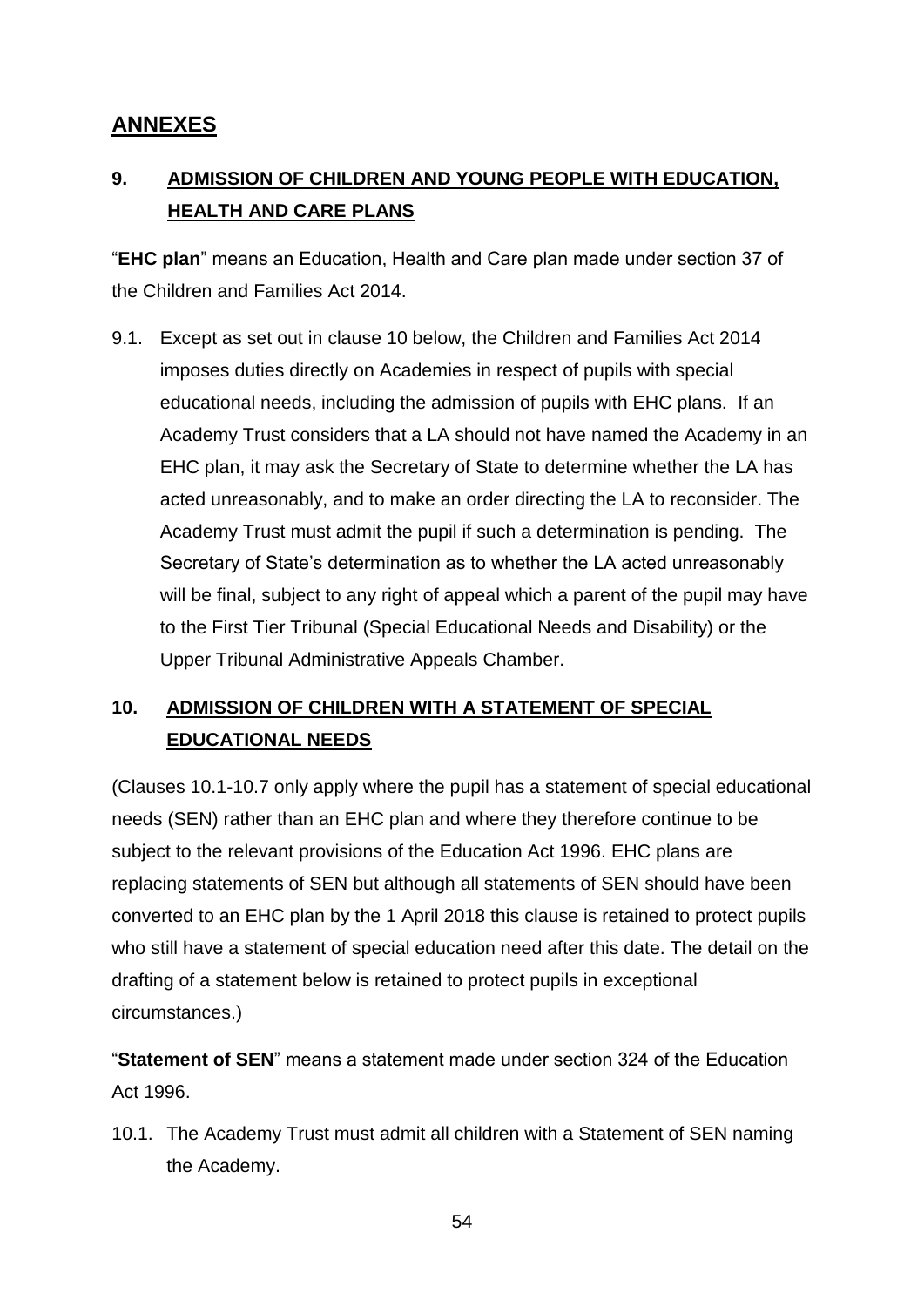- 10.2. The Academy Trust must have regard to the Special Educational Needs Code of practice 2001 when dealing with statements of SEN.
- 10.3. Where the LA sends the Academy Trust a draft statement with a proposal that the Academy is named in the final statement, the Academy Trust must respond within 15 working days unless the time period falls within a school holiday that is longer than two weeks in which case the Academy Trust should respond within 15 working days of the end of the school holiday.
- 10.4. In its response the Academy Trust must either:
	- a. consent to being named in the final statement or
	- b. explain why it believes that admitting the child would be incompatible with the provision of efficient education for other children and the efficient use of resources, including why no reasonable steps could secure compatibility. In doing so the Academy Trust must have regard to the relevant legislation and Code of Practice. If the LA does not agree with the Academy Trust's response, and names the Academy in the child's Statement of SEN, the Academy Trust must admit the child to the school as specified in the statement or otherwise by the LA. The final decision as to whether to name the Academy falls to the LA.
- 10.5. If the Academy Trust considers that the LA should not have named the Academy in the statement of SEN, it may ask the Secretary of State to determine whether the LA has acted unreasonably, and to make an order directing the LA to reconsider. The Academy Trust must admit the pupil if such a determination is pending. The Secretary of State's determination will be final, subject only to any right of appeal which a parent of the child may have to the First-tier Tribunal (Special Educational Needs and Disability) or the Upper Tribunal Administrative Appeals Chamber.
- 10.6. If a parent of a child for whom the LA maintains a statement appeals to the First-tier Tribunal (Special Educational Needs and Disability) or the Upper Tribunal Administrative Appeals Chamber, either for or against the naming of the Academy in the child's statement, then the Tribunal's decision will be binding, even if it is different from that of the Secretary of State.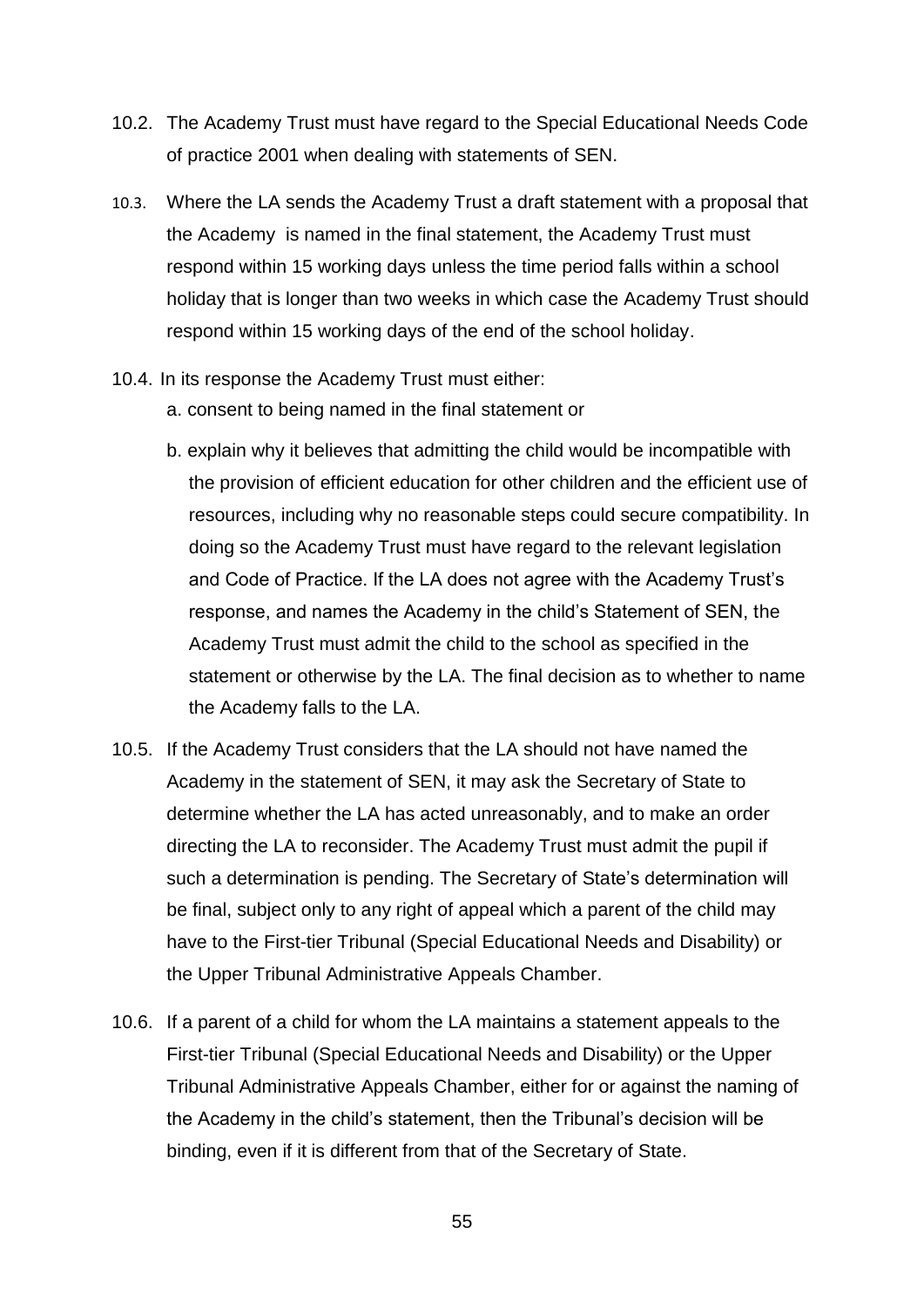- 10.7. Where it has been finally determined that the Academy be named in a child's Statement of SEN, the Academy Trust must admit the child to the Academy, notwithstanding any other admissions requirements in this Agreement
- 10.8. Clauses 10.1 to 10.7 only apply insofar as the relevant provisions of the Children and Families Act 2014 relating to SEN and disability do not apply to Academies and Free Schools.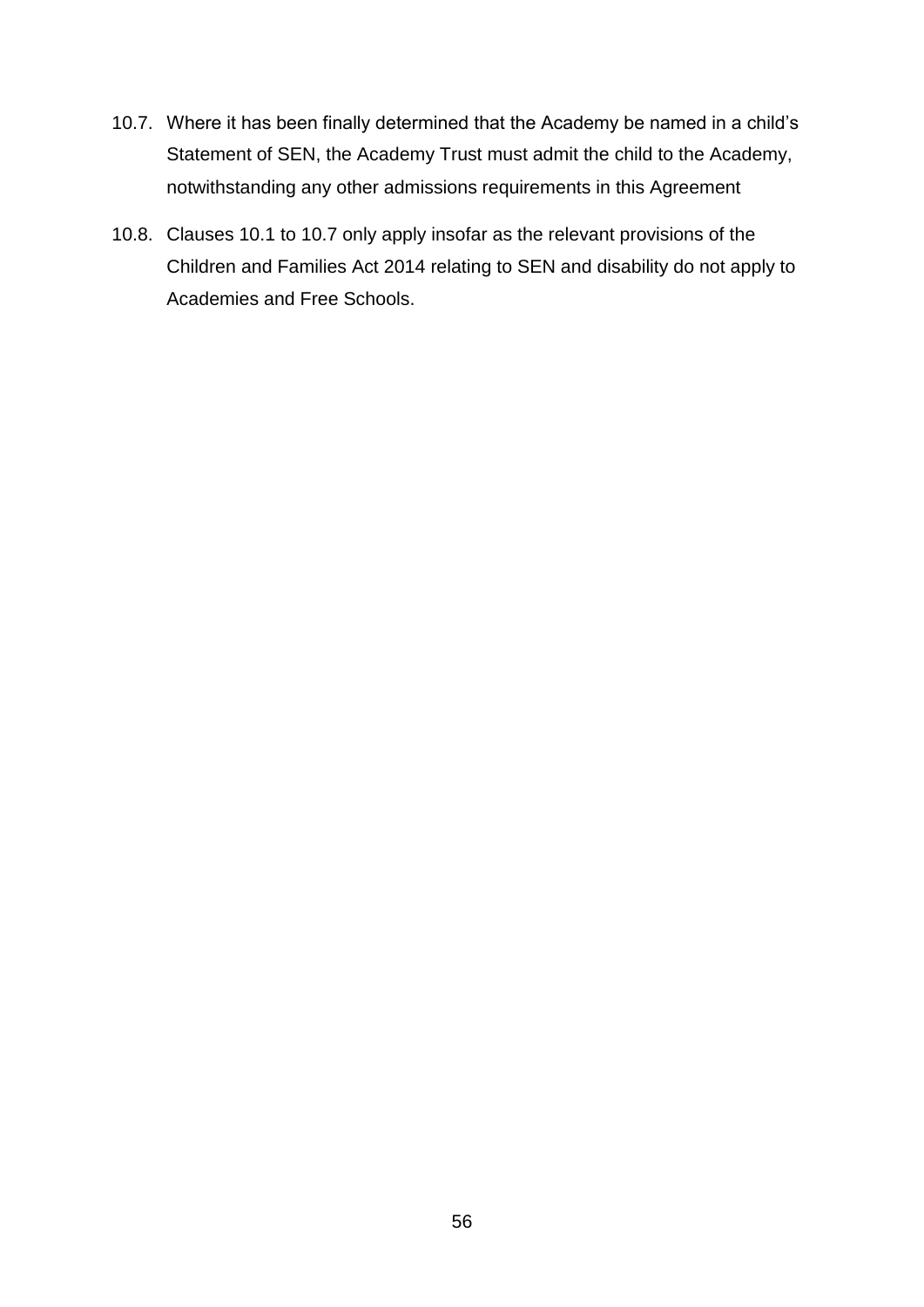

#### © Crown copyright 2018

You may re-use this document/publication (not including logos) free of charge in any format or medium, under the terms of the Open Government Licence v2.0. Where we have identified any third party copyright information you will need to obtain permission from the copyright holders concerned.

To view this licence:

visit [www.nationalarchives.gov.uk/doc/open-government-licence/version/2](http://www.nationalarchives.gov.uk/doc/open-government-licence/version/2) email: [psi@nationalarchives.gsi.gov.uk.](mailto:psi@nationalarchives.gsi.gov.uk)

We welcome feedback. If you would like to make any comments about this publication, please email [AFSPD.feedback@education.gov.uk,](mailto:AFSPD.feedback@education.gov.uk) quoting the title of this document. Specific project queries should be sent to the allocated project lead/lead contact.

About this publication:

enquiries [www.education.gov.uk/contactus.](http://www.education.gov.uk/contactus) download [www.gov.uk/government/publications.](http://www.gov.uk/government/publications)

Reference: DFE-00437-2014